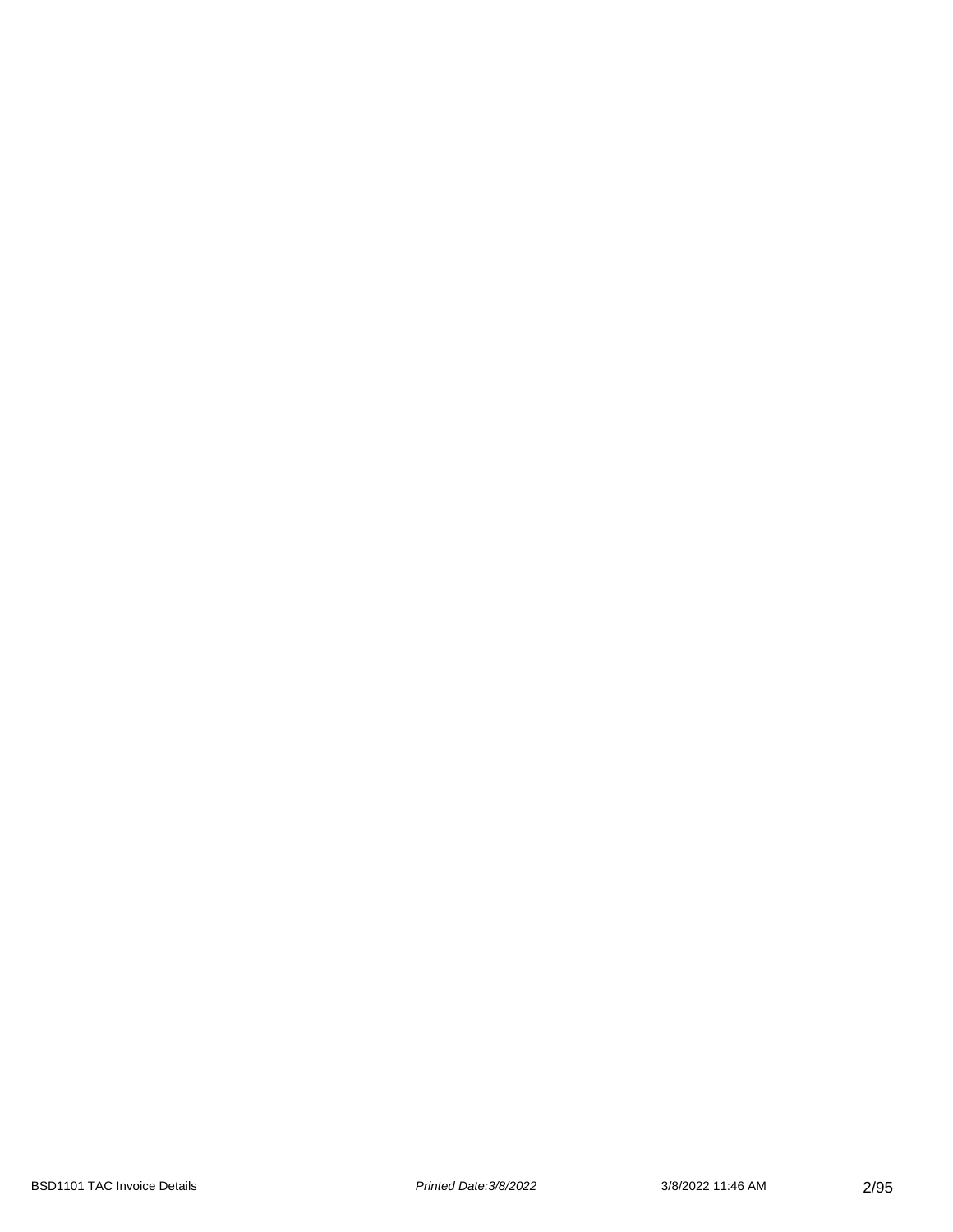

#### **TAC To Be Invoiced Details Applications Approved during February 2022 County Bell - 14**

| License<br>Primary<br><b>Type</b><br>(AIMS) | <b>Primary</b><br>Number <sup>1</sup><br>(AIMS) | Licensel License I<br>Type<br>(AIMS) | License<br><b>Number</b><br>(AIMS) | License<br><b>Number</b><br>(Legacy) | <b>Validation</b><br>Number/<br>Local Ref Id/<br><b>Registry Number</b> | \$ State Fee | Chargel | \$ Sur-1 \$ Late<br>Feel | \$5%<br>County<br>Refundl | \$ Total<br><b>Amount</b> |
|---------------------------------------------|-------------------------------------------------|--------------------------------------|------------------------------------|--------------------------------------|-------------------------------------------------------------------------|--------------|---------|--------------------------|---------------------------|---------------------------|
| <b>BG</b>                                   | 106579660                                       | <b>BP</b>                            | 150000562                          | BG1080232                            | 458Almr0jKbT1IM                                                         | 1.045.00     |         |                          | 55.00                     | 1,100.00                  |
|                                             |                                                 | <b>BE</b>                            | 100044773                          | BE529456                             | 458AlpdCykjGQt2                                                         | 1,045.00     |         |                          | 55.00                     | 1,100.00                  |
|                                             |                                                 | <b>BE</b>                            | 101992732                          | BE712545                             | 458AIUFg4a1Yloh                                                         | 1.045.00     |         |                          | 55.00                     | 1,100.00                  |
|                                             |                                                 |                                      | Total                              |                                      |                                                                         | 3,135.00     |         |                          | 165.00                    | 3,300.00                  |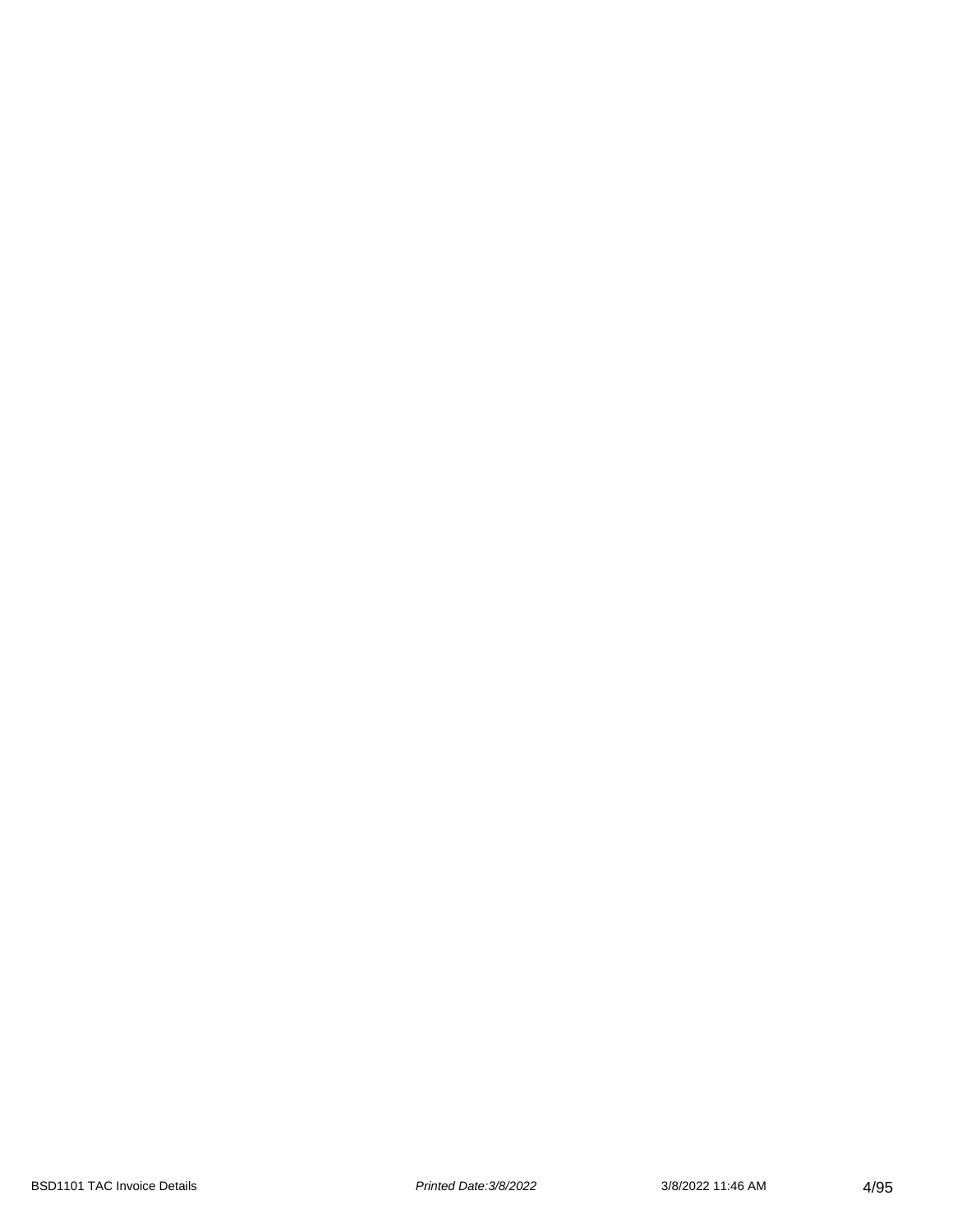

#### **TAC To Be Invoiced Details Applications Approved during February 2022 County Bexar - 15**

| License<br>Primary<br>Type<br>(AIMS) | <b>Primary</b><br><b>Number</b><br>(AIMS) | License   License  <br>Type<br>(AIMS) | License!<br><b>Number</b><br>(AIMS) | License<br><b>Number</b><br>(Legacy) | <b>Validation</b><br>Number/<br>Local Ref Id/<br><b>Registry Number</b> | \$ State Fee | Chargel | \$ Sur-1 \$ Late<br>Feel | \$5%<br>County<br>Refund | \$ Total<br><b>Amount</b> |
|--------------------------------------|-------------------------------------------|---------------------------------------|-------------------------------------|--------------------------------------|-------------------------------------------------------------------------|--------------|---------|--------------------------|--------------------------|---------------------------|
|                                      |                                           | <b>BF</b>                             | 104693776                           | BF936479                             | 458AlefmFVpVdhY                                                         | 1.045.00     |         |                          | 55.00                    | 1,100.00                  |
|                                      |                                           | <b>BF</b>                             | 102383697                           | BF744062                             | 458AleKTsgy0c50                                                         | 1.045.00     |         |                          | 55.00                    | 1,100.00                  |
|                                      |                                           |                                       | Total                               |                                      |                                                                         | 2,090.00     |         |                          | 110.00                   | 2,200.00                  |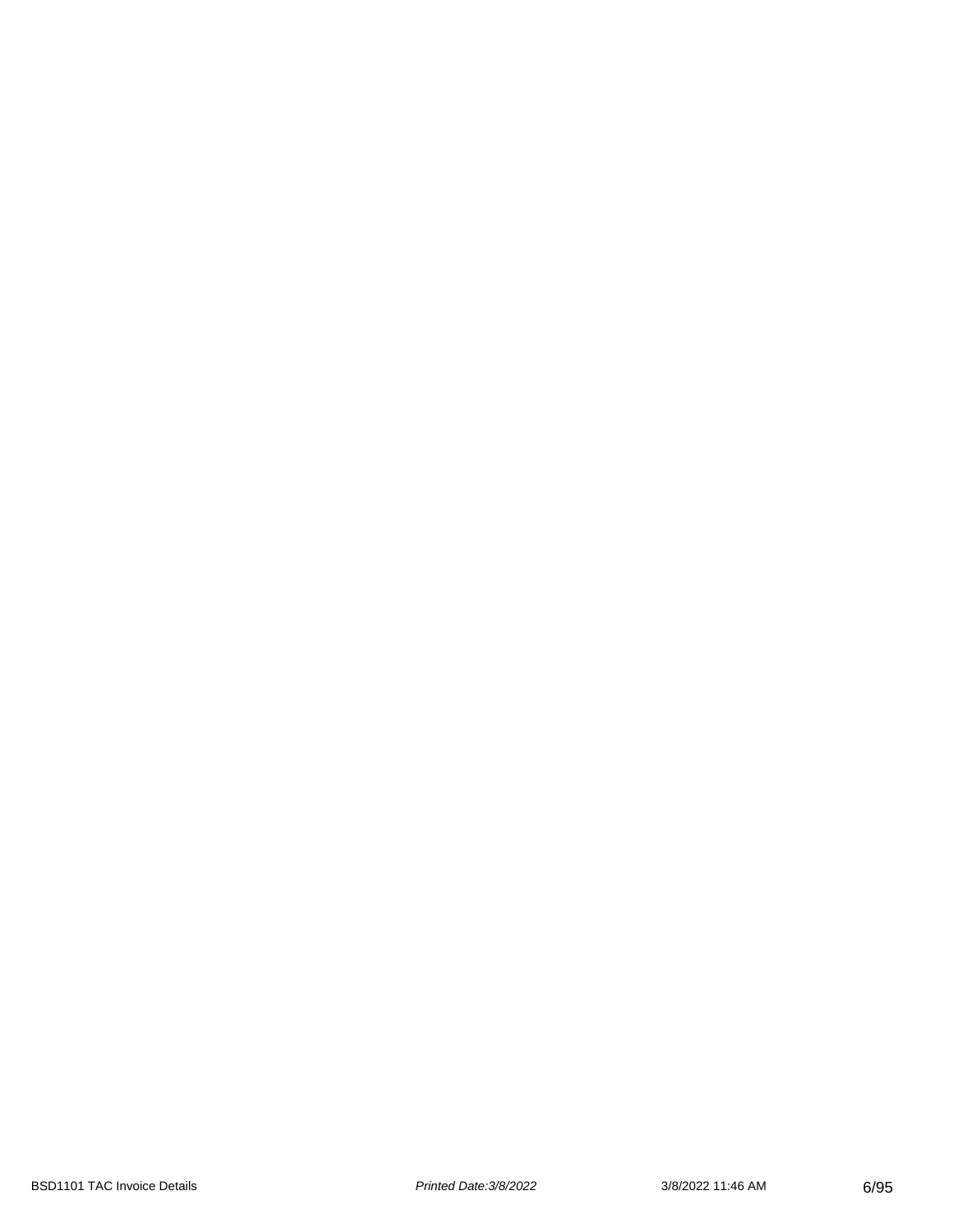

#### **TAC To Be Invoiced Details Applications Approved during February 2022 County Brazoria - 20**

| License<br>Primary<br>Type<br>(AIMS) | <b>Primary</b><br><b>Number</b><br>(AIMS) | License   License  <br>Type<br>(AIMS) | License<br><b>Number</b><br>(AIMS) | License<br><b>Number</b><br>(Legacy) | <b>Validation</b><br>Number/<br>Local Ref Id/<br><b>Registry Number</b> | \$ State Feel | <b>Charge</b> | \$ Sur-   \$ Late<br>Feel | \$5%<br>County<br>Refund | \$ Total<br><b>Amount</b> |
|--------------------------------------|-------------------------------------------|---------------------------------------|------------------------------------|--------------------------------------|-------------------------------------------------------------------------|---------------|---------------|---------------------------|--------------------------|---------------------------|
|                                      |                                           | <b>BE</b>                             | 101649947                          | BE685111                             | 458AIEhhxWDUqbD                                                         | 1.045.00      |               |                           | 55.00                    | 1,100.00                  |
|                                      |                                           | <b>BE</b>                             | 100120253                          | BE293976                             | 458AluVcaVPpvzz                                                         | 1.045.00      |               |                           | 55.00                    | 1.100.00                  |
|                                      |                                           |                                       | Total                              |                                      |                                                                         | 2,090.00      |               |                           | 110.00                   | 2,200.00                  |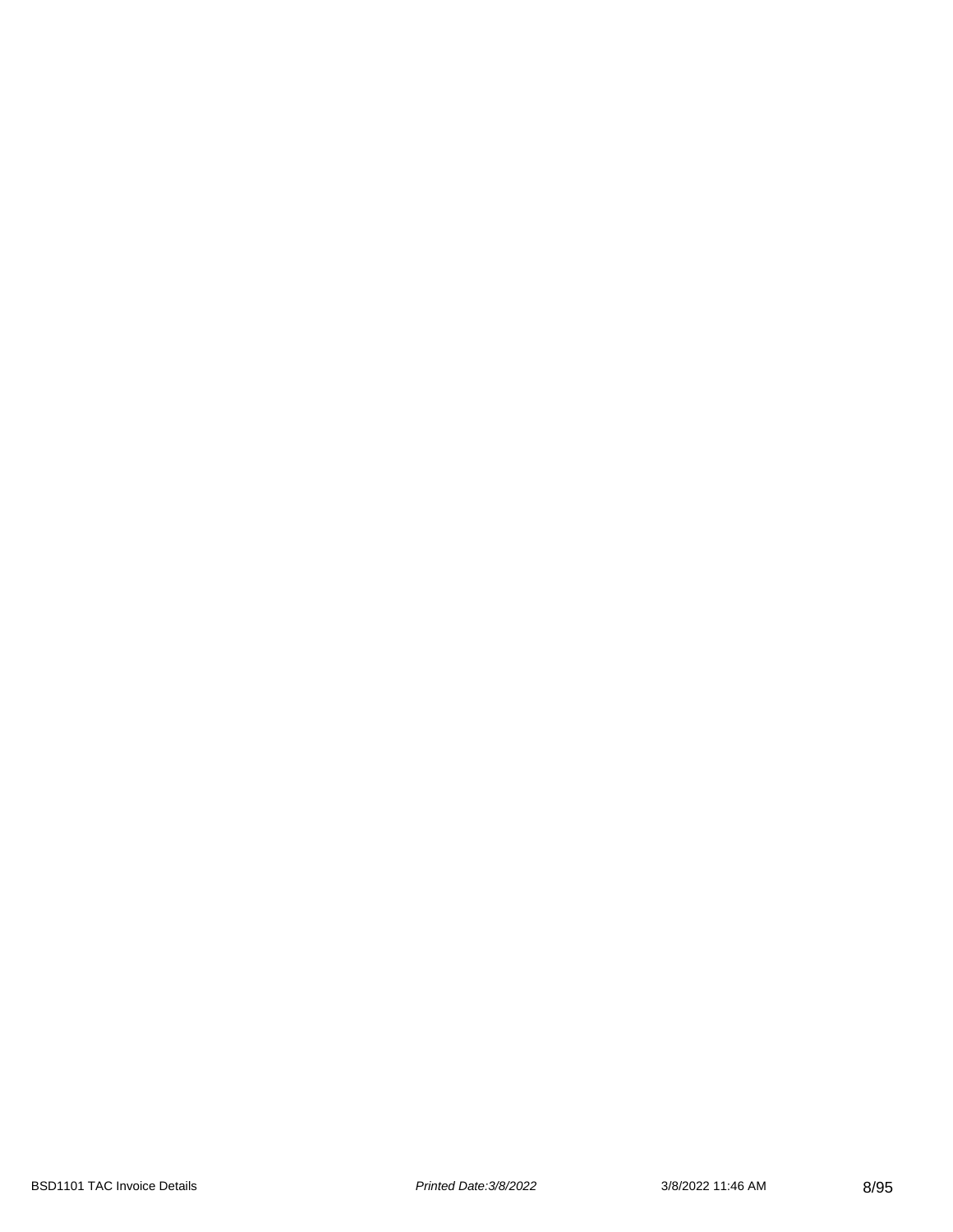

**County Caldwell - 28**

| License<br>Primary<br>Type<br>(AIMS) | <b>Primary</b><br><b>Number</b><br>(AIMS) | License   License  <br>Type<br>(AIMS) | License<br><b>Numberl</b><br>(AIMS) | License<br><b>Number</b><br>(Legacy) | <b>Validation</b><br>Number/<br>Local Ref Id/<br><b>Registry Number</b> | \$ State Feel | Charge | \$ Sur-1 \$ Late | \$5%<br><b>Feel County</b><br>Refund | \$ Total<br>Amount |
|--------------------------------------|-------------------------------------------|---------------------------------------|-------------------------------------|--------------------------------------|-------------------------------------------------------------------------|---------------|--------|------------------|--------------------------------------|--------------------|
|                                      |                                           | <b>BF</b>                             | 100080780                           | BF262884                             | 458AliflHaz7asY                                                         | 1.045.00      |        |                  | 55.00                                | 1,100.00           |
|                                      |                                           |                                       | Total                               |                                      |                                                                         | 1.045.00      |        |                  | 55.00                                | 1,100.00           |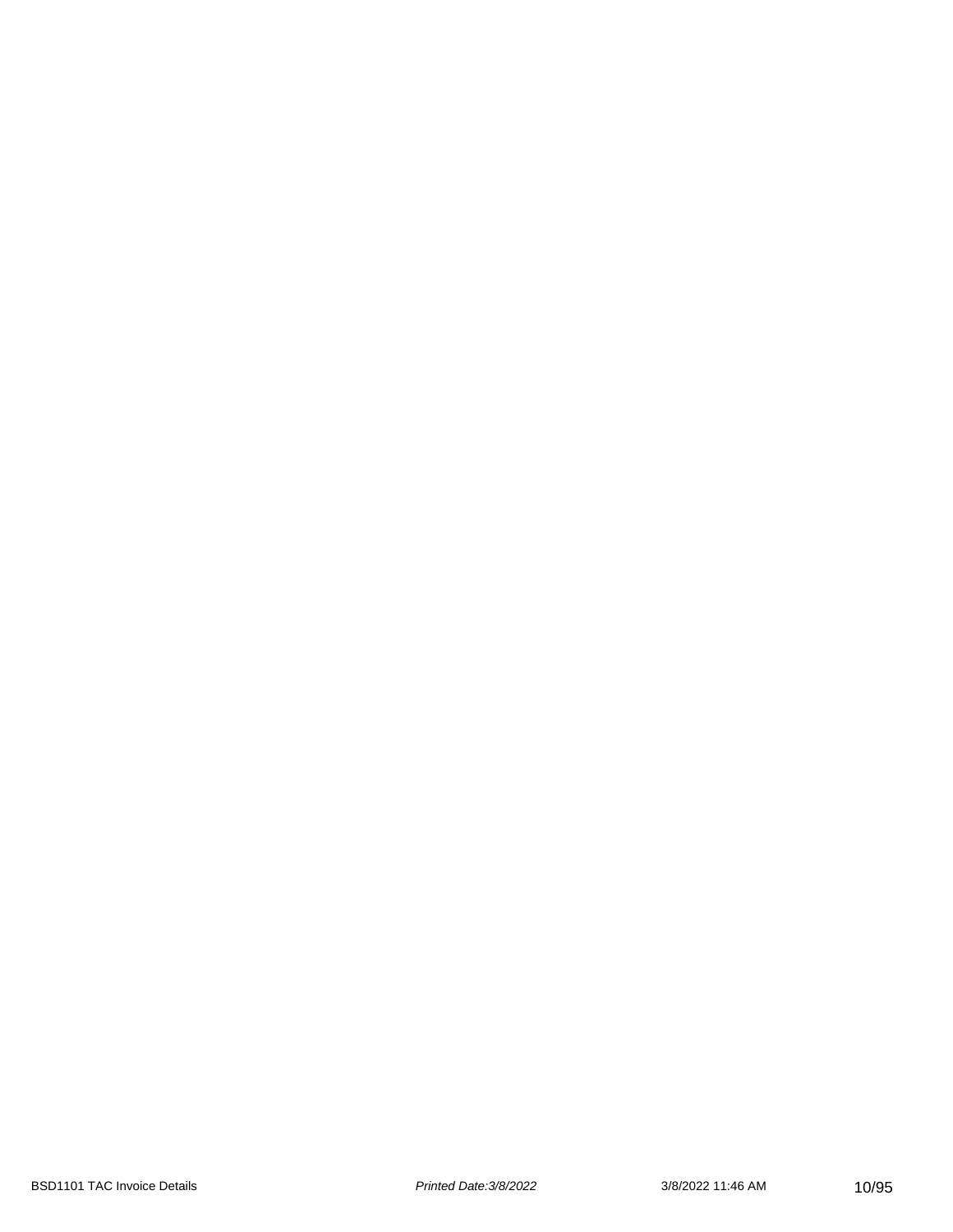

**County Calhoun - 29**

| License<br>Primary<br>Type<br>(AIMS) | <b>Primary</b><br>Number<br>(AIMS) | License License<br>Type<br>(AIMS) | License<br><b>Number</b><br>(AIMS) | License<br><b>Number</b><br>(Legacy) | <b>Validation</b><br>Number/<br>Local Ref Id/<br><b>Registry Number</b> | \$ State Feel | Charge | \$ Sur-1 \$ Late | \$5%<br><b>Feel County</b><br>Refund | \$ Total<br><b>Amount</b> |
|--------------------------------------|------------------------------------|-----------------------------------|------------------------------------|--------------------------------------|-------------------------------------------------------------------------|---------------|--------|------------------|--------------------------------------|---------------------------|
|                                      |                                    | BE                                | 100002929                          | BE570208                             | 458AIRUXxkvEuWo                                                         | 1.045.00      |        |                  | 55.00                                | 1,100.00                  |
|                                      |                                    |                                   | Total                              |                                      |                                                                         | 1.045.00      |        |                  | 55.00                                | 1,100.00                  |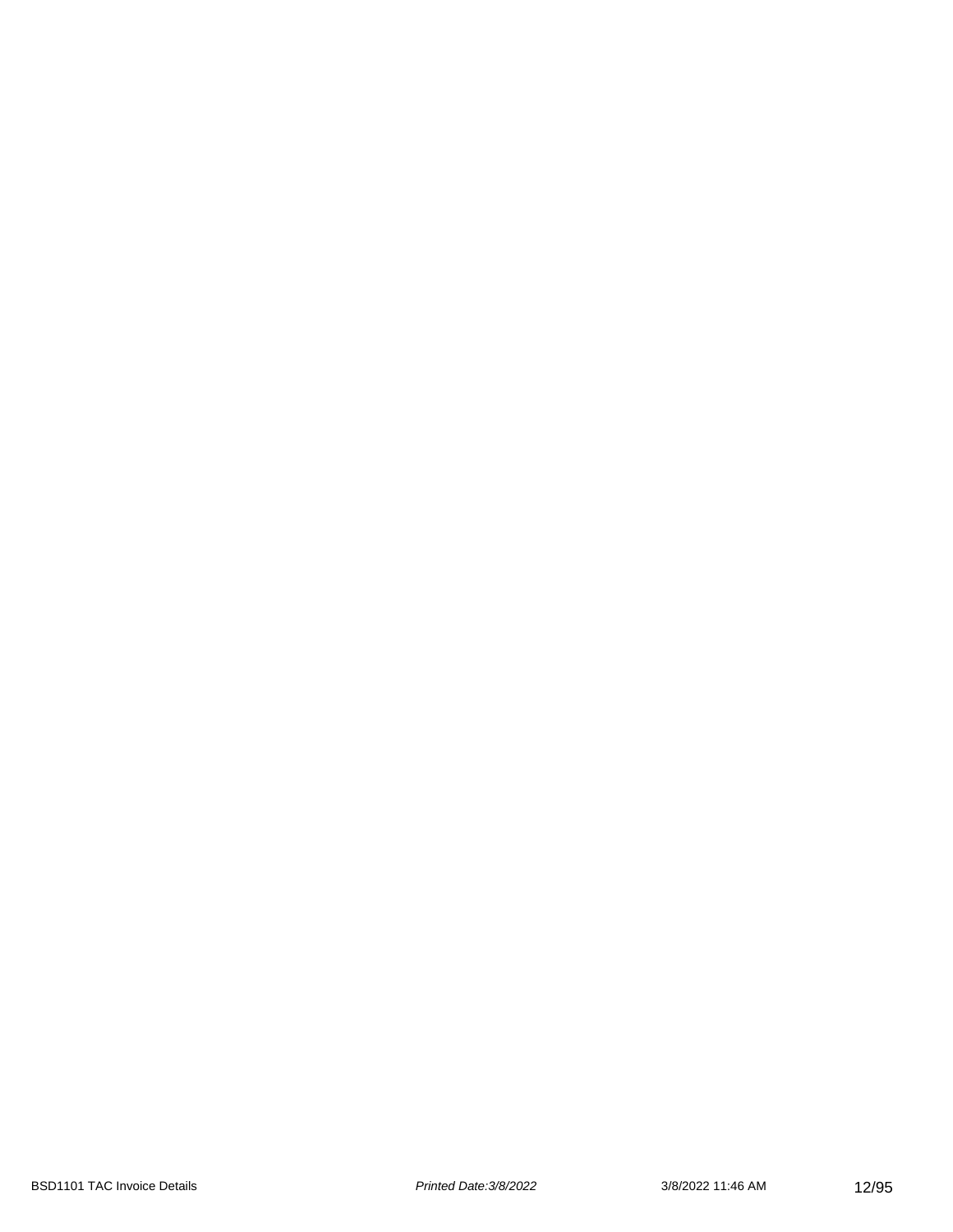

**County Cameron - 31**

| License<br>Primary<br>Type<br>(AIMS) | <b>Primary</b><br><b>Number</b><br>(AIMS) | License   License  <br>Type<br>(AIMS) | License<br><b>Number</b><br>(AIMS) | License<br><b>Number</b><br>(Legacy) | <b>Validation</b><br>Number/<br>Local Ref Id/<br><b>Registry Number</b> | \$ State Feel | Charge | \$ Sur-1 \$ Late | \$5%<br><b>Feel County</b><br>Refund | \$ Total<br><b>Amount</b> |
|--------------------------------------|-------------------------------------------|---------------------------------------|------------------------------------|--------------------------------------|-------------------------------------------------------------------------|---------------|--------|------------------|--------------------------------------|---------------------------|
|                                      |                                           | <b>BF</b>                             | 100117063                          | BF509698                             | 458AI9dsA6olcK8                                                         | 1.045.00      |        |                  | 55.00                                | 1,100.00                  |
|                                      |                                           |                                       | Total                              |                                      |                                                                         | 1.045.00      |        |                  | 55.00                                | 1,100.00                  |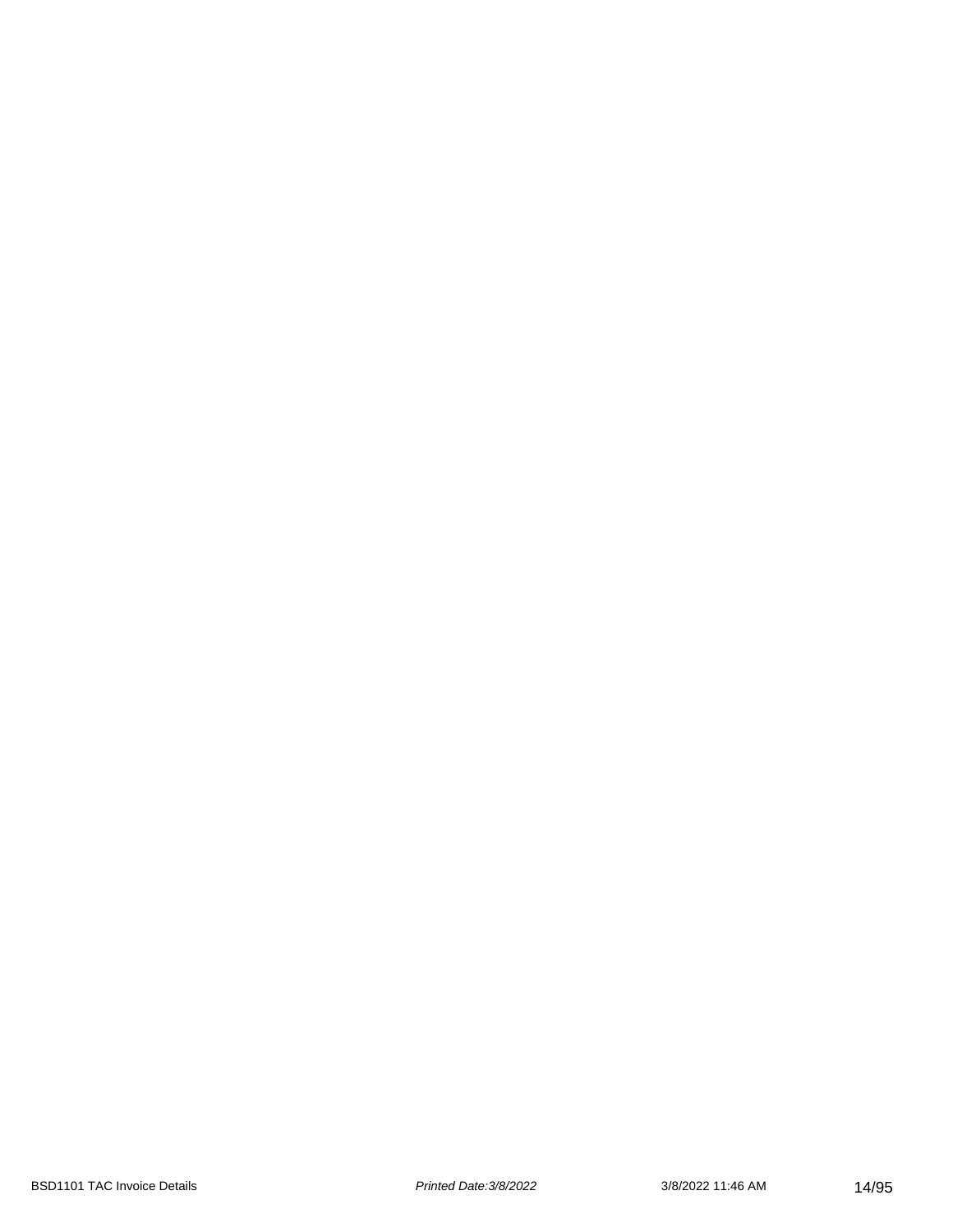

**County Collin - 43**

| License<br>Primary<br>Type<br>(AIMS) | <b>Primary</b><br><b>Number</b><br>(AIMS) | License   License  <br>Type<br>(AIMS) | License <sup>1</sup><br><b>Number</b><br>(AIMS) | License<br><b>Number</b><br>(Legacy) | <b>Validation</b><br>Number/<br>Local Ref Id/<br><b>Registry Number</b> | \$ State Feel | Charge | \$ Sur-  \$ Late | \$5%<br><b>Feel County</b><br>Refund | \$ Total<br>Amount |
|--------------------------------------|-------------------------------------------|---------------------------------------|-------------------------------------------------|--------------------------------------|-------------------------------------------------------------------------|---------------|--------|------------------|--------------------------------------|--------------------|
|                                      |                                           | <b>BW</b>                             | 101577749                                       | BW681574                             | 458Alc00pgis7WG                                                         | 2,850.00      |        |                  | 150.00                               | 3,000.00           |
| <b>BW</b>                            | 101577749                                 | <b>SD</b>                             | 150000690                                       | BW681574                             | 458Alc00pgis7WG                                                         | 1.140.00      |        |                  | 60.00                                | 1,200.00           |
|                                      |                                           |                                       | Total                                           |                                      |                                                                         | 3,990.00      |        |                  | 210.00                               | 4,200.00           |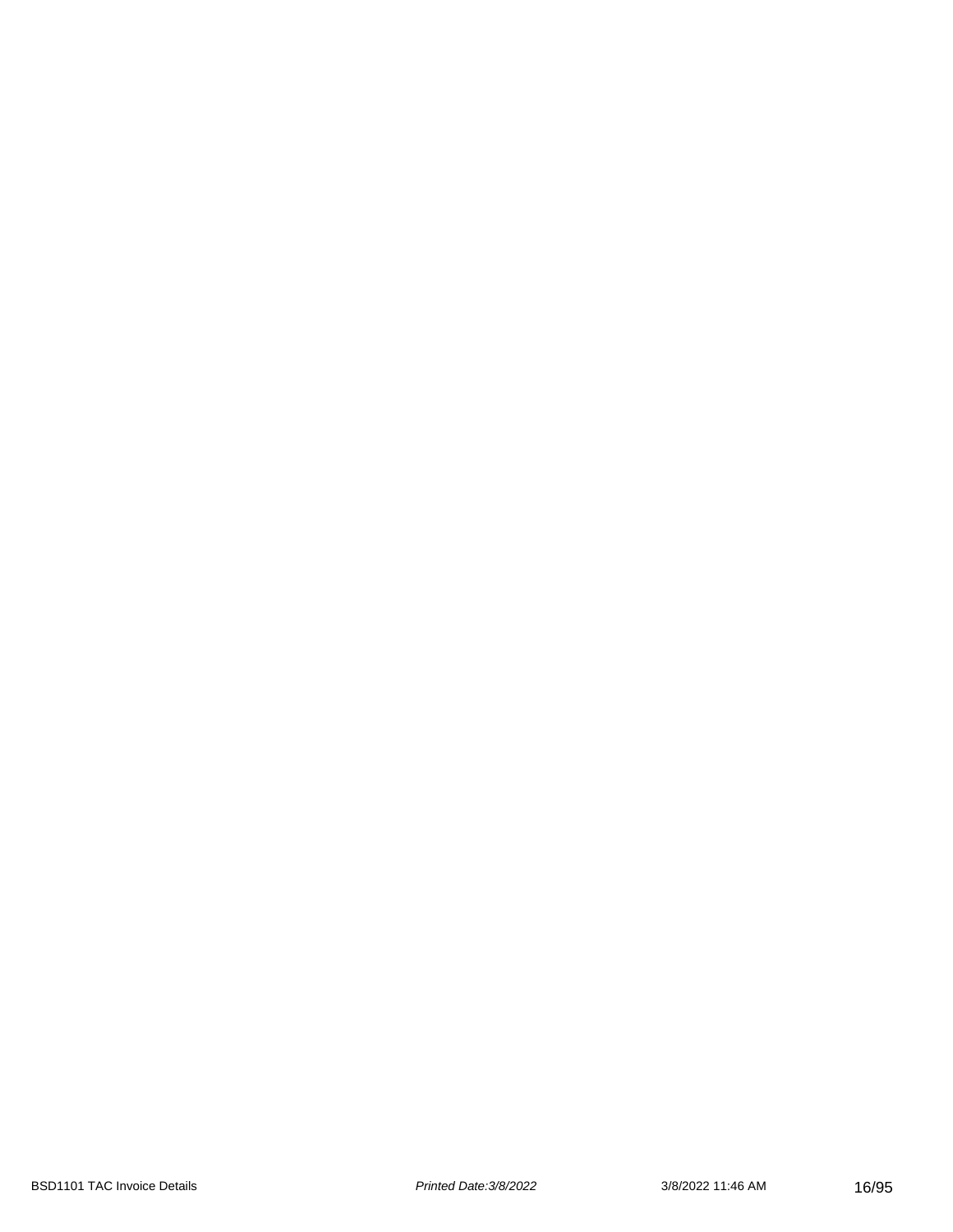

#### **TAC To Be Invoiced Details Applications Approved during February 2022 County Dallas - 57**

| License<br>Primary<br><b>Type</b><br>(AIMS) | <b>Primary</b><br><b>Number</b><br>(AIMS) | License   License  <br>Type<br>(AIMS) | License<br><b>Number</b><br>(AIMS) | License<br><b>Number</b><br>(Legacy) | <b>Validation</b><br>Number/<br>Local Ref Id/<br><b>Registry Number</b> | \$ State Fee | <b>Charge</b> | \$ Sur-   \$ Late<br>Feel | \$5%<br>County<br>Refund | \$Total<br><b>Amount</b> |
|---------------------------------------------|-------------------------------------------|---------------------------------------|------------------------------------|--------------------------------------|-------------------------------------------------------------------------|--------------|---------------|---------------------------|--------------------------|--------------------------|
|                                             |                                           | <b>BE</b>                             | 104663768                          | BE934206                             | 458AIBom0hOEUK7                                                         | 1.045.00     |               |                           | 55.00                    | 1,100.00                 |
| <b>MB</b>                                   | 104681661                                 | <b>BP</b>                             | 150000409                          | MB934868                             | 458AIHGZCU5BxL3                                                         | 1.045.00     |               |                           | 55.00                    | 1,100.00                 |
|                                             |                                           | <b>BB</b>                             | 106611033                          | BB1082757                            | 458AIPJwO4pzOOW                                                         | 3.325.00     |               |                           | 175.00                   | 3,500.00                 |
|                                             |                                           | <b>BB</b>                             | 106500627                          | BB1074013                            | 458AIPYoAAPVI6V                                                         | 3,325.00     |               |                           | 175.00                   | 3,500.00                 |
|                                             |                                           |                                       | Total                              |                                      |                                                                         | 8.740.00     |               |                           | 460.00                   | 9,200.00                 |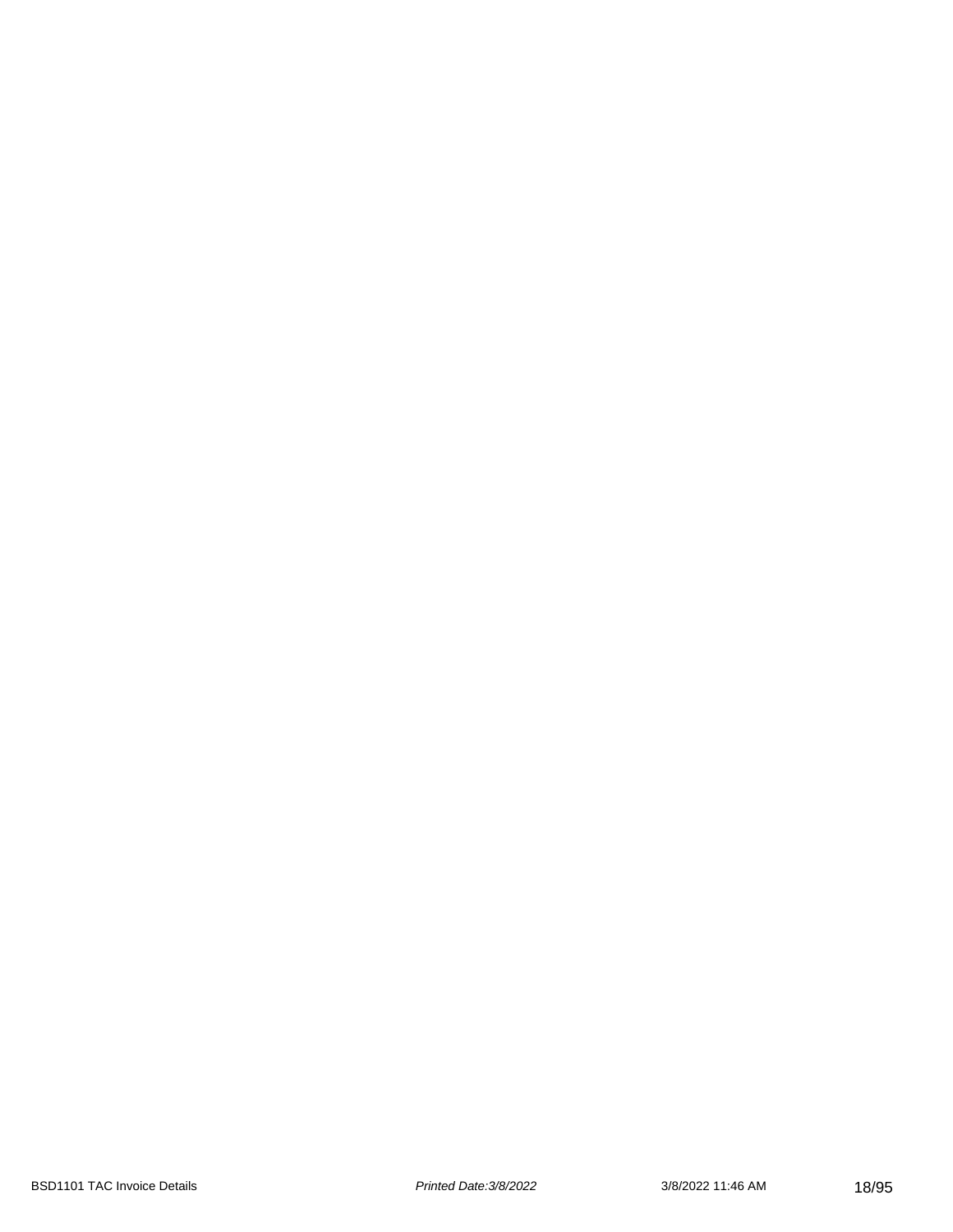

**County Denton - 61**

| License<br>Primary<br>Type<br>(AIMS) | <b>Primary</b><br><b>Number</b><br>(AIMS) | <b>License   License</b><br>Type<br>(AIMS) | License<br><b>Number</b><br>(AIMS) | License<br><b>Number</b><br>(Legacy) | <b>Validation</b><br>Number/<br>Local Ref Id/<br><b>Registry Number</b> | \$ State Feel | Charge | \$ Sur-1 \$ Late | \$5%<br><b>Feel County</b><br>Refund | \$ Total<br><b>Amount</b> |
|--------------------------------------|-------------------------------------------|--------------------------------------------|------------------------------------|--------------------------------------|-------------------------------------------------------------------------|---------------|--------|------------------|--------------------------------------|---------------------------|
|                                      |                                           | <b>BE</b>                                  | 103786080                          | BE862478                             | 458AIYsBgAhC9ss                                                         | 1.045.00      |        |                  | 55.00                                | 1,100.00                  |
|                                      |                                           |                                            | Total                              |                                      |                                                                         | 1.045.00      |        |                  | 55.00                                | 1,100.00                  |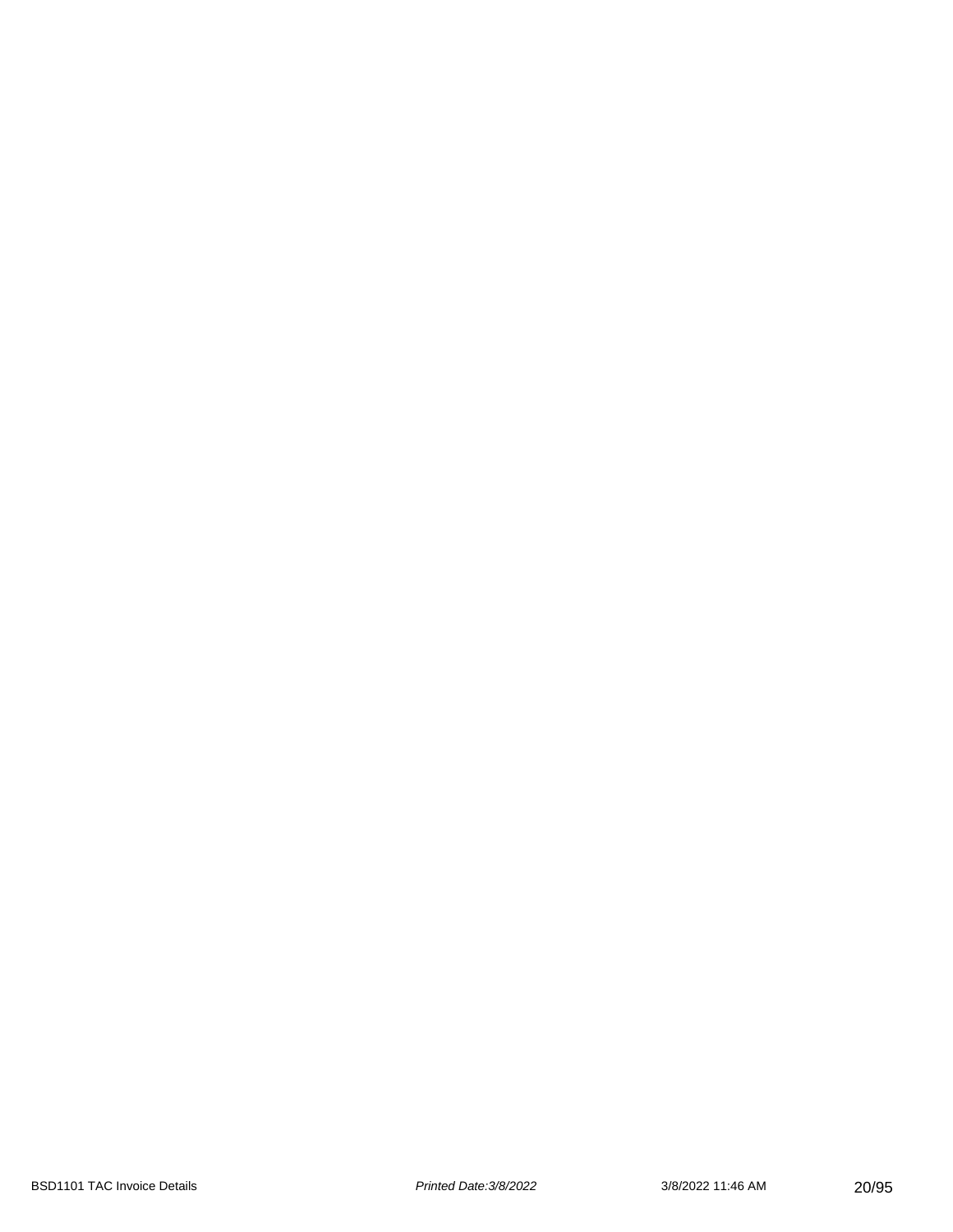

**County DeWitt - 62**

| License<br>Primary<br>Type<br>(AIMS) | <b>Primary</b><br><b>Number</b><br>(AIMS) | License   License  <br>Type<br>(AIMS) | License<br><b>Number</b><br>(AIMS) l | License<br><b>Number</b><br>(Legacy) | <b>Validation</b><br>Number/<br>Local Ref Id/<br><b>Registry Number</b> | \$ State Feel | Charge | \$ Sur-I \$ Late | \$5%<br><b>Feel County</b><br>Refund | \$ Total<br>Amount |
|--------------------------------------|-------------------------------------------|---------------------------------------|--------------------------------------|--------------------------------------|-------------------------------------------------------------------------|---------------|--------|------------------|--------------------------------------|--------------------|
|                                      |                                           | <b>BE</b>                             | 100072914                            | BE281356                             | 458Al3yFmfPYISZ                                                         | 1.045.00      |        |                  | 55.00                                | 1,100.00           |
|                                      |                                           |                                       | Total                                |                                      |                                                                         | 1.045.00      |        |                  | 55.00                                | 1,100.00           |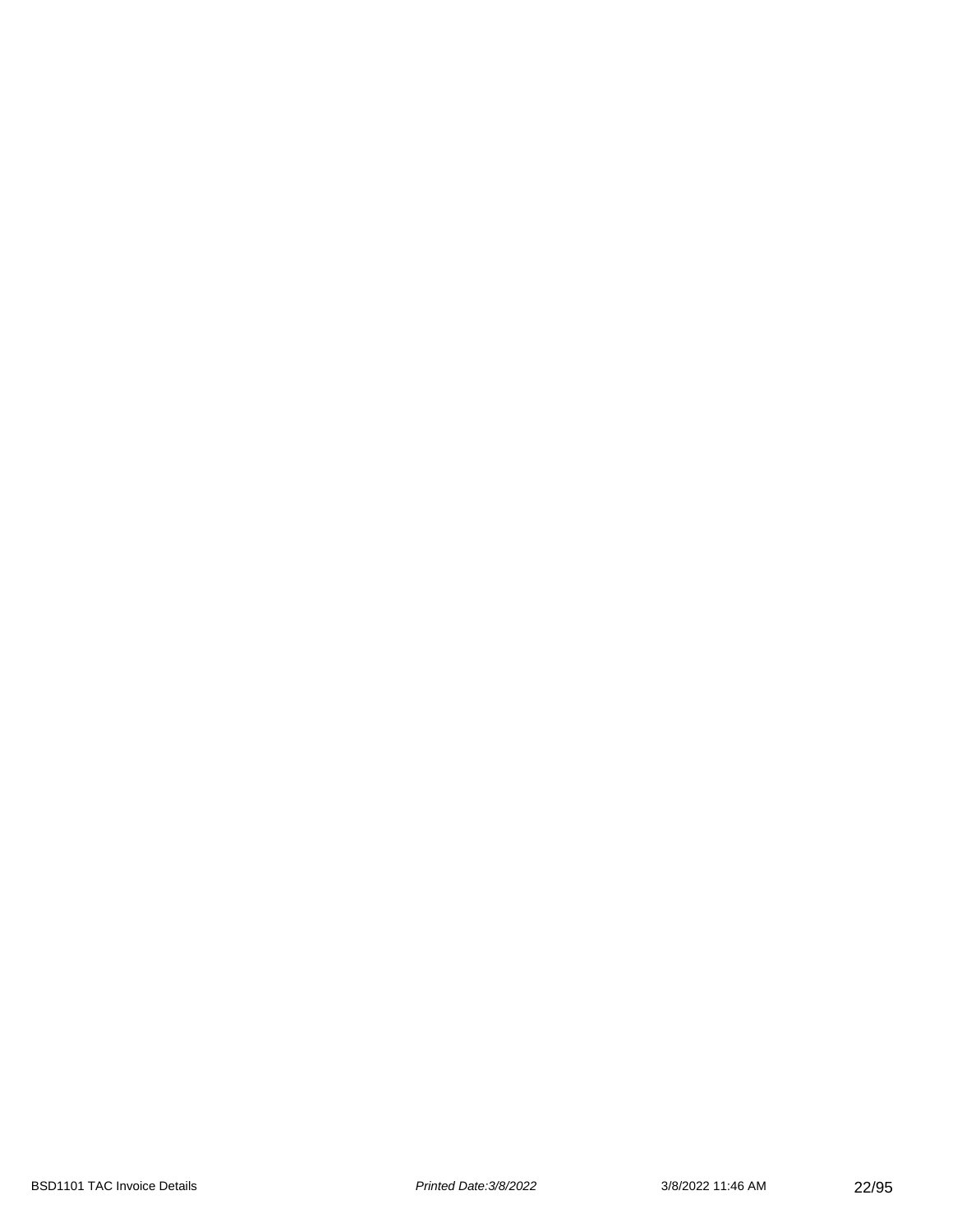

**County Dimmit - 64**

| License<br>Primary<br><b>Type</b><br>(AIMS) | <b>Primary</b><br><b>Number</b><br>(AIMS) | License   License  <br>Type<br>(AIMS) | License<br><b>Number</b><br>(AIMS) | License<br><b>Number</b><br>(Legacy) | <b>Validation</b><br>Number/<br>Local Ref Id/<br><b>Registry Number</b> | \$ State Feel | Charge | \$ Sur-1 \$ Late | \$5%<br><b>Feel County</b><br>Refund | \$ Total<br><b>Amount</b> |
|---------------------------------------------|-------------------------------------------|---------------------------------------|------------------------------------|--------------------------------------|-------------------------------------------------------------------------|---------------|--------|------------------|--------------------------------------|---------------------------|
|                                             |                                           | <b>BE</b>                             |                                    | 105598555 BE1009473                  | 458Ali40NczhlnB                                                         | 1.045.00      |        |                  | 55.00                                | 1,100.00                  |
|                                             |                                           |                                       | Total                              |                                      |                                                                         | 1.045.00      |        |                  | 55.00                                | 1,100.00                  |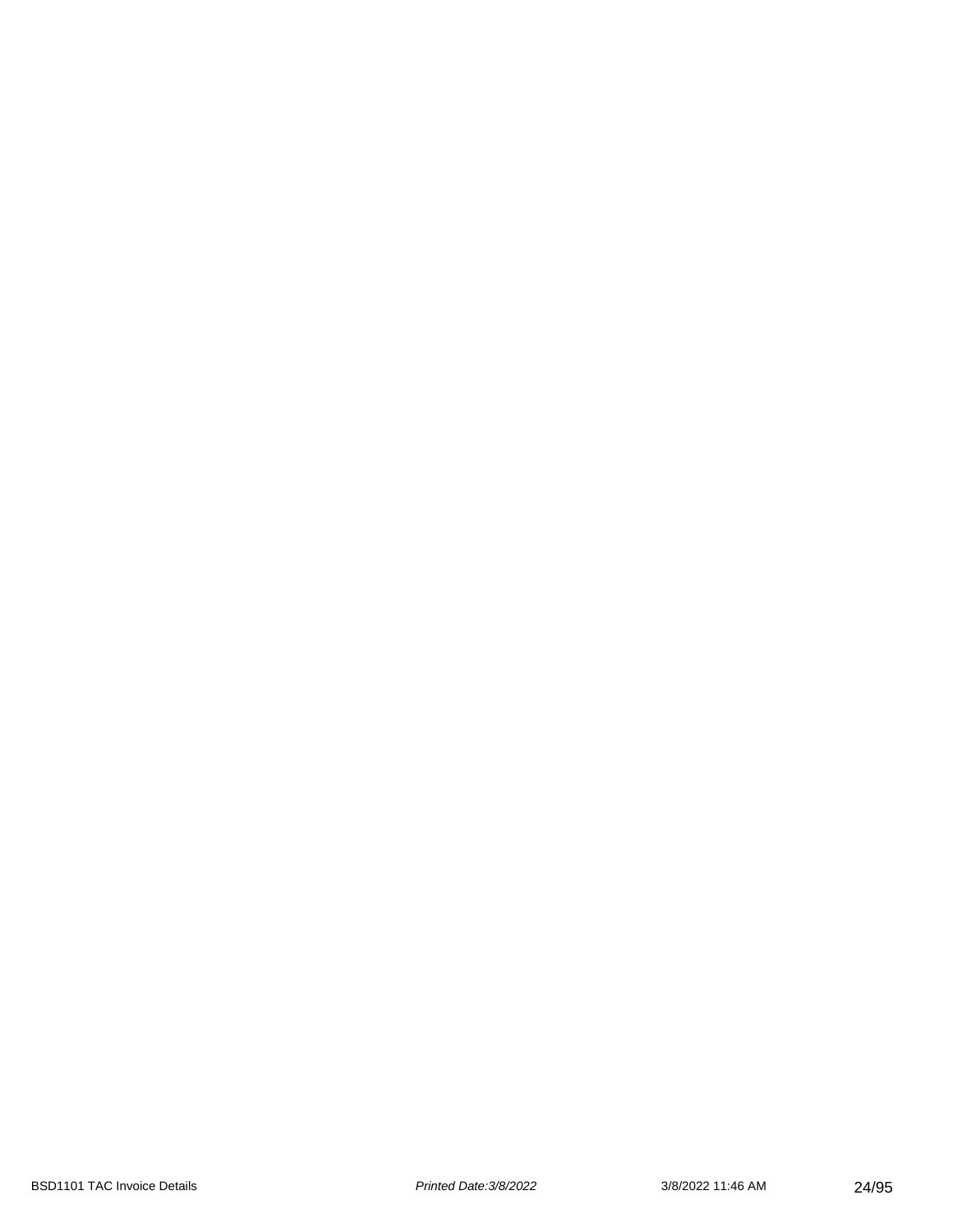

### **TAC To Be Invoiced Details Applications Approved during February 2022**

**County El Paso - 71**

| License<br>Primary<br>Type<br>(AIMS) | <b>Primary</b><br><b>Number</b><br>(AIMS) | License   License  <br>Type<br>(AIMS) | License!<br><b>Number</b><br>(AIMS) | License<br><b>Number</b><br>(Legacy) | Validation<br>Number/<br>Local Ref Id/<br><b>Registry Number</b> | \$ State Fee | <b>Charge</b> | \$ Sur-   \$ Late<br>Feel | \$5%<br>County<br>Refund | \$ Total<br><b>Amount</b> |
|--------------------------------------|-------------------------------------------|---------------------------------------|-------------------------------------|--------------------------------------|------------------------------------------------------------------|--------------|---------------|---------------------------|--------------------------|---------------------------|
|                                      |                                           | <b>BB</b>                             | 101629729                           | BB684149                             | 458AI4hGTaXzjcW                                                  | 3.325.00     |               |                           | 175.00                   | 3,500.00                  |
|                                      |                                           | BC.                                   | 101625681                           | BB684149                             | 458AI4hGTaXzicW                                                  | 1,425.00     |               |                           | 75.00                    | 1,500.00                  |
|                                      |                                           | <b>BF</b>                             | 100010238                           | BF548745                             | 458AILpnigjT2h8                                                  | 1,045.00     |               |                           | 55.00                    | 1,100.00                  |
|                                      |                                           | <b>BF</b>                             | 101131401                           | BF617885                             | 458AloLUggov911                                                  | 1.045.00     |               |                           | 55.00                    | 1,100.00                  |
| Total                                |                                           |                                       |                                     |                                      |                                                                  |              |               |                           | 360.00                   | 7,200.00                  |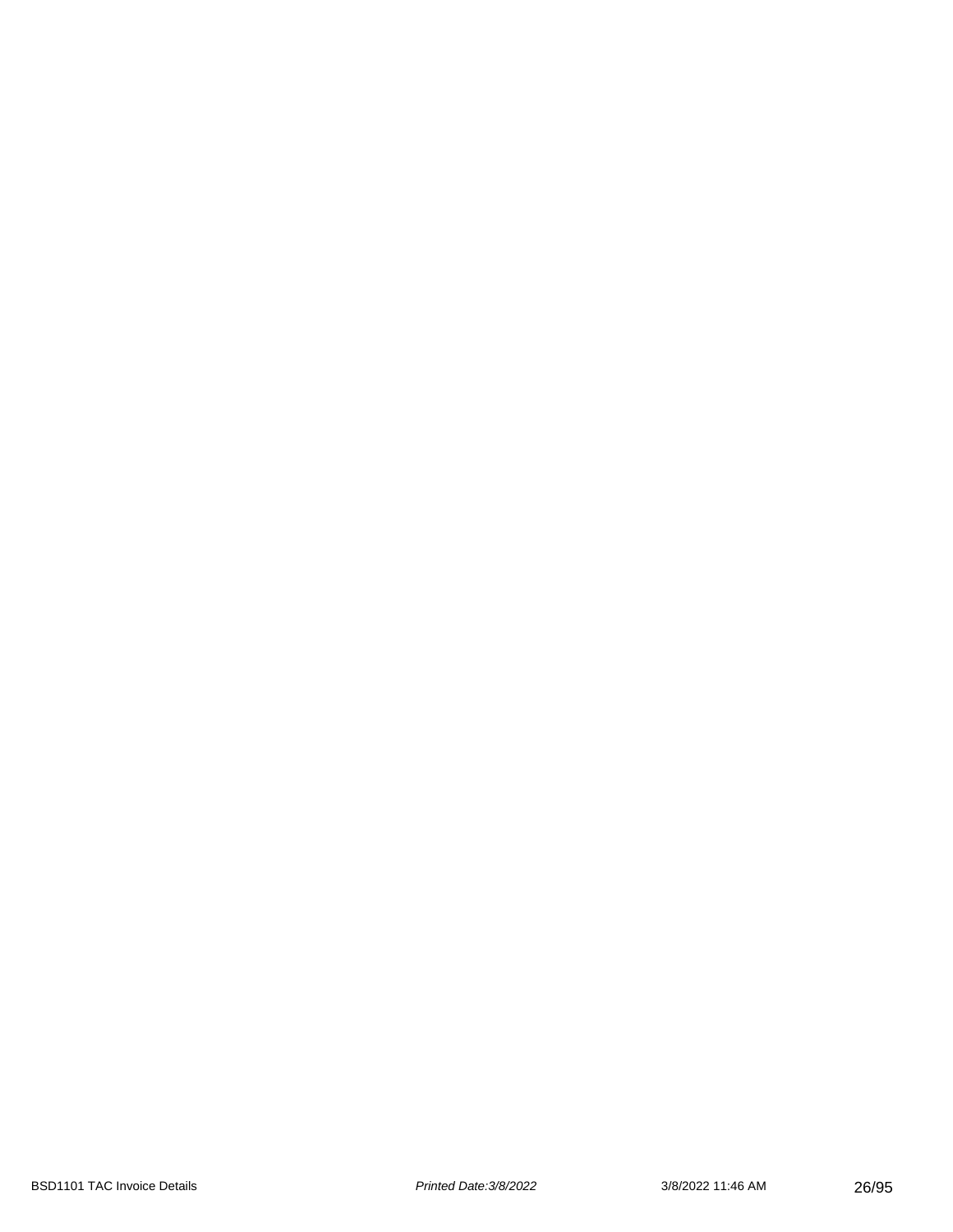

**County Ellis - 70**

| License<br>Primary<br>Type<br>(AIMS) | <b>Primary</b><br><b>Number</b><br>(AIMS) | License License<br>Type<br>(AIMS) | <b>License!</b><br><b>Number</b><br>(AIMS) | License<br><b>Number</b><br>(Legacy) | <b>Validation</b><br>Number/<br>Local Ref Id/<br><b>Registry Number</b> | \$ State Fee | Charge | \$ Sur-  \$ Late | \$5%<br><b>Feel County</b><br>Refund | \$ Total<br>Amount |
|--------------------------------------|-------------------------------------------|-----------------------------------|--------------------------------------------|--------------------------------------|-------------------------------------------------------------------------|--------------|--------|------------------|--------------------------------------|--------------------|
|                                      |                                           | <b>BW</b>                         |                                            | 105568524 BW1006012                  | 458AlglFPrDA1LH                                                         | 2,850.00     |        |                  | 150.00                               | 3,000.00           |
| <b>BW</b>                            | 105568524                                 | <b>SD</b>                         | 200050918                                  |                                      | 458AISEt5KpFely                                                         | 1.140.00     |        |                  | 60.00                                | 1,200.00           |
| Total                                |                                           |                                   |                                            |                                      |                                                                         |              |        |                  | 210.00                               | 4,200.00           |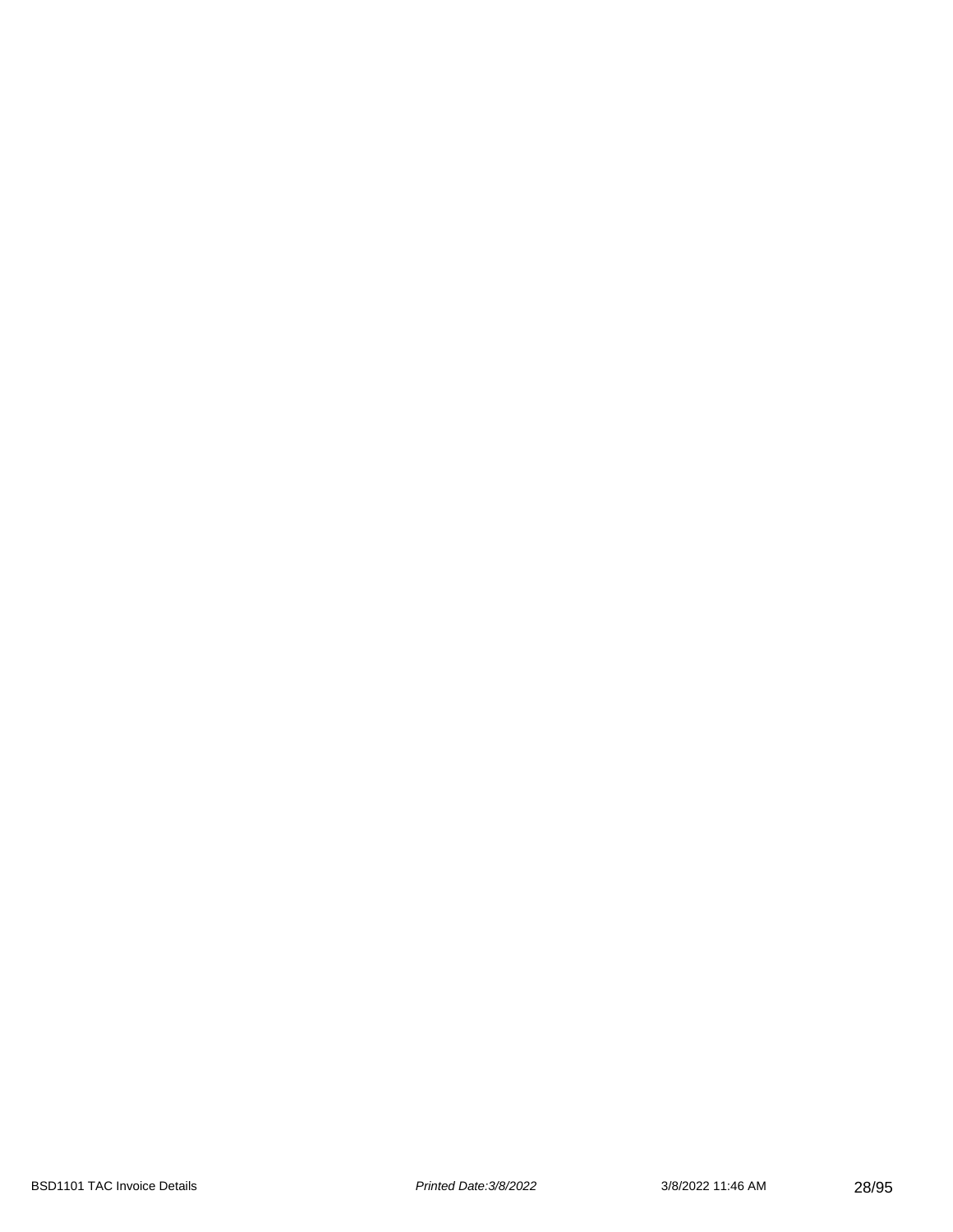

**County Fort Bend - 79**

| License<br>Primary<br>Type<br>(AIMS) | <b>Primary</b><br><b>Number</b><br>(AIMS) | License   License  <br>Type<br>(AIMS) | License<br><b>Number</b><br>(AIMS) | License<br><b>Number</b><br>(Legacy) | <b>Validation</b><br>Number/<br>Local Ref Id/<br><b>Registry Number</b> | \$ State Fee | Charge | \$ Sur-1 \$ Late<br>Feel | \$5%<br>County<br>Refund | \$Total<br><b>Amount</b> |
|--------------------------------------|-------------------------------------------|---------------------------------------|------------------------------------|--------------------------------------|-------------------------------------------------------------------------|--------------|--------|--------------------------|--------------------------|--------------------------|
| <b>BG</b>                            | 200039380                                 | <b>BP</b>                             | 200039402                          |                                      | 458AlfEss0yOpNf                                                         | 1.045.00     |        |                          | 55.00                    | 1,100.00                 |
| <b>BG</b>                            | 200045431                                 | <b>BP</b>                             | 200045471                          |                                      | 458AlhLXQDF7x9s                                                         | 1.045.00     |        |                          | 55.00                    | 1,100.00                 |
| Total                                |                                           |                                       |                                    |                                      |                                                                         | 2,090.00     |        |                          | 110.00                   | 2,200.00                 |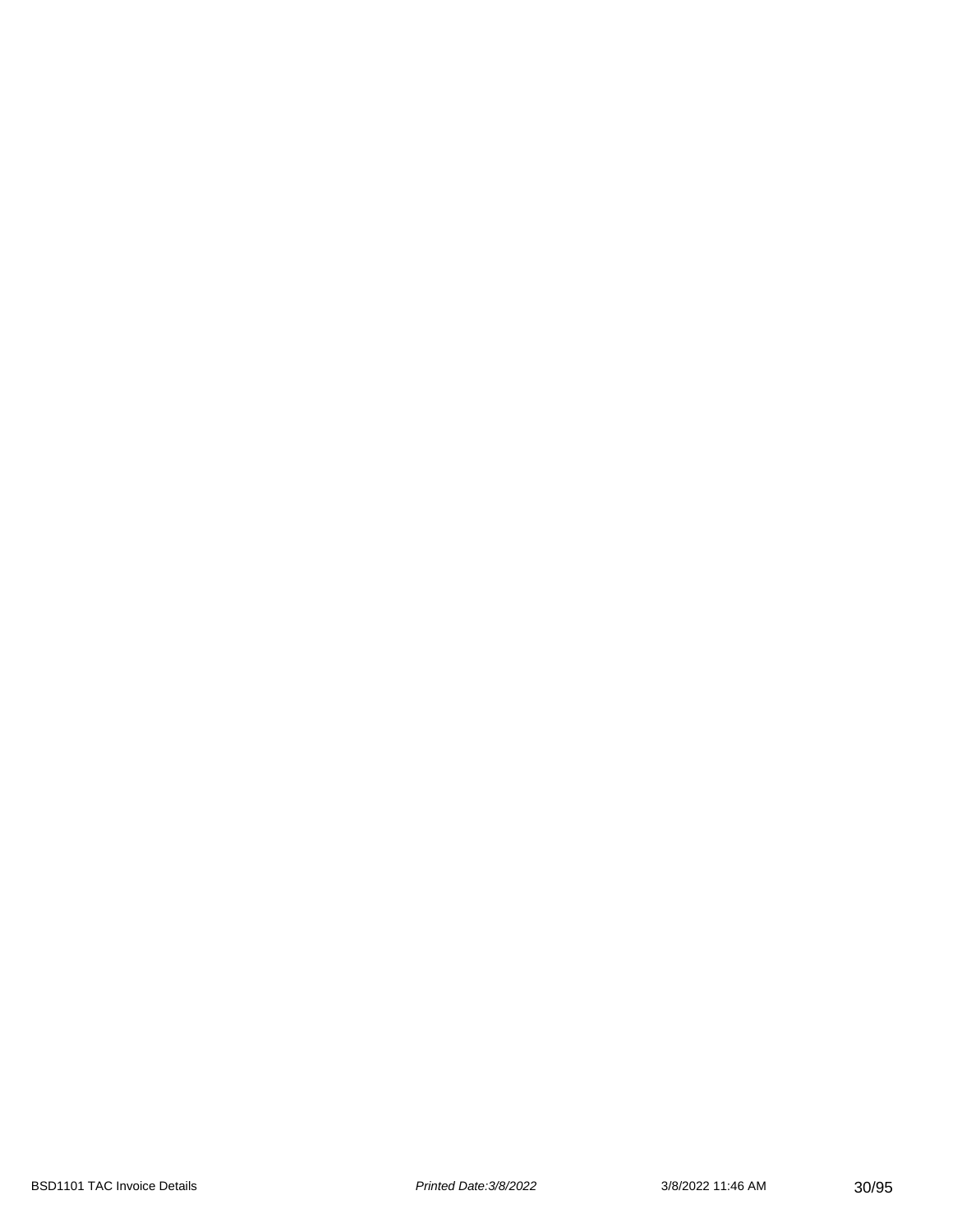

**County Frio - 82**

| License<br>Primary<br>Type<br>(AIMS) | <b>Primary</b><br><b>Number</b><br>(AIMS) | <b>License   License</b><br>Type<br>(AIMS) | License<br><b>Number</b><br>(AIMS) | License<br>Number<br>(Legacy) | <b>Validation</b><br>Number/<br>Local Ref Id/<br><b>Registry Number</b> | \$ State Feel | Charge | \$ Sur-1 \$ Late | \$5%<br><b>Feel County</b><br>Refund | \$ Total<br><b>Amount</b> |
|--------------------------------------|-------------------------------------------|--------------------------------------------|------------------------------------|-------------------------------|-------------------------------------------------------------------------|---------------|--------|------------------|--------------------------------------|---------------------------|
|                                      |                                           | <b>BE</b>                                  | 106595557                          | BE1081647                     | 458AlsLeM7N728V                                                         | 1.045.00      |        |                  | 55.00                                | 1,100.00                  |
| Total                                |                                           |                                            |                                    |                               |                                                                         | 1.045.00      |        |                  | 55.00                                | 1,100.00                  |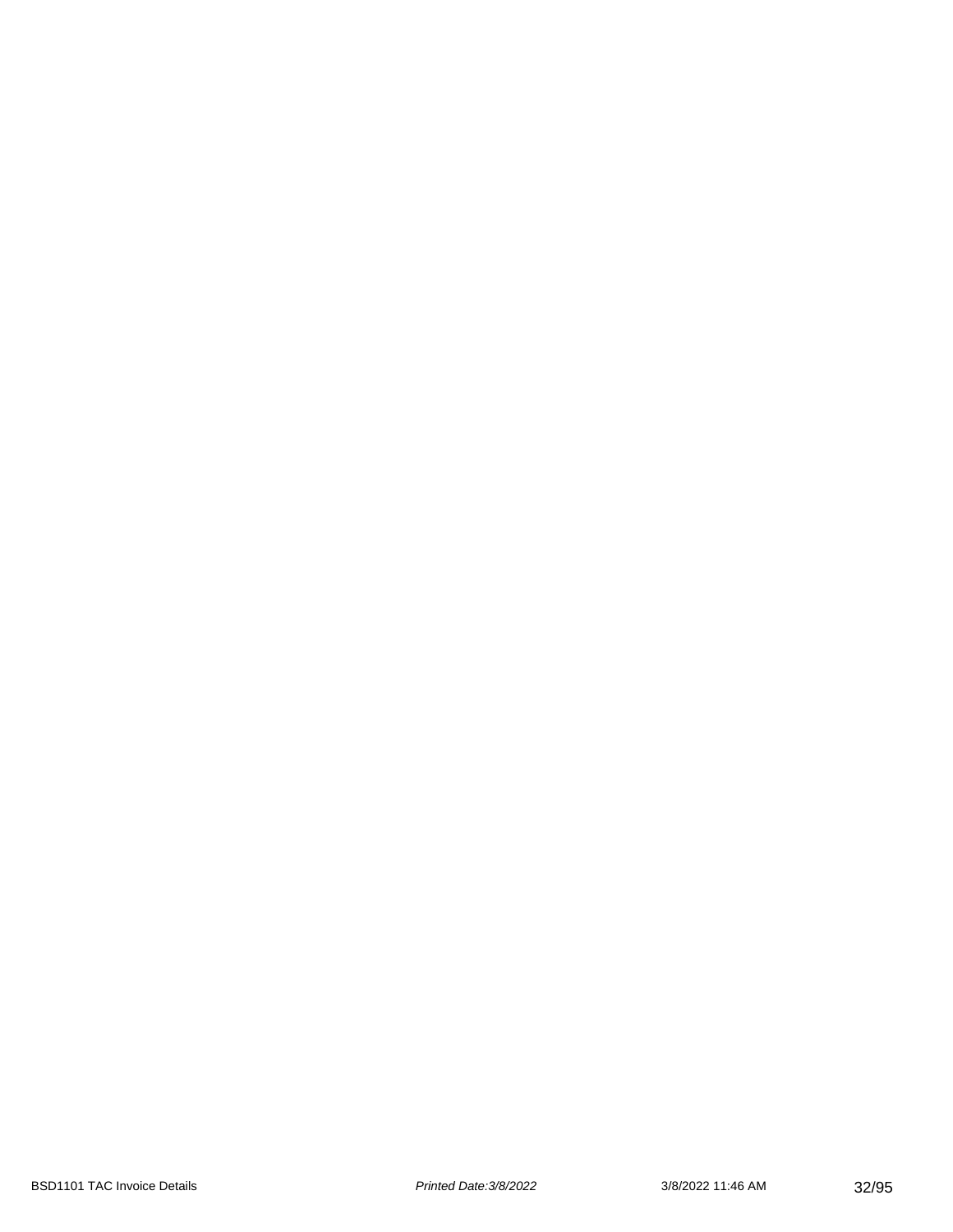

**County Galveston - 84**

| License<br>Primary<br>Type<br>(AIMS) | <b>Primary</b><br><b>Number</b><br>(AIMS) | License   License  <br>Type<br>(AIMS) | License<br><b>Number</b><br>(AIMS) | License<br><b>Number</b><br>(Legacy) | Validation<br>Number/<br>Local Ref Id/<br><b>Registry Number</b> | \$ State Fee | Chargel  | \$ Sur-1 \$ Late<br>Feel | \$5%<br>County<br>Refund | \$ Total<br><b>Amount</b> |
|--------------------------------------|-------------------------------------------|---------------------------------------|------------------------------------|--------------------------------------|------------------------------------------------------------------|--------------|----------|--------------------------|--------------------------|---------------------------|
|                                      |                                           | <b>BE</b>                             | 101324576                          | BE650911                             | 458AlPdgyQtUggQ                                                  | 1.045.00     |          |                          | 55.00                    | 1,100.00                  |
| <b>BG</b>                            | 103848277                                 | <b>BP</b>                             | 150000066                          | BG865679                             | 458Alx52gg4MJfd                                                  | 1.045.00     |          |                          | 55.00                    | 1,100.00                  |
| Total                                |                                           |                                       |                                    |                                      |                                                                  |              | 2,090.00 |                          | 110.00                   | 2,200.00                  |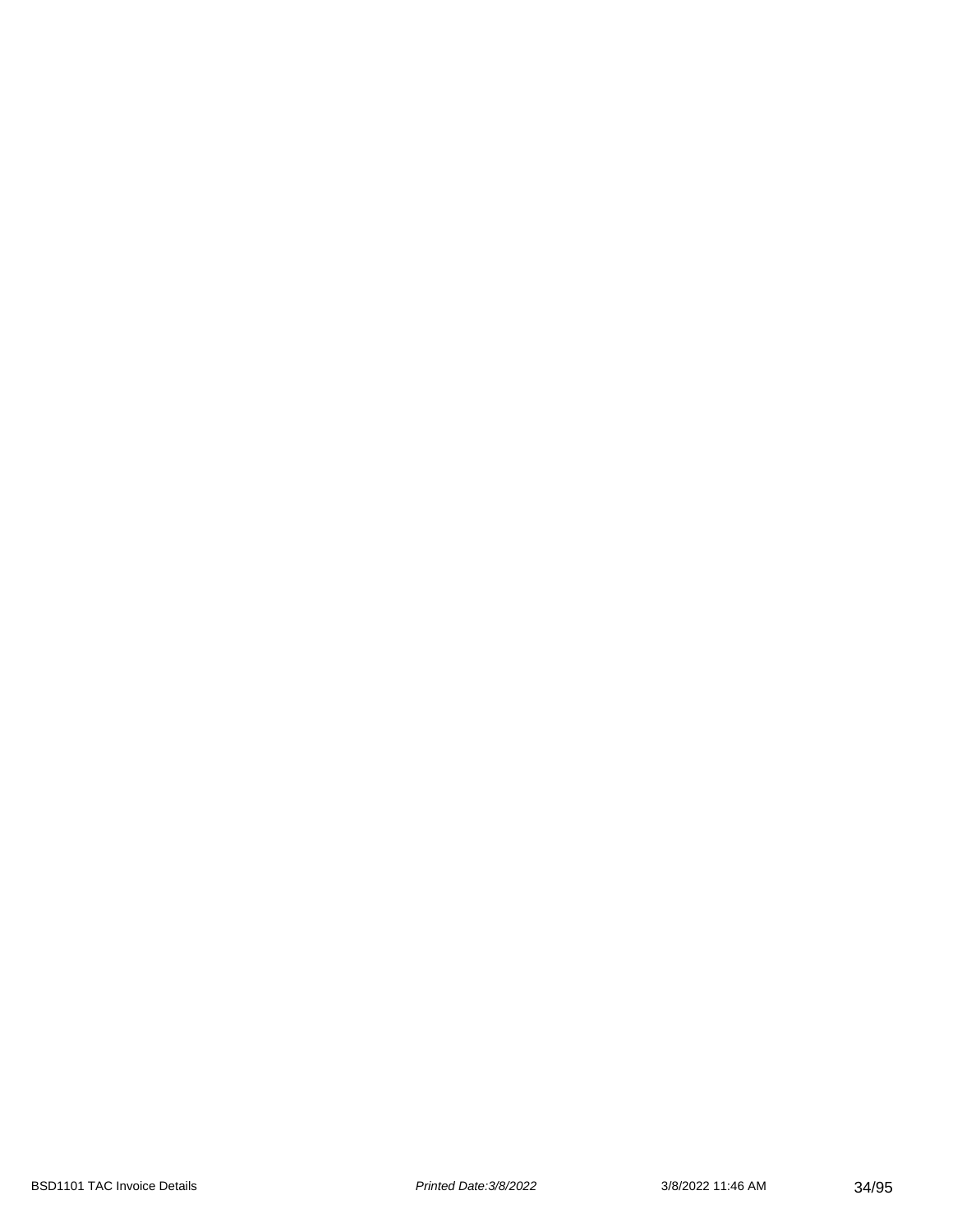

**County Gillespie - 86**

| License<br>Primary<br>Type<br>(AIMS) | <b>Primary</b><br><b>Number</b><br>(AIMS) | <b>Licensel License I</b><br>Type<br>(AIMS) | Licensel<br><b>Number</b><br>(AIMS) | License<br><b>Number</b><br>(Legacy) | <b>Validation</b><br>Number/<br>Local Ref Id/<br><b>Registry Number</b> | \$ State Feel | Charge | \$ Sur-1 \$ Late | \$5%<br><b>Feel County</b><br>Refund | \$ Total<br><b>Amount</b> |
|--------------------------------------|-------------------------------------------|---------------------------------------------|-------------------------------------|--------------------------------------|-------------------------------------------------------------------------|---------------|--------|------------------|--------------------------------------|---------------------------|
| <b>BG</b>                            | 100059661                                 | <b>BP</b>                                   | 200053185                           |                                      | 458AIM4IGuYfRUw                                                         | 1.045.00      |        |                  | 55.00                                | 1,100.00                  |
| Total                                |                                           |                                             |                                     |                                      |                                                                         | 1.045.00      |        |                  | 55.00                                | 1,100.00                  |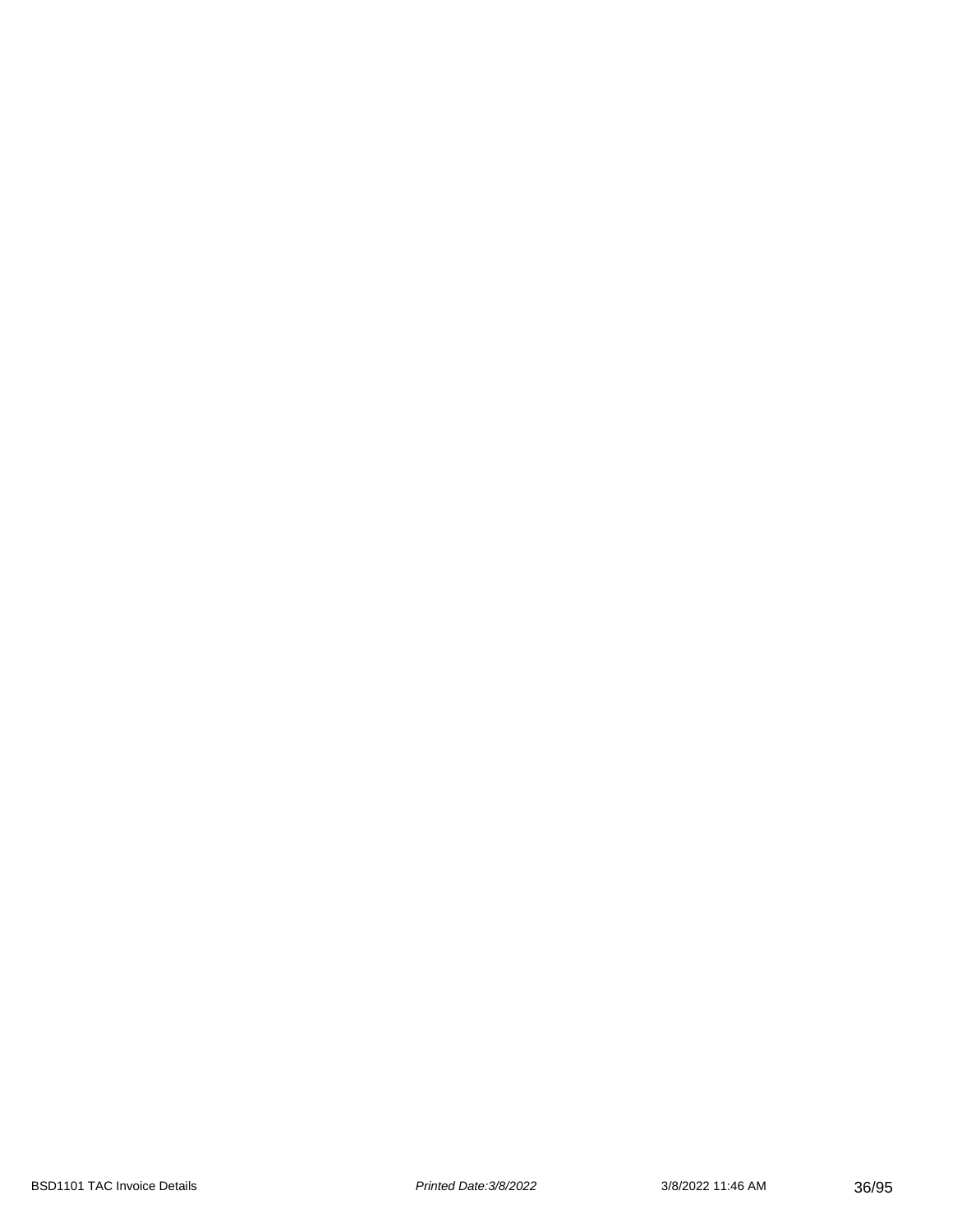

#### **TAC To Be Invoiced Details Applications Approved during February 2022 County Gregg - 92**

| License<br>Primary<br>Type<br>(AIMS) | <b>Primary</b><br><b>Number</b><br>(AIMS) | Licensel License<br>Type<br>(AIMS) | License<br><b>Number</b><br>(AIMS) | License<br><b>Number</b><br>(Legacy) | <b>Validation</b><br>Number/<br>Local Ref Id/<br><b>Registry Number</b> | \$ State Fee | Chargel | \$ Sur-1 \$ Late | \$5%<br><b>Feel County</b><br>Refund | \$ Total<br><b>Amount</b> |
|--------------------------------------|-------------------------------------------|------------------------------------|------------------------------------|--------------------------------------|-------------------------------------------------------------------------|--------------|---------|------------------|--------------------------------------|---------------------------|
|                                      |                                           | BE                                 | 100090869                          | BE282582                             | 458AIY99K9iztFk                                                         | 1.045.00     |         |                  | 55.00                                | 1,100.00                  |
|                                      |                                           |                                    | Total                              |                                      |                                                                         | 1,045.00     |         |                  | 55.00                                | 1,100.00                  |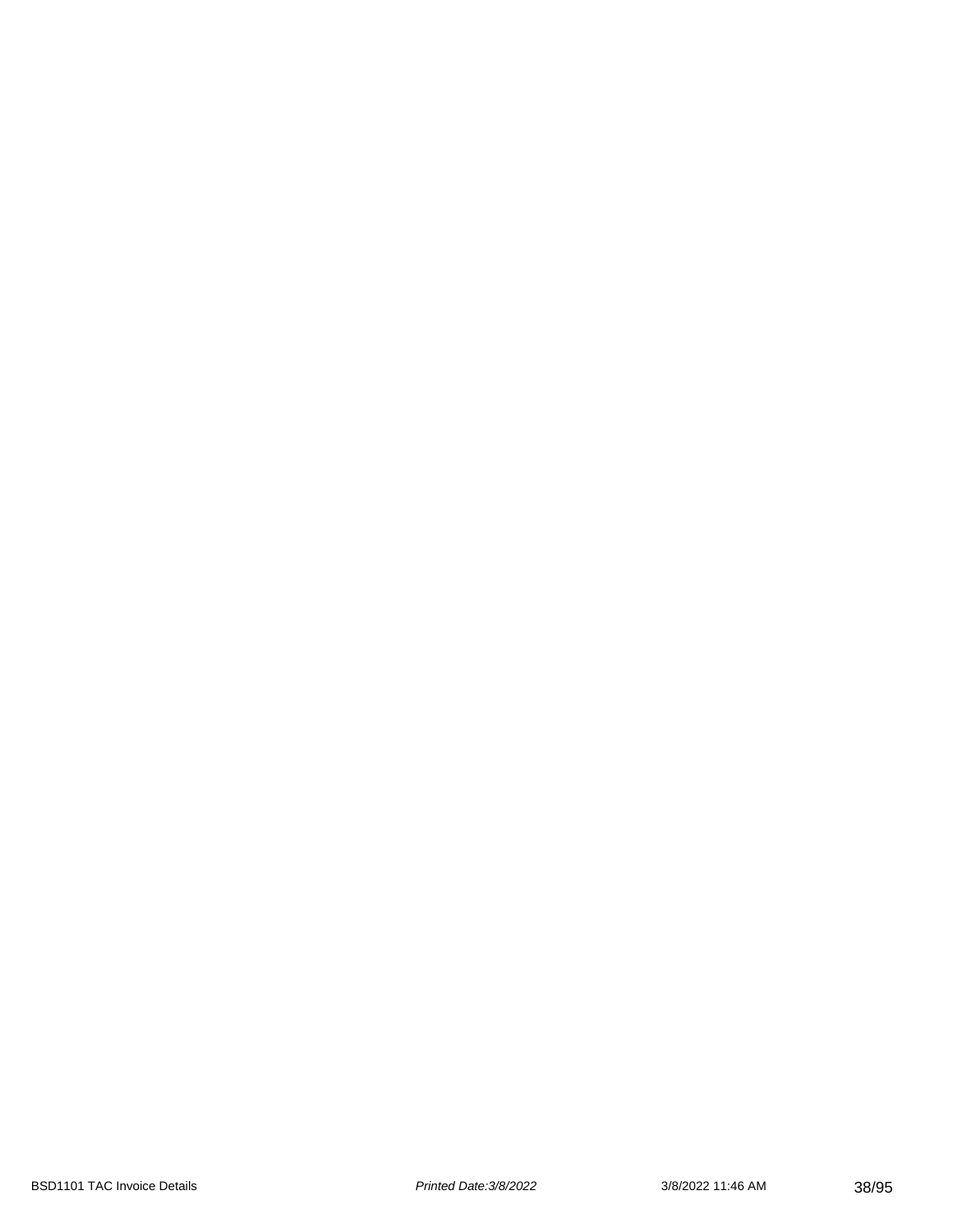

**County Harris - 101**

| License<br>Primary<br><b>Type</b><br>(AIMS) | <b>Primary</b><br><b>Number</b><br>(AIMS) | Licensel License<br><b>Type</b><br>(AIMS) | License<br><b>Number</b><br>(AIMS) | License<br><b>Number</b><br>(Legacy) | <b>Validation</b><br>Number/<br>Local Ref Id/<br><b>Registry Number</b> | \$ State Fee | \$ Sur-<br>Charge | \$ Late<br>Feel | \$5%<br>County<br><b>Refund</b> | \$Total<br><b>Amount</b> |
|---------------------------------------------|-------------------------------------------|-------------------------------------------|------------------------------------|--------------------------------------|-------------------------------------------------------------------------|--------------|-------------------|-----------------|---------------------------------|--------------------------|
|                                             |                                           | <b>BW</b>                                 | 200046081                          |                                      | 458AI4UTgwMHSbk                                                         | 2,850.00     |                   |                 | 150.00                          | 3,000.00                 |
| <b>BG</b>                                   | 200049621                                 | <b>BP</b>                                 | 200050373                          |                                      | 458Al7tCSDju6h3                                                         | 1,045.00     |                   |                 | 55.00                           | 1,100.00                 |
| <b>BW</b>                                   | 200046081                                 | <b>SD</b>                                 | 200049747                          |                                      | 458AlccpH8GaOZi                                                         | 1,140.00     |                   |                 | 60.00                           | 1,200.00                 |
|                                             |                                           | <b>BW</b>                                 | 106641531                          | <b>BW1084717</b>                     | 458AldShA1Yepc3                                                         | 2,850.00     |                   |                 | 150.00                          | 3,000.00                 |
| <b>BW</b>                                   | 106641531                                 | <b>SD</b>                                 | 150001161                          | <b>BW1084717</b>                     | 458AldShA1Yepc3                                                         | 1,140.00     |                   |                 | 60.00                           | 1,200.00                 |
|                                             |                                           | <b>BW</b>                                 | 100155155                          | BW169669                             | 458AljORP9rgbHj                                                         | 2,850.00     |                   |                 | 150.00                          | 3,000.00                 |
|                                             |                                           | <b>BE</b>                                 | 100051910                          | BE465620                             | 458AInWv5m7Qd48                                                         | 1,045.00     |                   |                 | 55.00                           | 1,100.00                 |
|                                             |                                           | <b>BE</b>                                 | 102016469                          | BE714928                             | 458AIPmDdof3WFi                                                         | 1,045.00     |                   |                 | 55.00                           | 1,100.00                 |
| <b>BG</b>                                   | 105571526                                 | <b>BP</b>                                 | 150000096                          | BG1007107                            | 458AIR0JBVnyzUP                                                         | 1,045.00     |                   |                 | 55.00                           | 1,100.00                 |
|                                             |                                           | <b>BB</b>                                 | 100223384                          | BB305730                             | 458Alt55ZVPKgHo                                                         | 3,325.00     |                   |                 | 175.00                          | 3,500.00                 |
|                                             |                                           | <b>BB</b>                                 | 106574702                          | BB1083206                            | 458AIWZQAKjqzlc                                                         | 3,325.00     |                   |                 | 175.00                          | 3,500.00                 |
| <b>BG</b>                                   | 106580097                                 | <b>BP</b>                                 | 150000563                          | BG1082047                            | 458AIXptzifE01V                                                         | 1,045.00     |                   |                 | 55.00                           | 1,100.00                 |
|                                             |                                           | <b>BE</b>                                 | 100093812                          | BE488332                             | 458AIzS8uwL0cC1                                                         | 1,045.00     |                   |                 | 55.00                           | 1,100.00                 |
|                                             |                                           |                                           | <b>Total</b>                       |                                      |                                                                         | 23,750.00    |                   |                 | 1,250.00                        | 25,000.00                |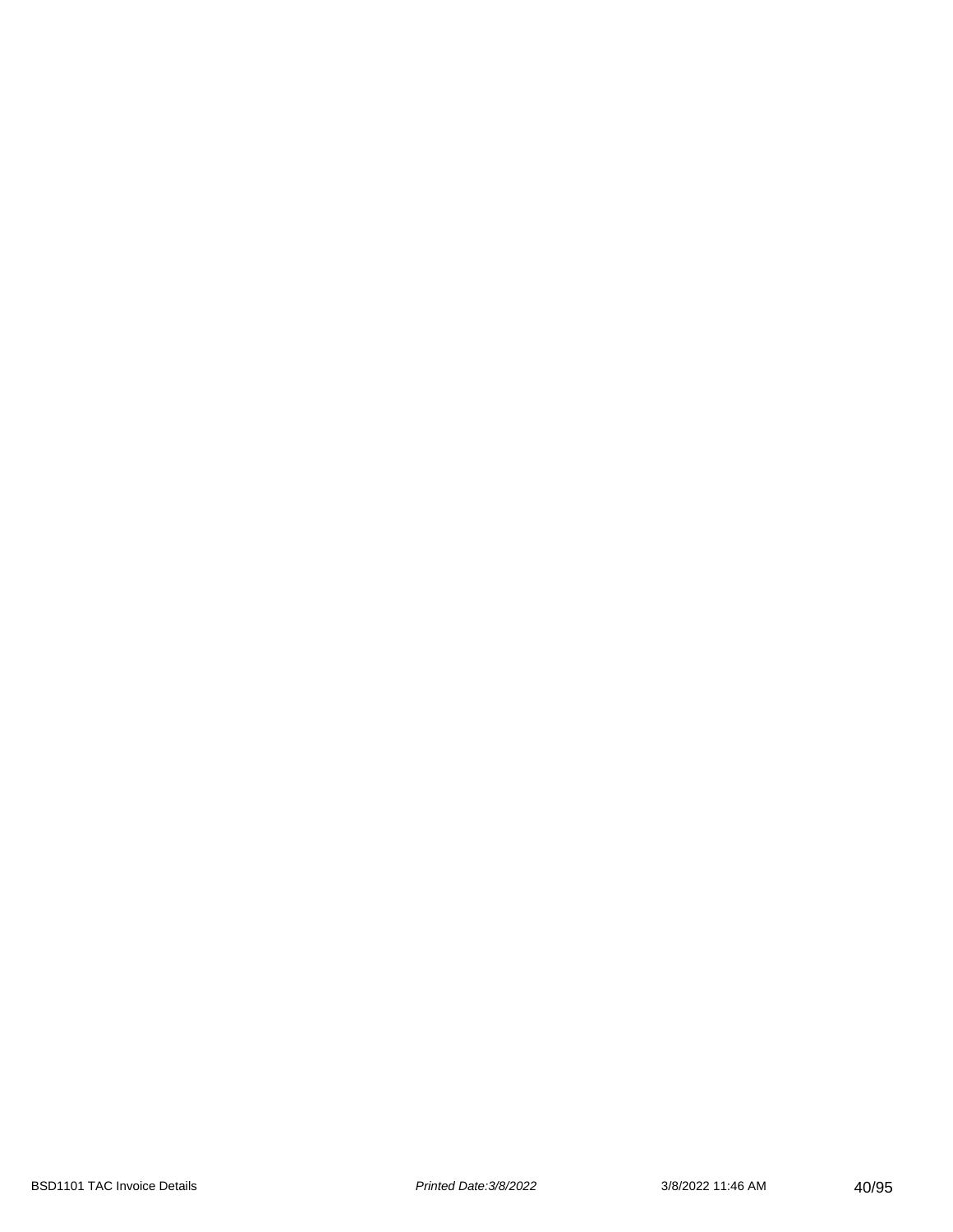

**County Hidalgo - 108**

| License<br>Primary<br><b>Type</b><br>(AIMS) | <b>Primary</b><br><b>Number</b><br>(AIMS) | Licensel License I<br>Type<br>(AIMS) | License<br><b>Numberl</b><br>(AIMS) | License<br><b>Number</b><br>(Legacy) | <b>Validation</b><br>Number/<br>Local Ref Id/<br><b>Registry Number</b> | \$ State Feel | Charge | \$ Sur-1 \$ Late | \$5%<br><b>Feel County</b><br>Refund | \$ Total<br>Amount |
|---------------------------------------------|-------------------------------------------|--------------------------------------|-------------------------------------|--------------------------------------|-------------------------------------------------------------------------|---------------|--------|------------------|--------------------------------------|--------------------|
|                                             |                                           | <b>BE</b>                            | 100041148                           | BE468419                             | 458AID7kpZ6xsMZ                                                         | 1.045.00      |        |                  | 55.00                                | 1,100.00           |
|                                             |                                           |                                      | Total                               |                                      |                                                                         | 1.045.00      |        |                  | 55.00                                | 1,100.00           |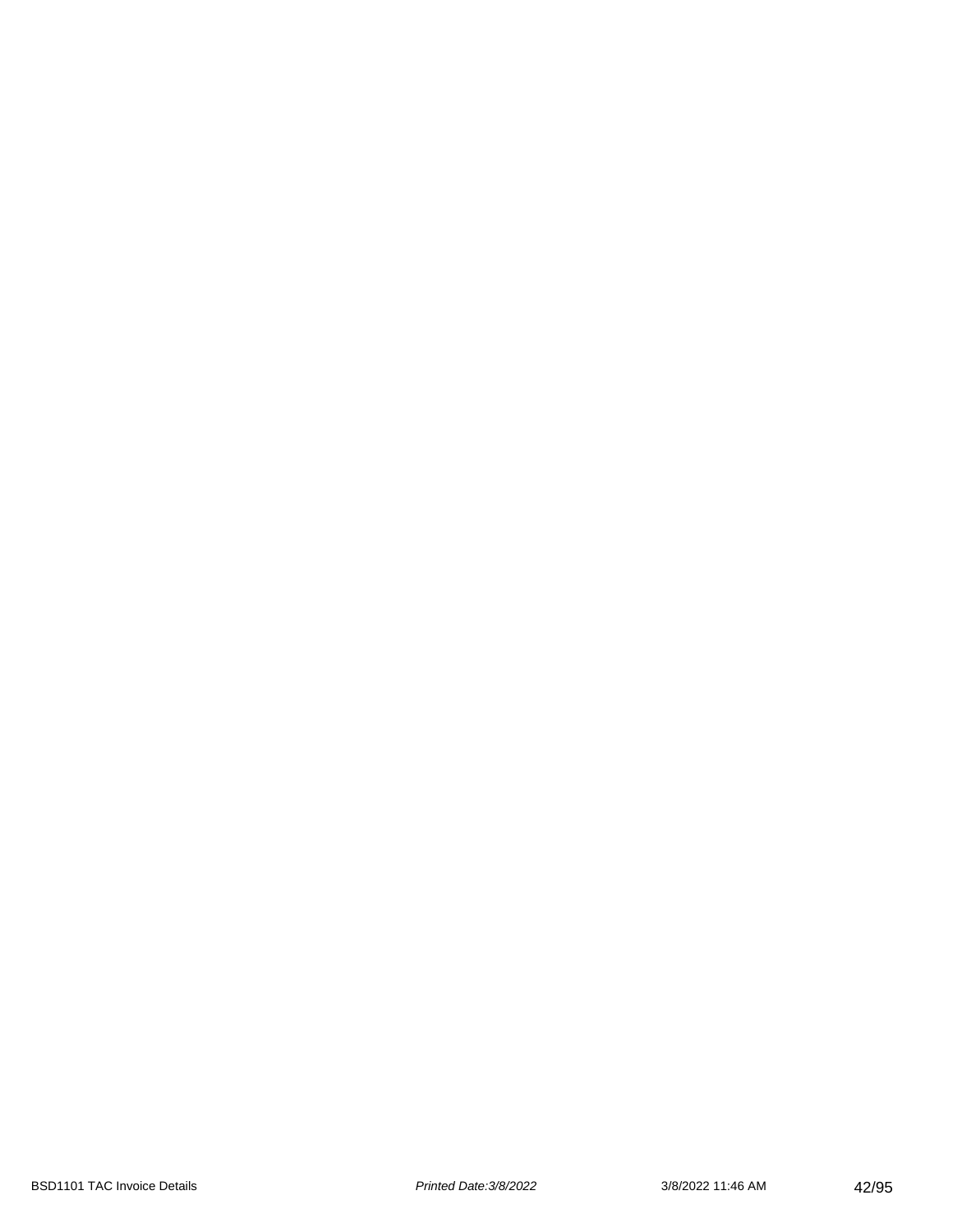

**County Hockley - 110**

| License<br>Primary<br>Type<br>(AIMS) | <b>Primary</b><br><b>Number</b><br>(AIMS) | Licensel License<br>Type<br>(AIMS) | License<br><b>Number</b><br>(AIMS) | License<br><b>Number</b><br>(Legacy) | <b>Validation</b><br>Number/<br>Local Ref Id/<br><b>Registry Number</b> | \$ State Feel | Charge | \$ Sur-1 \$ Late | \$5%<br><b>Feel County</b><br>Refund | \$ Total<br><b>Amount</b> |
|--------------------------------------|-------------------------------------------|------------------------------------|------------------------------------|--------------------------------------|-------------------------------------------------------------------------|---------------|--------|------------------|--------------------------------------|---------------------------|
|                                      |                                           | <b>BF</b>                          | 200049814                          |                                      | 458AletUogX9vLu                                                         | 1.045.00      |        |                  | 55.00                                | 1,100.00                  |
|                                      |                                           |                                    | Total                              |                                      |                                                                         | 1.045.00      |        |                  | 55.00                                | 1,100.00                  |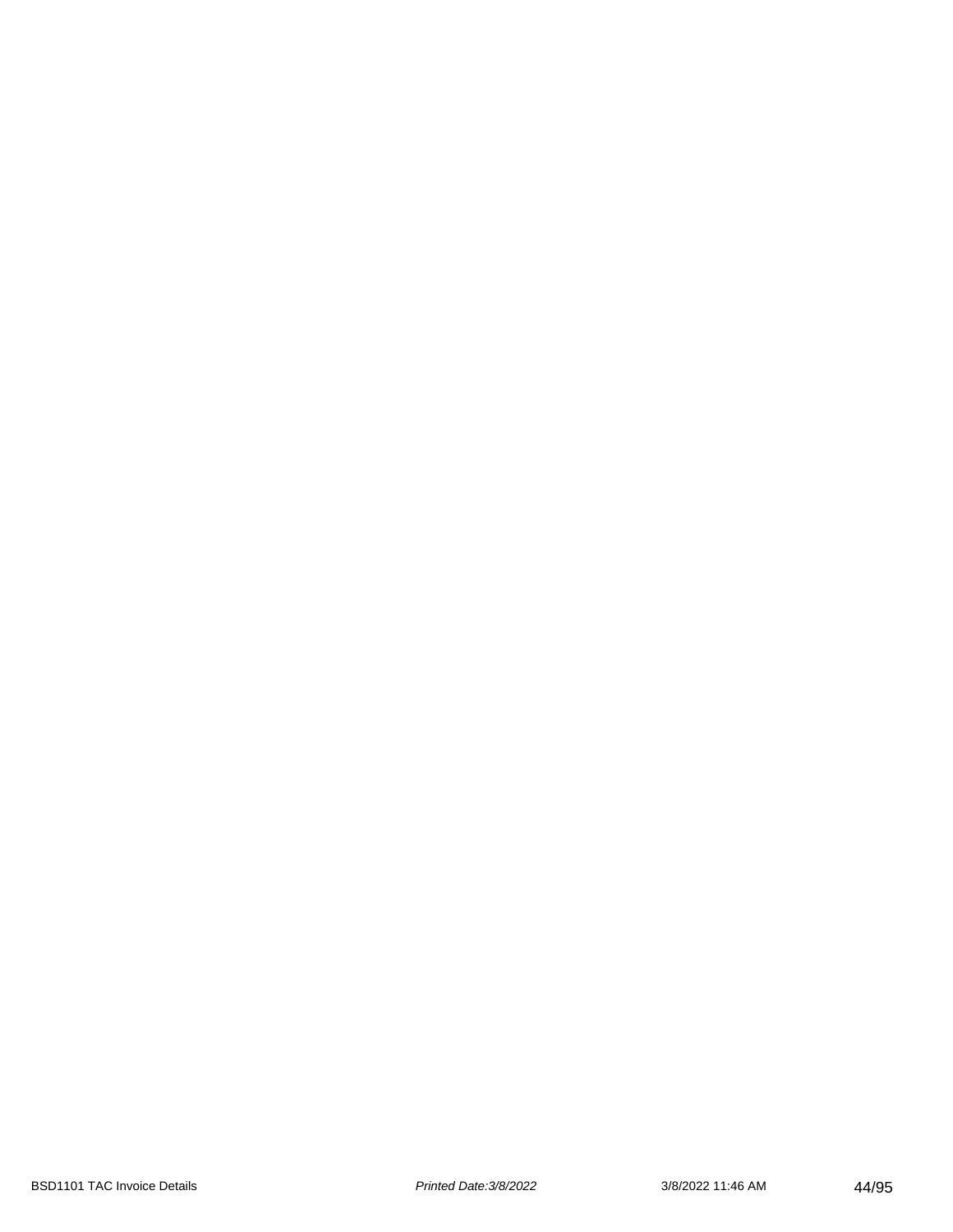

**County Kerr - 133**

| License<br>Primary<br>Type<br>(AIMS) | <b>Primary</b><br><b>Number</b><br>(AIMS) | License   License  <br>Type<br>(AIMS) | License<br><b>Number</b><br>(AIMS) | License<br><b>Number</b><br>(Legacy) | <b>Validation</b><br>Number/<br>Local Ref Id/<br><b>Registry Number</b> | \$ State Fee | Charge | \$ Sur-1 \$ Late | \$5%<br><b>Feel County</b><br>Refund | \$ Total<br><b>Amount</b> |
|--------------------------------------|-------------------------------------------|---------------------------------------|------------------------------------|--------------------------------------|-------------------------------------------------------------------------|--------------|--------|------------------|--------------------------------------|---------------------------|
| <b>BG</b>                            | 200045847                                 | <b>BP</b>                             | 200045980                          |                                      | 458AlvnubUriPi1                                                         | 1,045.00     |        |                  | 55.00                                | 1,100.00                  |
|                                      |                                           |                                       | Total                              |                                      |                                                                         | 1.045.00     |        |                  | 55.00                                | 1,100.00                  |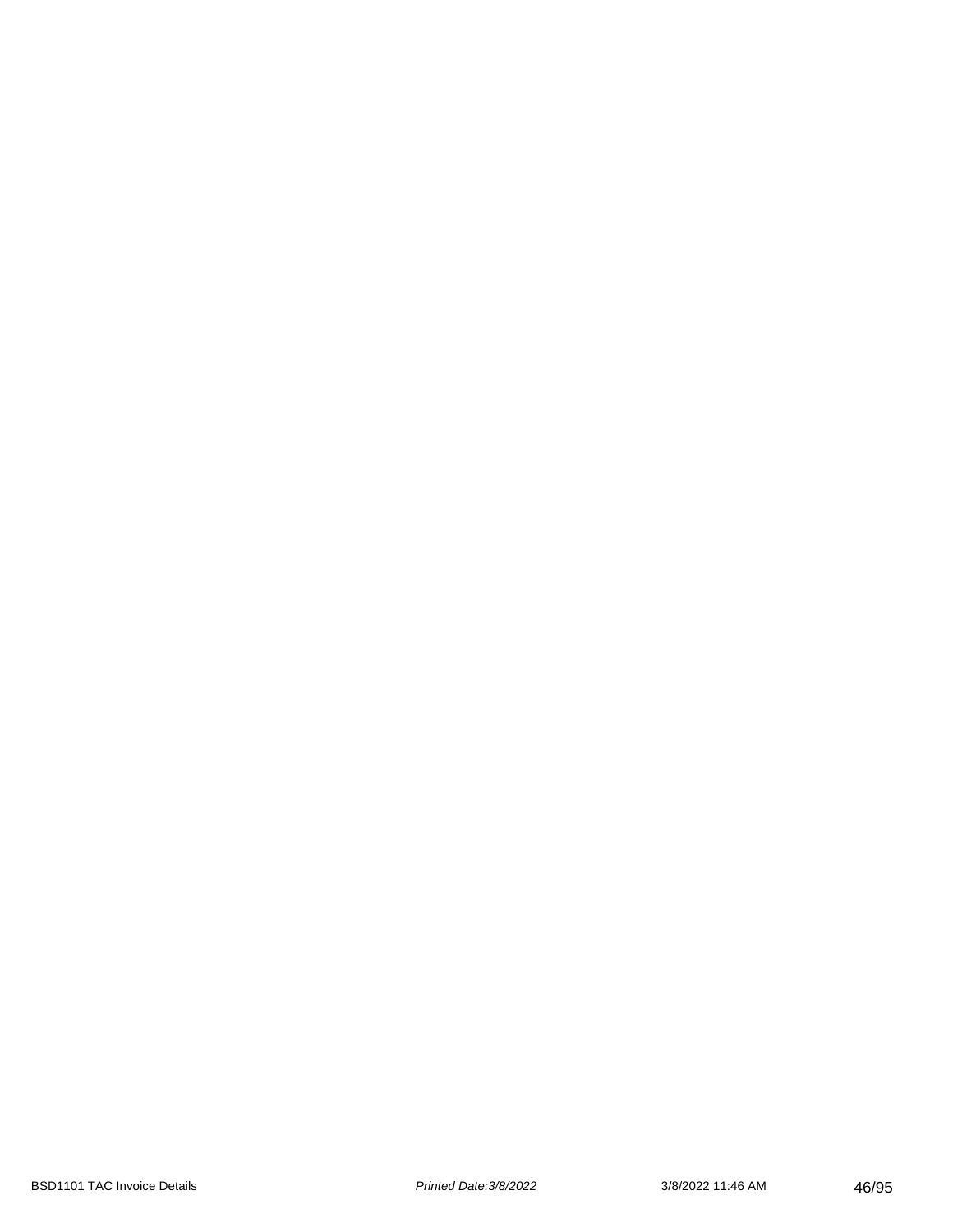

#### **TAC To Be Invoiced Details Applications Approved during February 2022 County Lavaca - 143**

| License<br>Primary<br>Type<br>(AIMS) | <b>Primary</b><br><b>Number</b><br>(AIMS) | Licensel License I<br>Type<br>(AIMS) | Licensel<br><b>Numberl</b><br>(AIMS) | License<br><b>Number</b><br>(Legacy) | <b>Validation</b><br>Number/<br>Local Ref Id/<br><b>Registry Number</b> | \$ State Feel | <b>Charge</b> | \$ Sur-1 \$ Late<br>Feel | \$5%<br>County<br>Refund | \$ Total<br><b>Amount</b> |
|--------------------------------------|-------------------------------------------|--------------------------------------|--------------------------------------|--------------------------------------|-------------------------------------------------------------------------|---------------|---------------|--------------------------|--------------------------|---------------------------|
|                                      |                                           | <b>BE</b>                            | 104650967                            | BE934532                             | 458AldWONU1briv                                                         | 1.045.00      |               |                          | 55.00                    | 1,100.00                  |
|                                      |                                           | <b>BE</b>                            | 100066542                            | BE315813                             | 458AlpoDuX7RpJb                                                         | 1.045.00      |               |                          | 55.00                    | 1,100.00                  |
|                                      |                                           |                                      | Total                                |                                      |                                                                         | 2,090.00      |               |                          | 110.00                   | 2,200.00                  |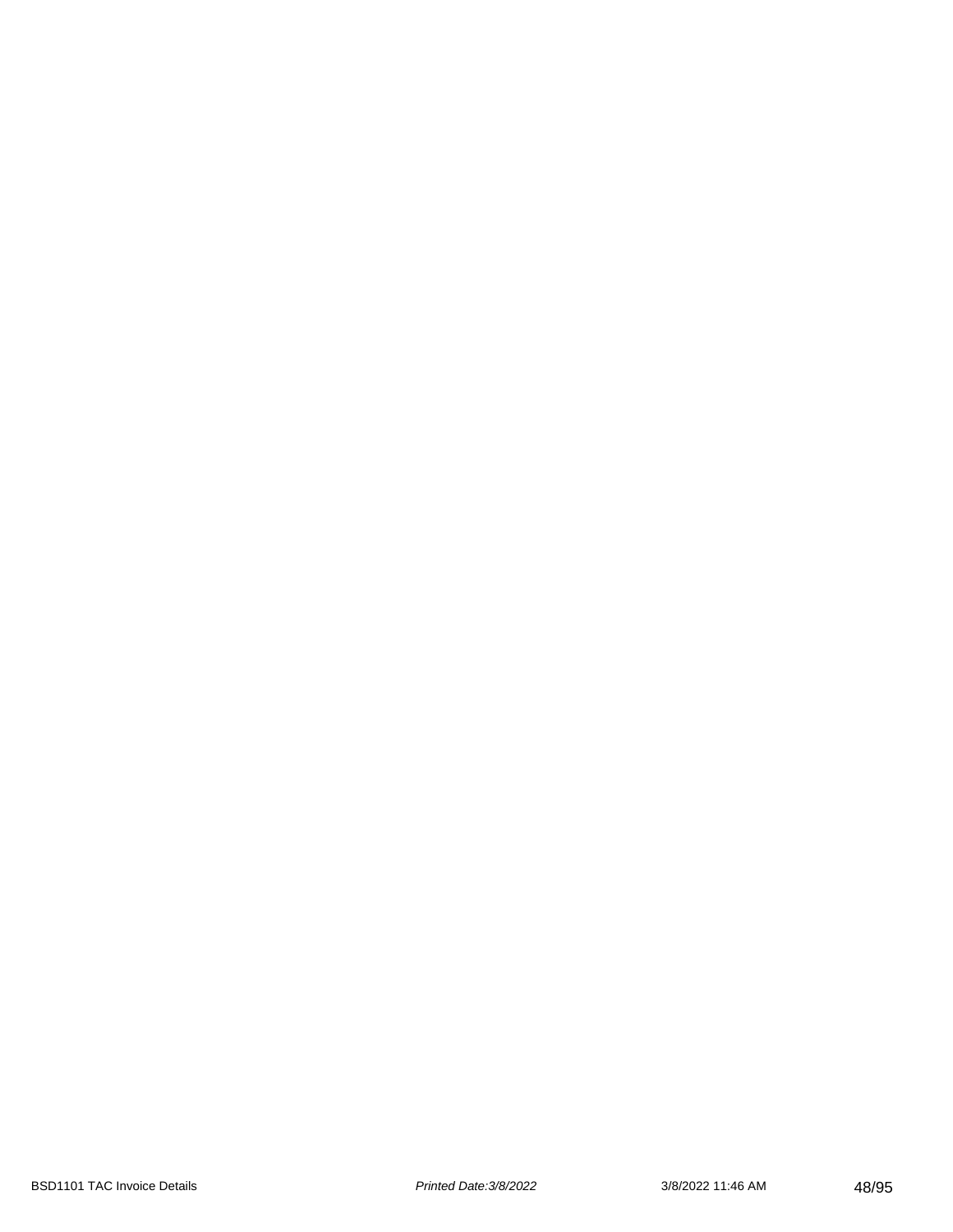

**County Lubbock - 152**

| License<br>Primary<br><b>Type</b><br>(AIMS) | <b>Primary</b><br><b>Number</b><br>(AIMS) | Licensel License I<br><b>Type</b><br>(AIMS) | License!<br><b>Number</b><br>(AIMS) | License<br><b>Number</b><br>(Legacy) | <b>Validation</b><br>Number/<br>Local Ref Id/<br><b>Registry Number</b> | \$ State Feel | Charge | \$ Sur-1 \$ Late<br>Feel | \$5%<br>County<br>Refund | \$ Total<br><b>Amount</b> |
|---------------------------------------------|-------------------------------------------|---------------------------------------------|-------------------------------------|--------------------------------------|-------------------------------------------------------------------------|---------------|--------|--------------------------|--------------------------|---------------------------|
|                                             |                                           | <b>BB</b>                                   | 100168577                           | BB510565                             | 458Al6du59xximi                                                         | 3,325.00      |        |                          | 175.00                   | 3,500.00                  |
| <b>BG</b>                                   | 200046048                                 | <b>BP</b>                                   | 200046172                           |                                      | 458AIVsPBzrzGvn                                                         | 1.045.00      |        |                          | 55.00                    | 1,100.00                  |
|                                             |                                           |                                             | Total                               |                                      |                                                                         | 4,370.00      |        |                          | 230.00                   | 4,600.00                  |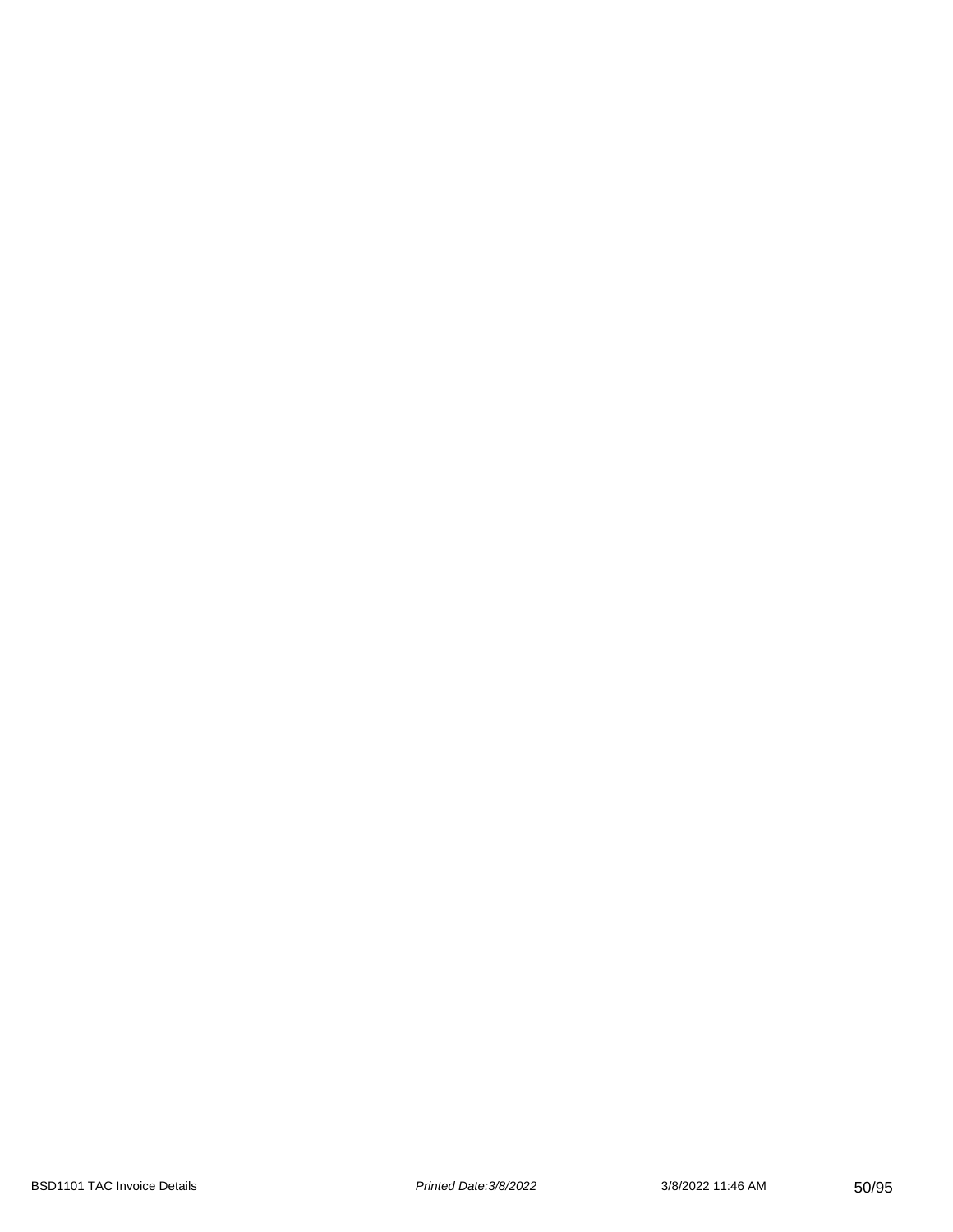

# **TAC To Be Invoiced Details Applications Approved during February 2022**

**County Maverick - 162**

| License<br>Primary<br>Type<br>(AIMS) | <b>Primary</b><br><b>Number</b><br>(AIMS) | Licensel License I<br>Type<br>(AIMS) | License<br><b>Number</b><br>(AIMS) | License<br><b>Number</b><br>(Legacy) | <b>Validation</b><br>Number/<br>Local Ref Id/<br><b>Registry Number</b> | \$ State Feel | Charge | \$ Sur-1 \$ Late<br>Feel | \$5%<br>County<br>Refund | \$ Total<br><b>Amount</b> |
|--------------------------------------|-------------------------------------------|--------------------------------------|------------------------------------|--------------------------------------|-------------------------------------------------------------------------|---------------|--------|--------------------------|--------------------------|---------------------------|
|                                      |                                           | <b>BE</b>                            | 100044256                          | BE409004                             | 458AIJN2ucXKNDC                                                         | 1.045.00      |        |                          | 55.00                    | 1,100.00                  |
|                                      |                                           | <b>BF</b>                            | 100061944                          | BF215415                             | 458AlyWbcxho6aH                                                         | 1.045.00      |        |                          | 55.00                    | 1,100.00                  |
|                                      |                                           |                                      | Total                              |                                      |                                                                         | 2,090.00      |        |                          | 110.00                   | 2,200.00                  |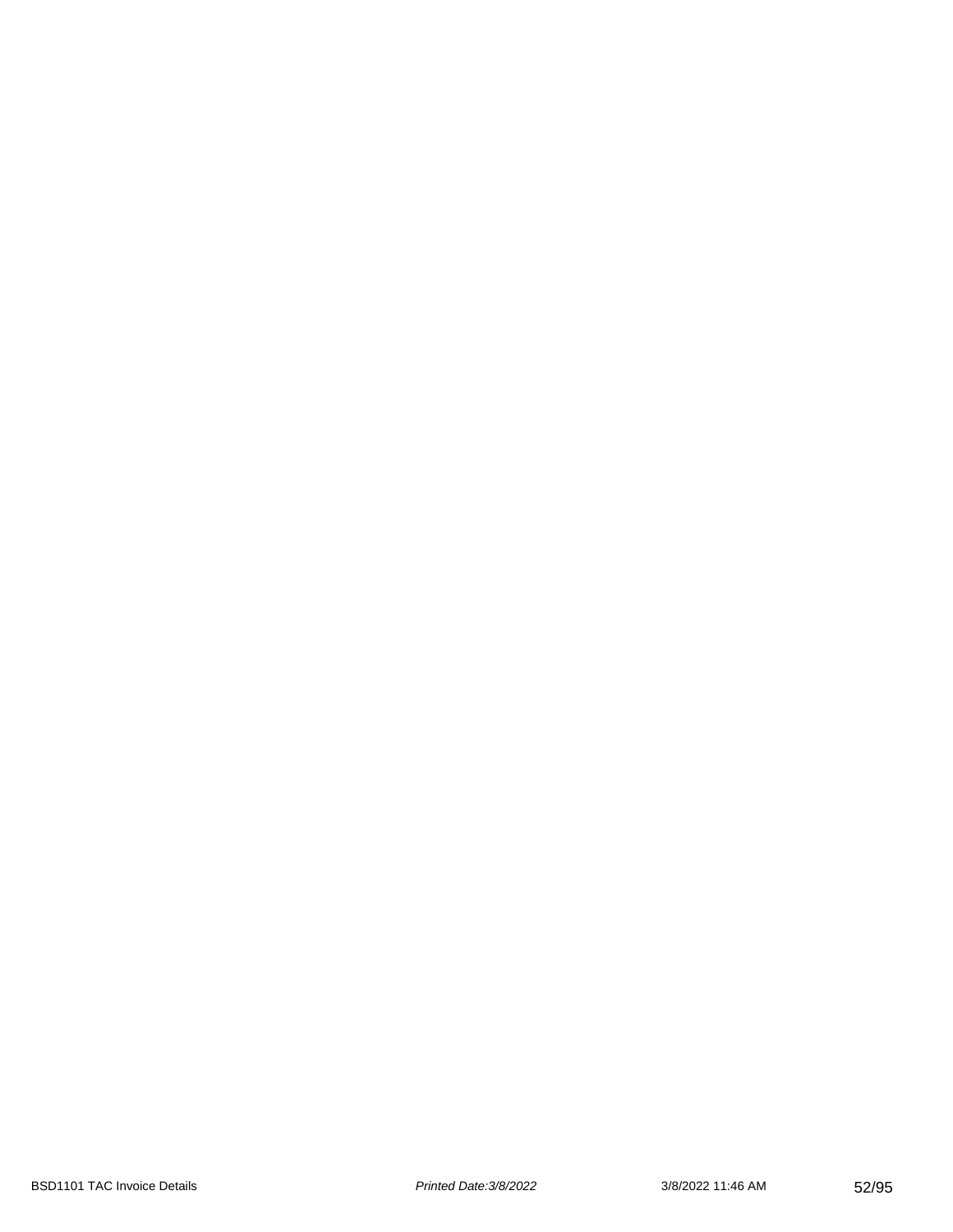

#### **TAC To Be Invoiced Details Applications Approved during February 2022 County McLennan - 155**

| License<br>Primary<br><b>Type</b><br>(AIMS) | <b>Primary</b><br><b>Number</b><br>(AIMS) | License License<br>Type<br>(AIMS) | License<br><b>Number</b><br>(AIMS) | License<br><b>Number</b><br>(Legacy) | <b>Validation</b><br>Number/<br>Local Ref Id/<br><b>Registry Number</b> | \$ State Fee | <b>Charge</b> | \$ Sur-1 \$ Late<br>Feel | \$5%<br>County<br>Refund | \$ Total<br>Amount |
|---------------------------------------------|-------------------------------------------|-----------------------------------|------------------------------------|--------------------------------------|-------------------------------------------------------------------------|--------------|---------------|--------------------------|--------------------------|--------------------|
|                                             |                                           | <b>BE</b>                         | 105537717                          | BE1004591                            | 458AIO5sdEfZYIP                                                         | 1.045.00     |               |                          | 55.00                    | 1,100.00           |
|                                             |                                           | <b>BB</b>                         | 200042575                          |                                      | 458AIU1gKvIMZDz                                                         | 3,325.00     |               |                          | 175.00                   | 3,500.00           |
|                                             |                                           | <b>BF</b>                         | 100048633                          | BF552040                             | 458AIWNBMn4fDOZ                                                         | 1.045.00     |               |                          | 55.00                    | 1,100.00           |
|                                             |                                           |                                   | Total                              |                                      |                                                                         | 5,415.00     |               |                          | 285.00                   | 5,700.00           |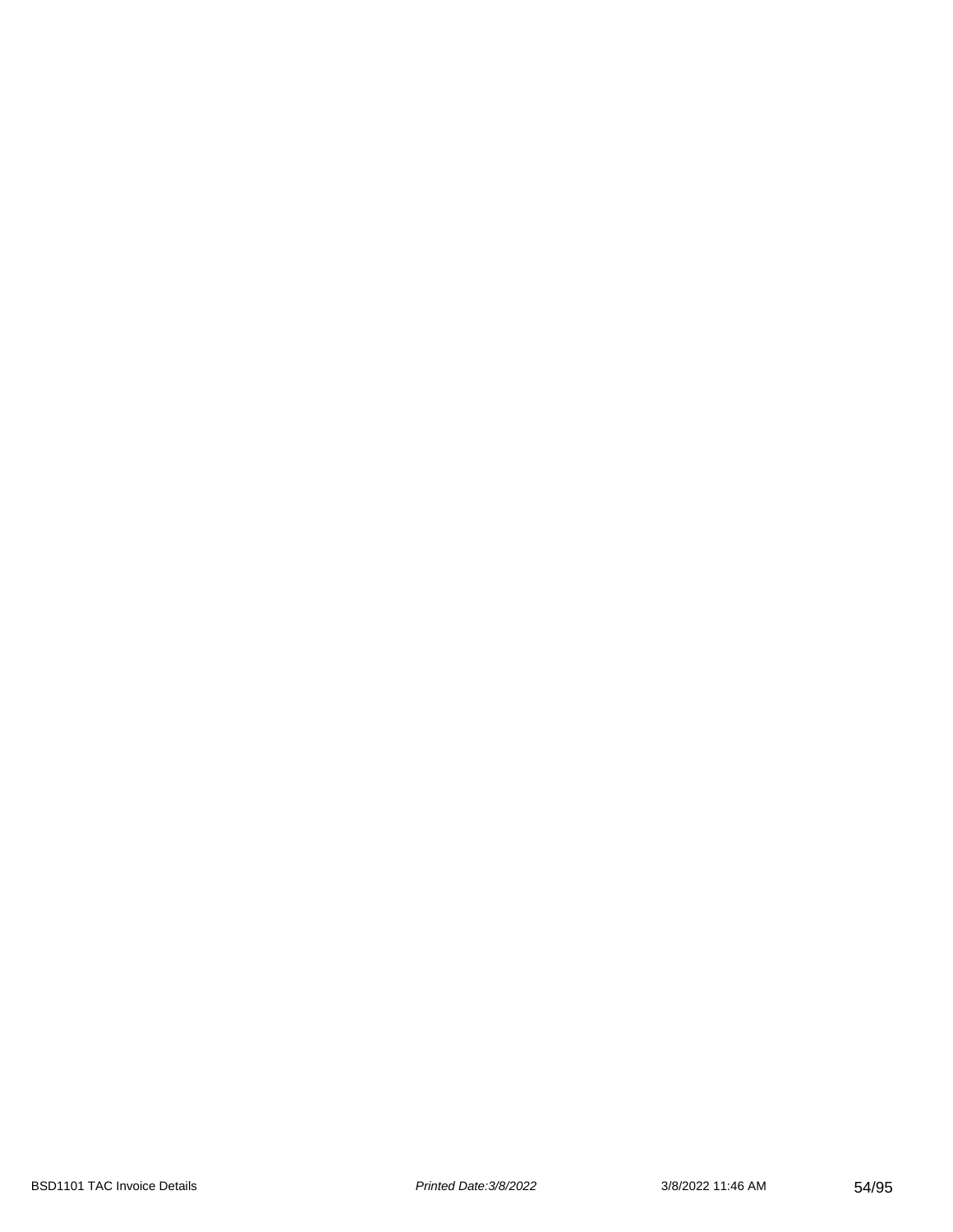

#### **TAC To Be Invoiced Details Applications Approved during February 2022 County Medina - 163**

| License<br>Primary<br>Type<br>(AIMS) | <b>Primary</b><br>Number<br>(AIMS) | Licensel License I<br>Type<br>(AIMS) | License<br><b>Number</b><br>(AIMS) | License<br><b>Number</b><br>(Legacy) | Validation<br>Number/<br>Local Ref Id/<br><b>Registry Number</b> | \$ State Fee | <b>Charge</b> | \$ Sur-1 \$ Late | \$5%<br><b>Feel County</b><br>Refund | \$ Total<br><b>Amount</b> |
|--------------------------------------|------------------------------------|--------------------------------------|------------------------------------|--------------------------------------|------------------------------------------------------------------|--------------|---------------|------------------|--------------------------------------|---------------------------|
| <b>BB</b>                            | 100169341                          | BC.                                  | 200052071                          |                                      | 458AIJ9NgQfYDF4                                                  | 1.425.00     |               |                  | 75.00                                | 1.500.00                  |
|                                      |                                    |                                      | Total                              |                                      |                                                                  | 1,425.00     |               |                  | 75.00                                | 1,500.00                  |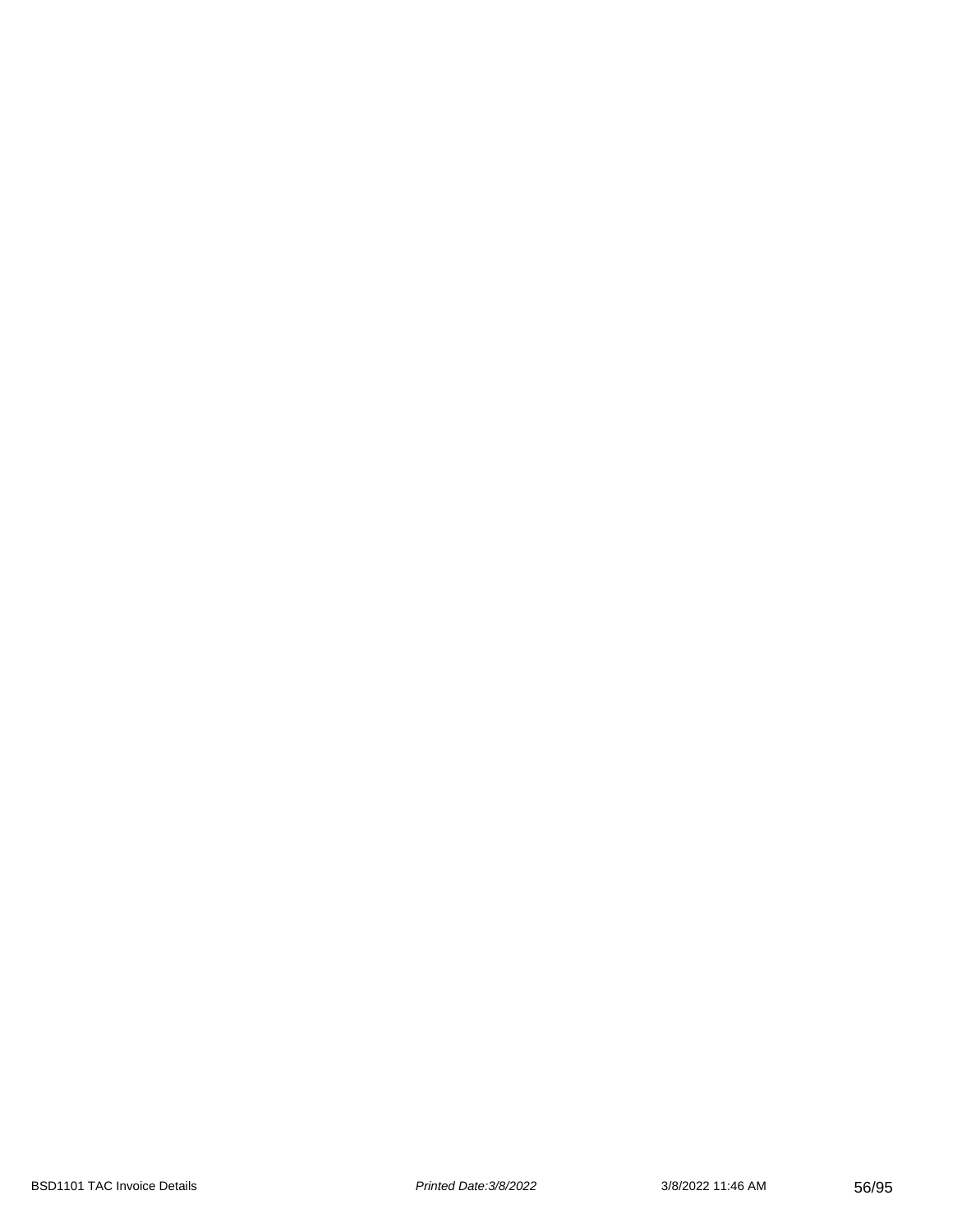

#### **TAC To Be Invoiced Details Applications Approved during February 2022 County Midland - 165**

| License<br>Primary<br>Type<br>(AIMS) | <b>Primary</b><br><b>Number</b><br>(AIMS) | Licensel License I<br>Type<br>(AIMS) | License<br><b>Number</b><br>(AIMS) | License<br><b>Number</b><br>(Legacy) | <b>Validation</b><br>Number/<br>Local Ref Id/<br><b>Registry Number</b> | \$ State Fee | <b>Charge</b> | \$ Sur-1 \$ Late | \$5%<br><b>Feel County</b><br>Refund | \$ Total<br><b>Amount</b> |
|--------------------------------------|-------------------------------------------|--------------------------------------|------------------------------------|--------------------------------------|-------------------------------------------------------------------------|--------------|---------------|------------------|--------------------------------------|---------------------------|
| <b>BE</b>                            | 200039749                                 | <b>BP</b>                            | 200041433                          |                                      | 458AleTWhDCsdo5                                                         | 1.045.00     |               |                  | 55.00                                | 1,100.00                  |
|                                      |                                           | <b>BE</b>                            | 200039749                          |                                      | 458AIXK4CWU5PU<br>м                                                     | 1.045.00     |               |                  | 55.00                                | 1,100.00                  |
|                                      |                                           |                                      | Total                              |                                      |                                                                         | 2.090.00     |               |                  | <b>110.001</b>                       | 2,200.00                  |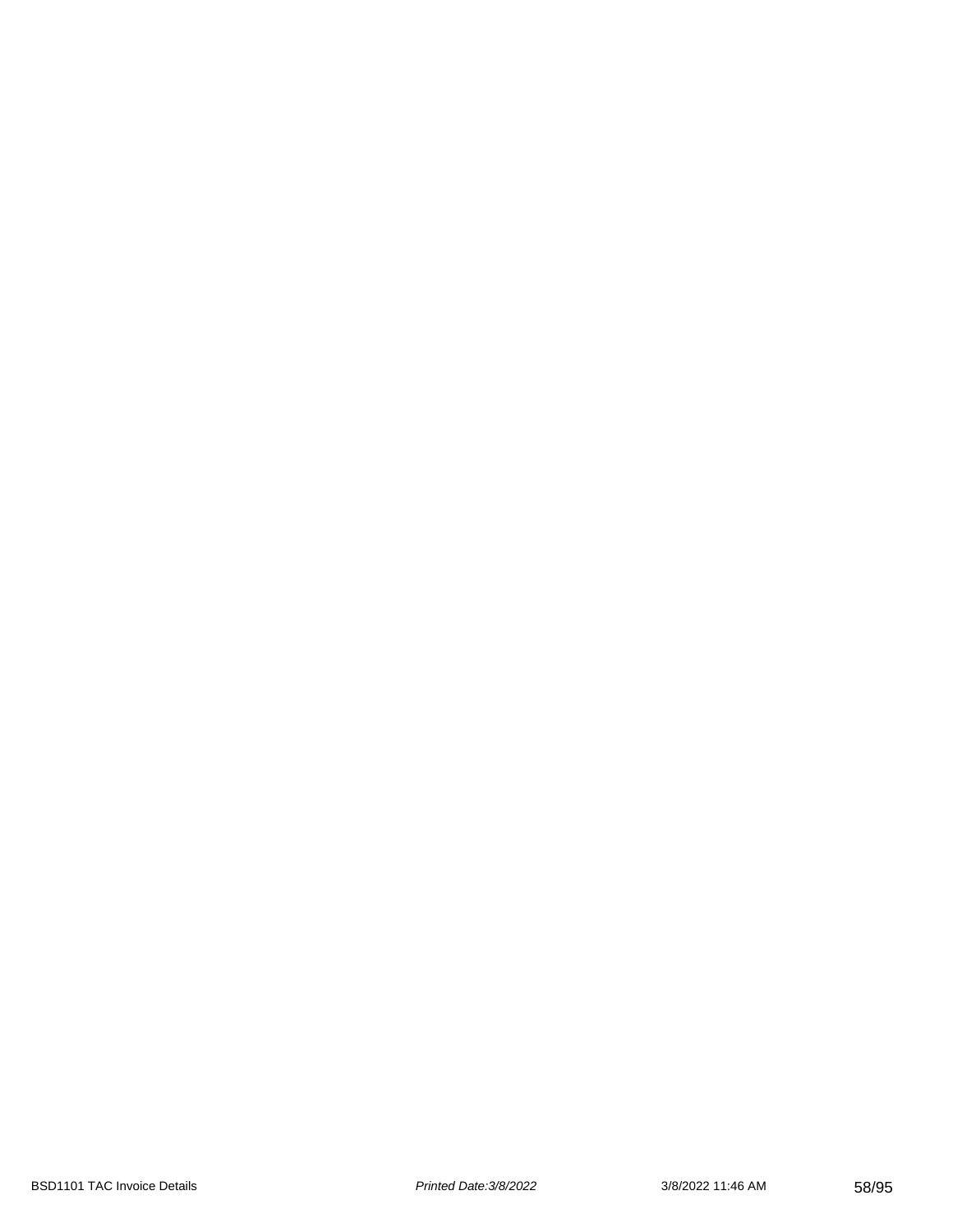

**County Montague - 169**

| License<br>Primary<br>Type<br>(AIMS) | <b>Primary</b><br>Number<br>(AIMS) | License License<br>Type<br>(AIMS) | License<br><b>Number</b><br>(AIMS) | License<br><b>Number</b><br>(Legacy) | <b>Validation</b><br>Number/<br>Local Ref Id/<br><b>Registry Number</b> | \$ State Feel | Charge | \$ Sur-1 \$ Late | \$5%<br><b>Feel County</b><br>Refund | \$ Total<br><b>Amount</b> |
|--------------------------------------|------------------------------------|-----------------------------------|------------------------------------|--------------------------------------|-------------------------------------------------------------------------|---------------|--------|------------------|--------------------------------------|---------------------------|
|                                      |                                    | <b>BF</b>                         | 103043831                          | BF796123                             | 458AIDy7EezRQGV                                                         | 1.045.00      |        |                  | 55.00                                | 1,100.00                  |
|                                      |                                    |                                   | Total                              |                                      |                                                                         | 1.045.00      |        |                  | 55.00                                | 1,100.00                  |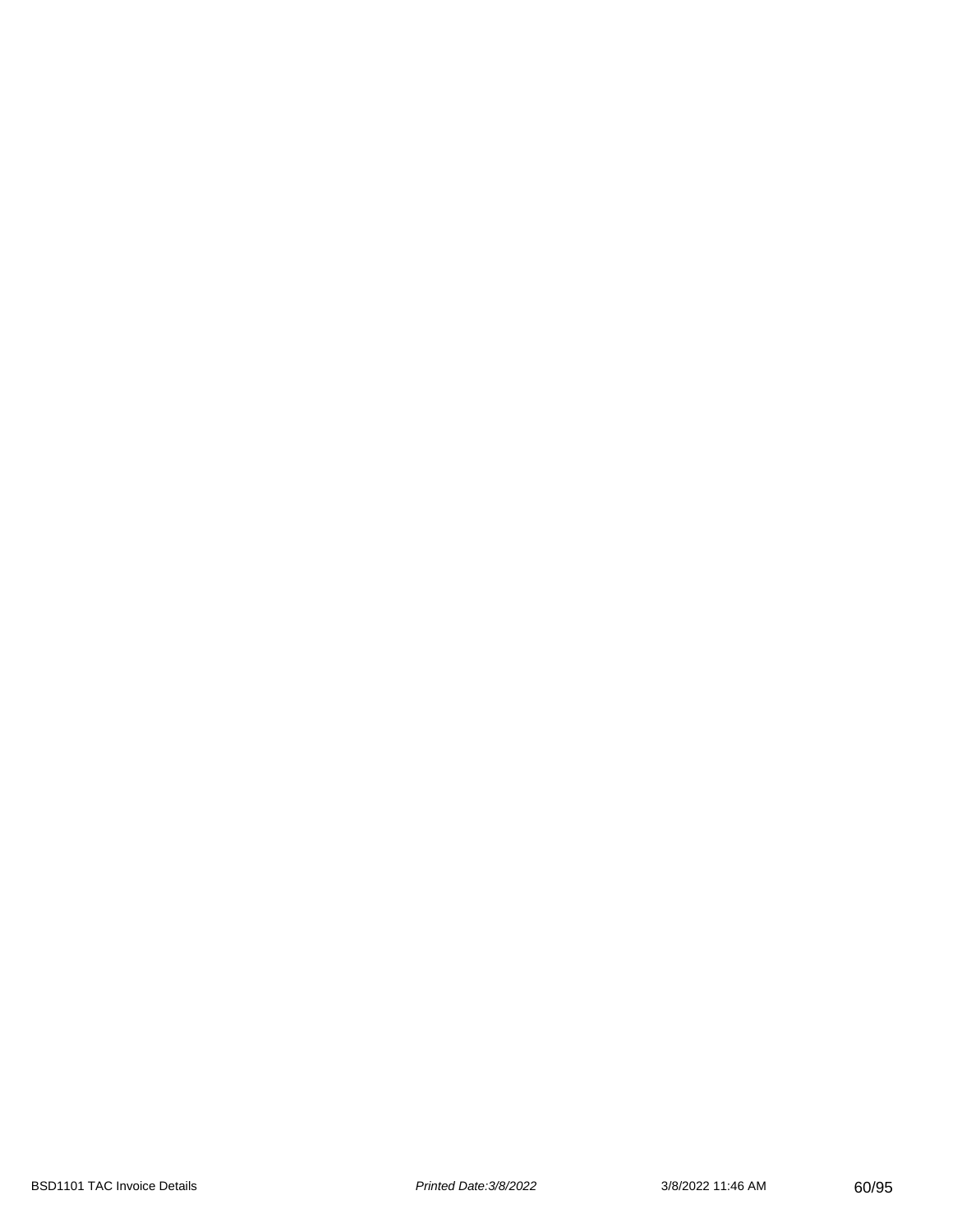

**County Montgomery - 170**

| License<br>Primary<br>Type<br>(AIMS) | <b>Primary</b><br><b>Number</b><br>(AIMS) | License   License  <br><b>Type</b><br>(AIMS) | License!<br><b>Number</b><br>(AIMS) | License<br><b>Number</b><br>(Legacy) | <b>Validation</b><br>Number/<br>Local Ref Id/<br><b>Registry Number</b> | \$ State Fee | Charge   | \$ Sur-1 \$ Late<br>Feel | \$5%<br>County<br>Refund | \$Total<br><b>Amount</b> |
|--------------------------------------|-------------------------------------------|----------------------------------------------|-------------------------------------|--------------------------------------|-------------------------------------------------------------------------|--------------|----------|--------------------------|--------------------------|--------------------------|
|                                      |                                           | <b>BF</b>                                    | 100105148                           | BF315740                             | 458Al9i5adOOapX                                                         | 1.045.00     |          |                          | 55.00                    | 1,100.00                 |
| <b>BG</b>                            | 103846934                                 | <b>BP</b>                                    | 150000065                           | BG866267                             | 458AIAom7N3dbOL                                                         | 1.045.00     |          |                          | 55.00                    | 1,100.00                 |
| Total                                |                                           |                                              |                                     |                                      |                                                                         |              | 2,090.00 |                          | 110.00                   | 2,200.00                 |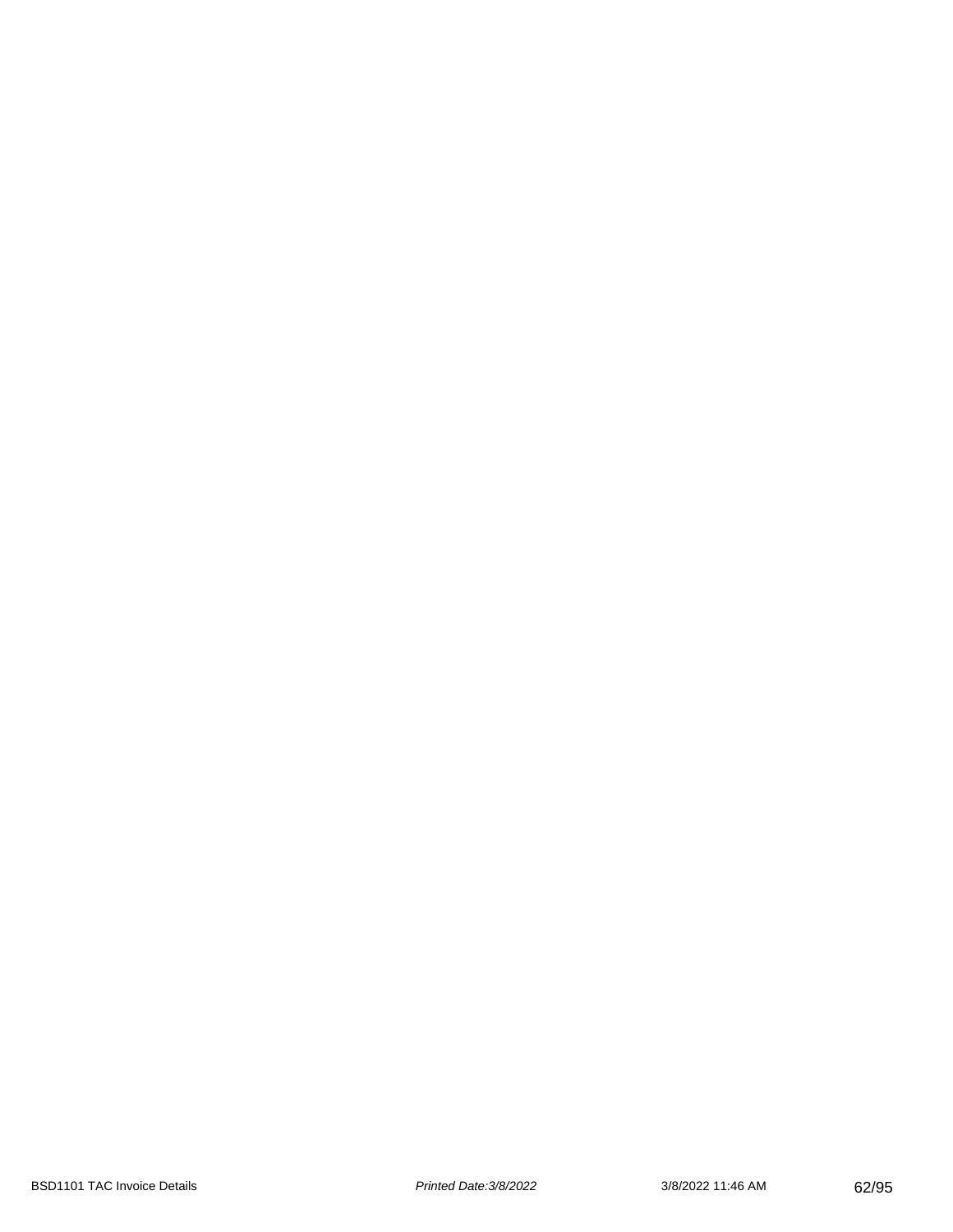

**County Moore - 171**

| License<br>Primary<br>Type<br>(AIMS) | <b>Primary</b><br><b>Number</b><br>(AIMS) | Licensel License I<br><b>Type</b><br>(AIMS) | License<br><b>Number</b><br>(AIMS) | License<br><b>Number</b><br>(Legacy) | <b>Validation</b><br>Number/<br>Local Ref Id/<br><b>Registry Number</b> | \$ State Feel | Charge | \$ Sur-1 \$ Late | \$5%<br><b>Feel County</b><br>Refund | \$ Total<br><b>Amount</b> |
|--------------------------------------|-------------------------------------------|---------------------------------------------|------------------------------------|--------------------------------------|-------------------------------------------------------------------------|---------------|--------|------------------|--------------------------------------|---------------------------|
| <b>BG</b>                            | 106555827                                 | <b>BP</b>                                   |                                    | 150000127 BG1080322                  | 458AlaNoY5uSM3F                                                         | 1.045.00      |        |                  | 55.00                                | 1,100.00                  |
| Total                                |                                           |                                             |                                    |                                      |                                                                         | 1.045.00      |        |                  | 55.00                                | 1,100.00                  |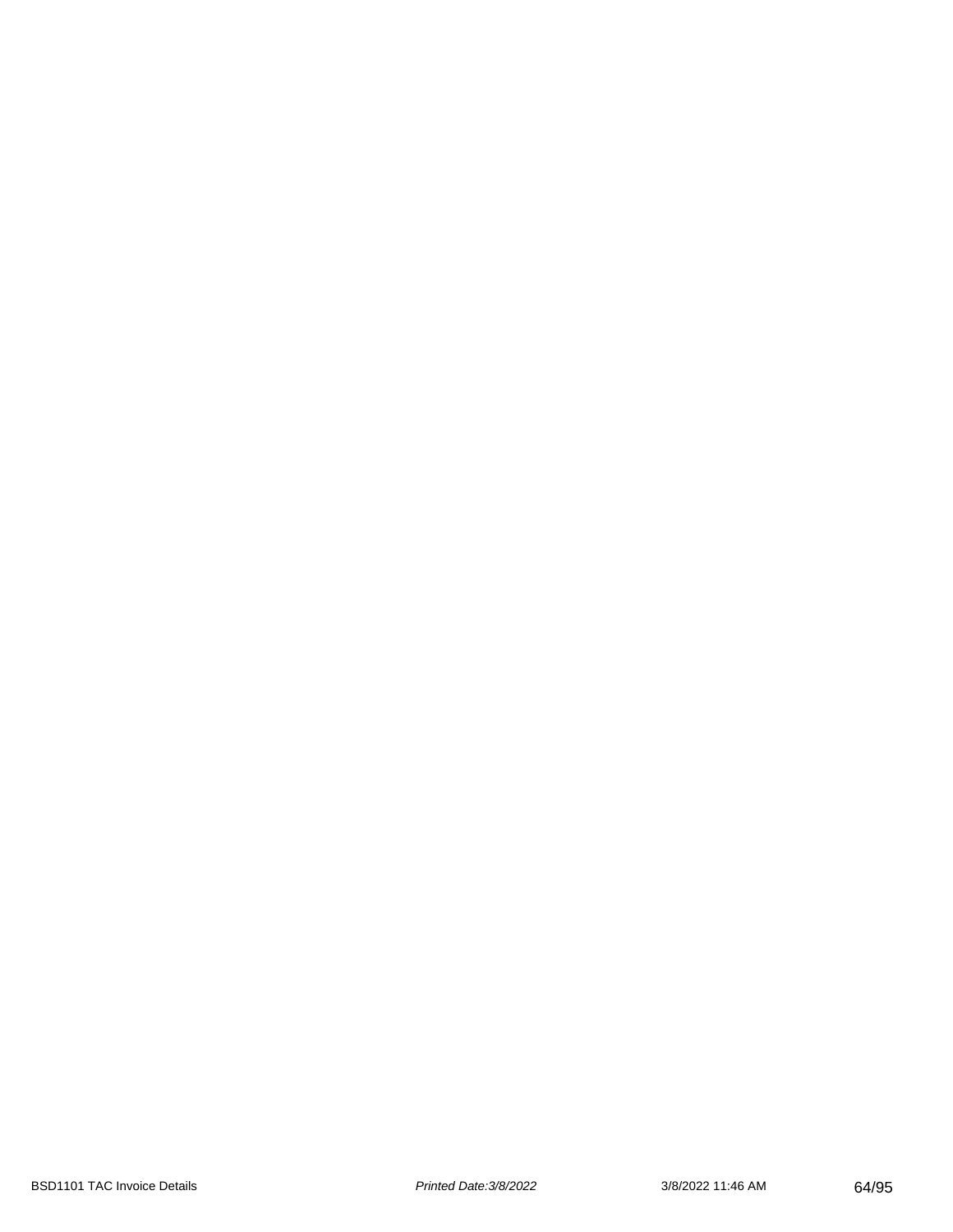

**County Nacogdoches - 174**

| License<br>Primary<br>Type<br>(AIMS) | <b>Primary</b><br>Number<br>(AIMS) | License   License  <br>Type<br>(AIMS) | License<br><b>Number</b><br>(AIMS) | License<br><b>Number</b><br>(Legacy) | <b>Validation</b><br>Number/<br>Local Ref Id/<br><b>Registry Number</b> | \$ State Feel | Charge   | \$ Sur-1 \$ Late | \$5%<br><b>Feel County</b><br>Refund | \$ Total<br><b>Amount</b> |
|--------------------------------------|------------------------------------|---------------------------------------|------------------------------------|--------------------------------------|-------------------------------------------------------------------------|---------------|----------|------------------|--------------------------------------|---------------------------|
| <b>BG</b>                            | 104626993                          | <b>BP</b>                             | 150000022                          | BG933988                             | 458Almy6qfFbSBk                                                         | 1.045.00      |          |                  | 55.00                                | 1,100.00                  |
| Total                                |                                    |                                       |                                    |                                      |                                                                         |               | 1.045.00 |                  | 55.00                                | 1,100.00                  |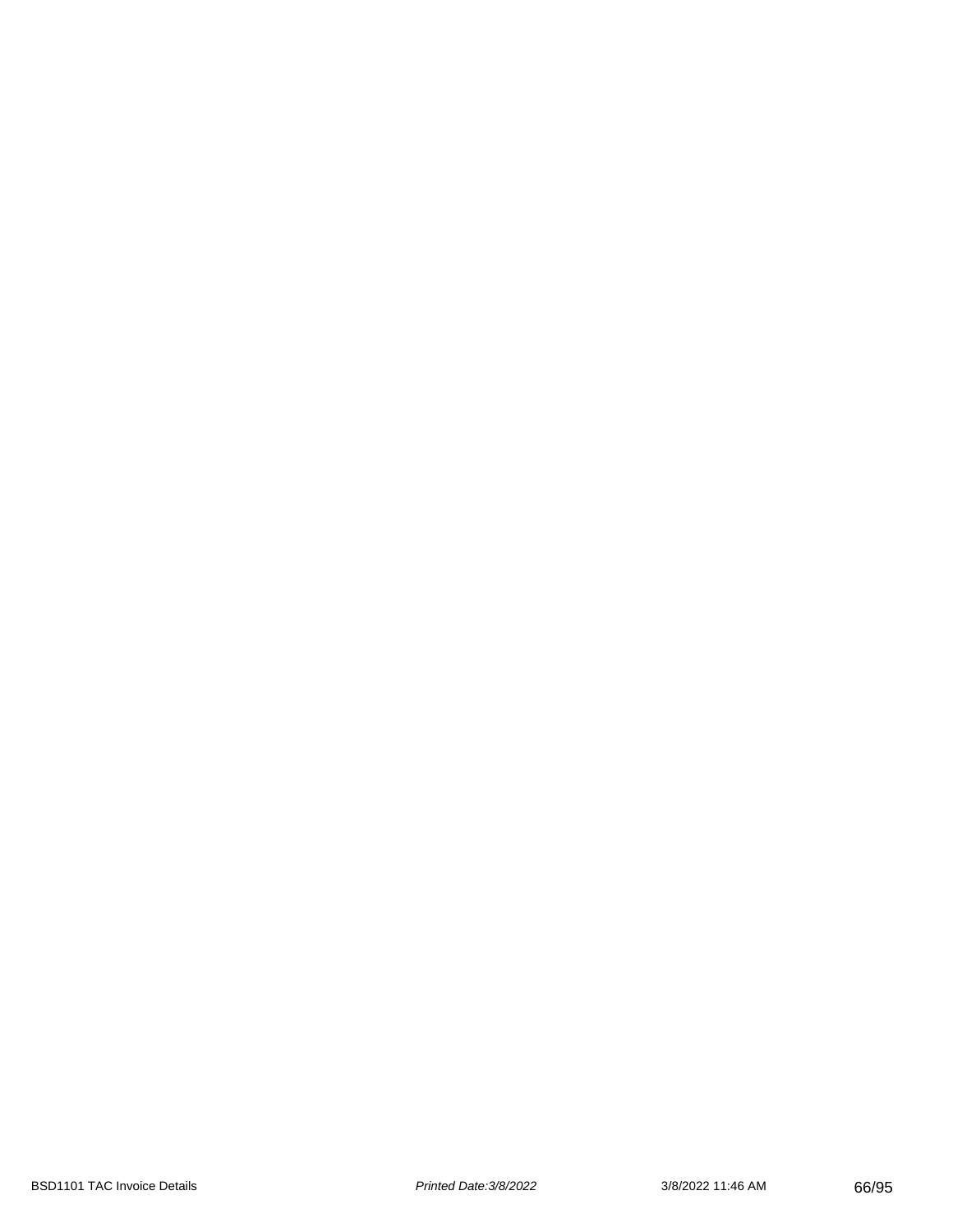

#### **TAC To Be Invoiced Details Applications Approved during February 2022 County Nueces - 178**

| License<br>Primary<br>Type<br>(AIMS) | <b>Primary</b><br>Number!<br>(AIMS) | License License I<br><b>Type</b><br>(AIMS) | Licensel<br><b>Number</b><br>(AIMS) | License<br><b>Number</b><br>(Legacy) | <b>Validation</b><br>Number/<br>Local Ref Id/<br><b>Registry Number</b> | \$ State Fee | Charge   | \$ Sur-1 \$ Late | \$5%<br><b>Feel County</b><br>Refund | \$ Total<br><b>Amount</b> |
|--------------------------------------|-------------------------------------|--------------------------------------------|-------------------------------------|--------------------------------------|-------------------------------------------------------------------------|--------------|----------|------------------|--------------------------------------|---------------------------|
|                                      |                                     | <b>BB</b>                                  | 100184420                           | BB488059                             | 458AIAWsPWTBg1<br>w                                                     | 3.325.00     |          |                  | 175.00                               | 3,500.00                  |
|                                      |                                     | <b>BF</b>                                  | 100107474                           | BF148169                             | 506880                                                                  | 1.045.00     |          |                  | 55.00                                | 1,100.00                  |
| Total                                |                                     |                                            |                                     |                                      |                                                                         |              | 4,370.00 |                  | 230.00                               | 4,600.00                  |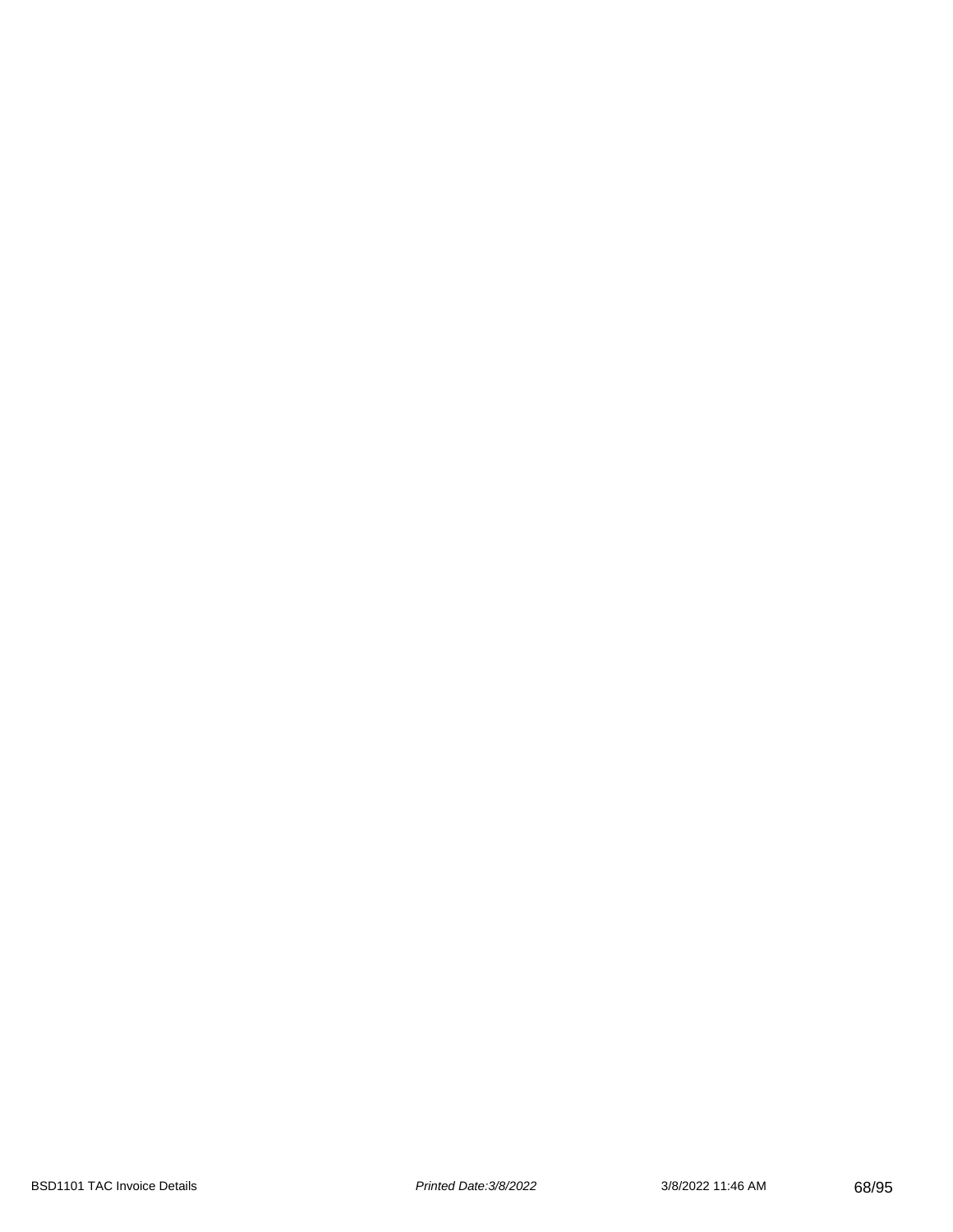

### **TAC To Be Invoiced Details Applications Approved during February 2022**

**County Potter - 188**

| License<br>Primary<br>Type<br>(AIMS) | <b>Primary</b><br><b>Number</b><br>(AIMS) | License   License  <br>Type<br>(AIMS) | License <sup>1</sup><br><b>Number</b><br>(AIMS) | License<br><b>Number</b><br>(Legacy) | <b>Validation</b><br>Number/<br>Local Ref Id/<br><b>Registry Number</b> | \$ State Feel | Charge | \$ Sur-   \$ Late<br>Feel | \$5%<br>County<br>Refund | \$Total<br><b>Amount</b> |
|--------------------------------------|-------------------------------------------|---------------------------------------|-------------------------------------------------|--------------------------------------|-------------------------------------------------------------------------|---------------|--------|---------------------------|--------------------------|--------------------------|
|                                      |                                           | <b>BE</b>                             |                                                 | 105611092 BE1008562                  | 458AIAI0gwammJ6                                                         | 1.045.00      |        |                           | 55.00                    | 1,100.00                 |
|                                      |                                           | <b>BE</b>                             |                                                 | 106592109 BE1080781                  | 458Aljdw1sG1jke                                                         | 1,045.00      |        |                           | 55.00                    | 1,100.00                 |
| Total                                |                                           |                                       |                                                 |                                      |                                                                         |               |        |                           | 110.00                   | 2,200.00                 |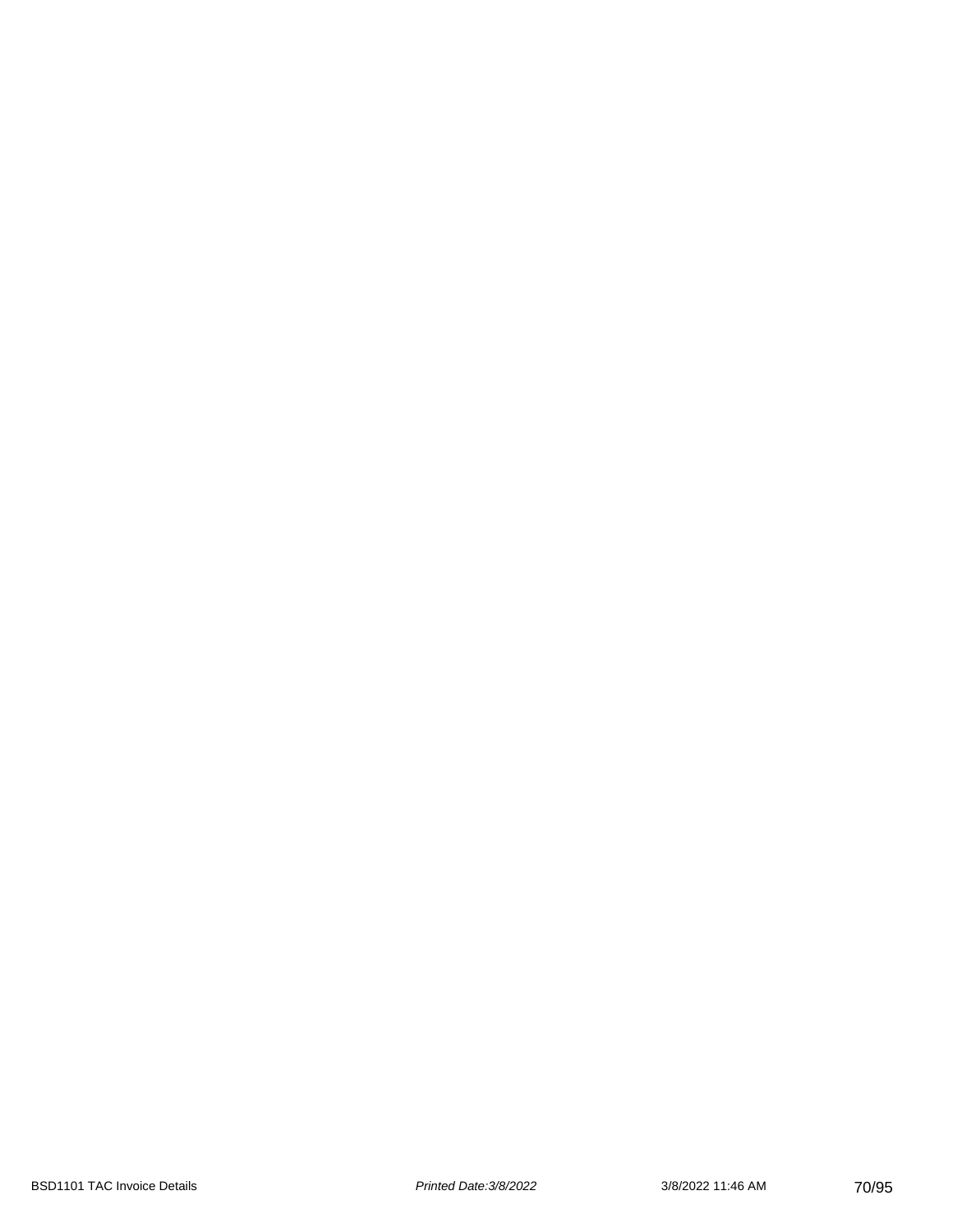

**County Randall - 191**

| License<br>Primary<br>Type<br>(AIMS) | <b>Primary</b><br><b>Number</b><br>(AIMS) | Licensel License<br><b>Type</b><br>(AIMS) | License<br><b>Number</b><br>(AIMS) | License<br><b>Number</b><br>(Legacy) | <b>Validation</b><br>Number/<br>Local Ref Id/<br><b>Registry Number</b> | \$ State Fee | Charge | \$ Sur-1 \$ Late | \$5%<br><b>Feel County</b><br>Refund | \$ Total<br><b>Amount</b> |
|--------------------------------------|-------------------------------------------|-------------------------------------------|------------------------------------|--------------------------------------|-------------------------------------------------------------------------|--------------|--------|------------------|--------------------------------------|---------------------------|
|                                      |                                           | <b>BE</b>                                 |                                    | 105610843 BE1008564                  | 458AI1wtPmgfV1O                                                         | 1.045.00     |        |                  | 55.00                                | 1,100.00                  |
| Total                                |                                           |                                           |                                    |                                      |                                                                         | 1.045.00     |        |                  | 55.00                                | 1,100.00                  |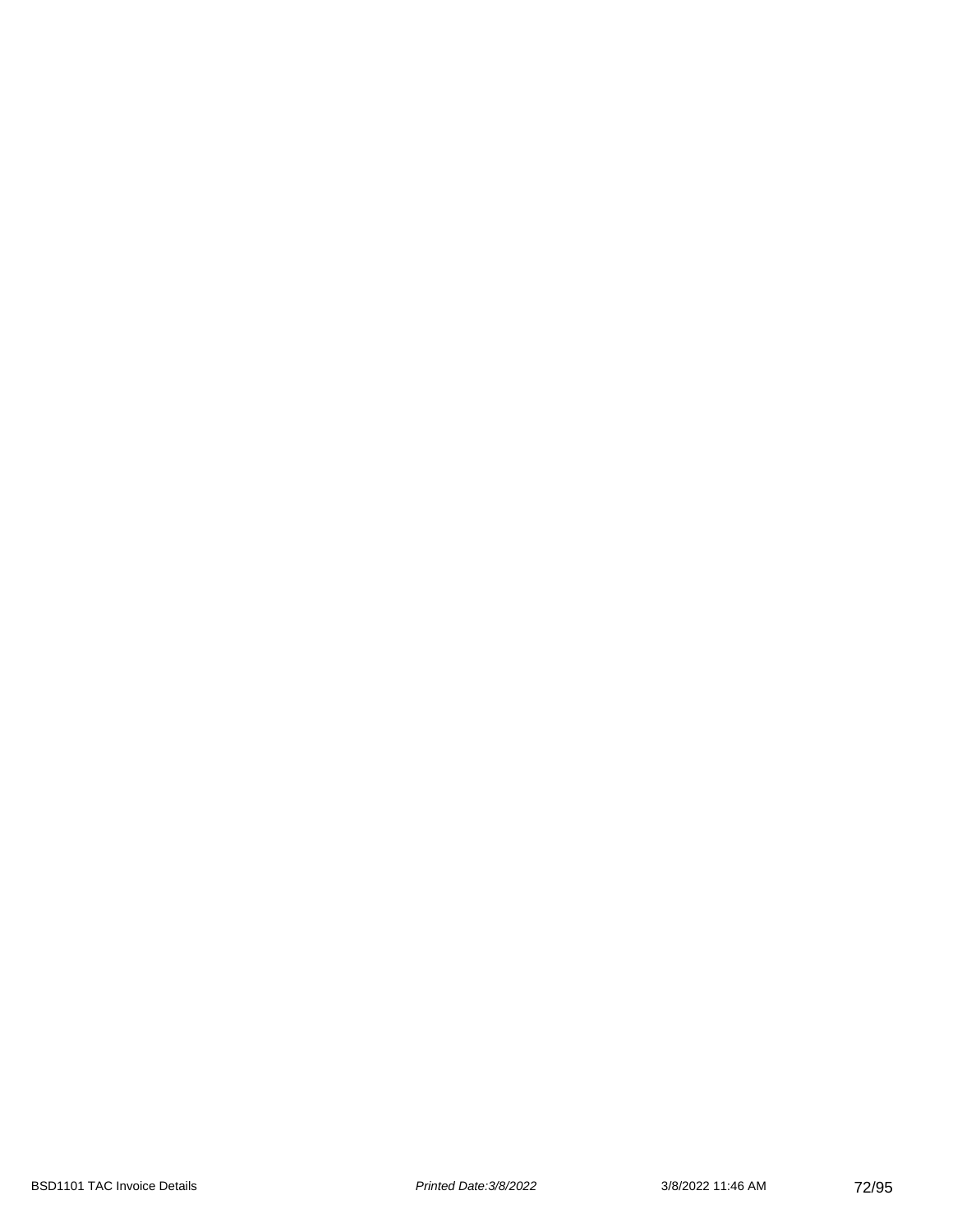

**County Refugio - 196**

| License<br>Primary<br>Type<br>(AIMS) | <b>Primary</b><br><b>Number</b><br>(AIMS) | License   License  <br>Type<br>(AIMS) | License<br><b>Number</b><br>(AIMS) | License<br><b>Number</b><br>(Legacy) | <b>Validation</b><br>Number/<br>Local Ref Id/<br><b>Registry Number</b> | \$ State Feel | Charge | \$ Sur-1 \$ Late | \$5%<br><b>Feel County</b><br>Refund | \$ Total<br><b>Amount</b> |
|--------------------------------------|-------------------------------------------|---------------------------------------|------------------------------------|--------------------------------------|-------------------------------------------------------------------------|---------------|--------|------------------|--------------------------------------|---------------------------|
|                                      |                                           | BE                                    | 106613344                          | BE1082811                            | 458AI3sHLF7ImkS                                                         | 1.045.00      |        |                  | 55.00                                | 1,100.00                  |
|                                      |                                           |                                       | Total                              |                                      |                                                                         | 1.045.00      |        |                  | 55.00                                | 1,100.00                  |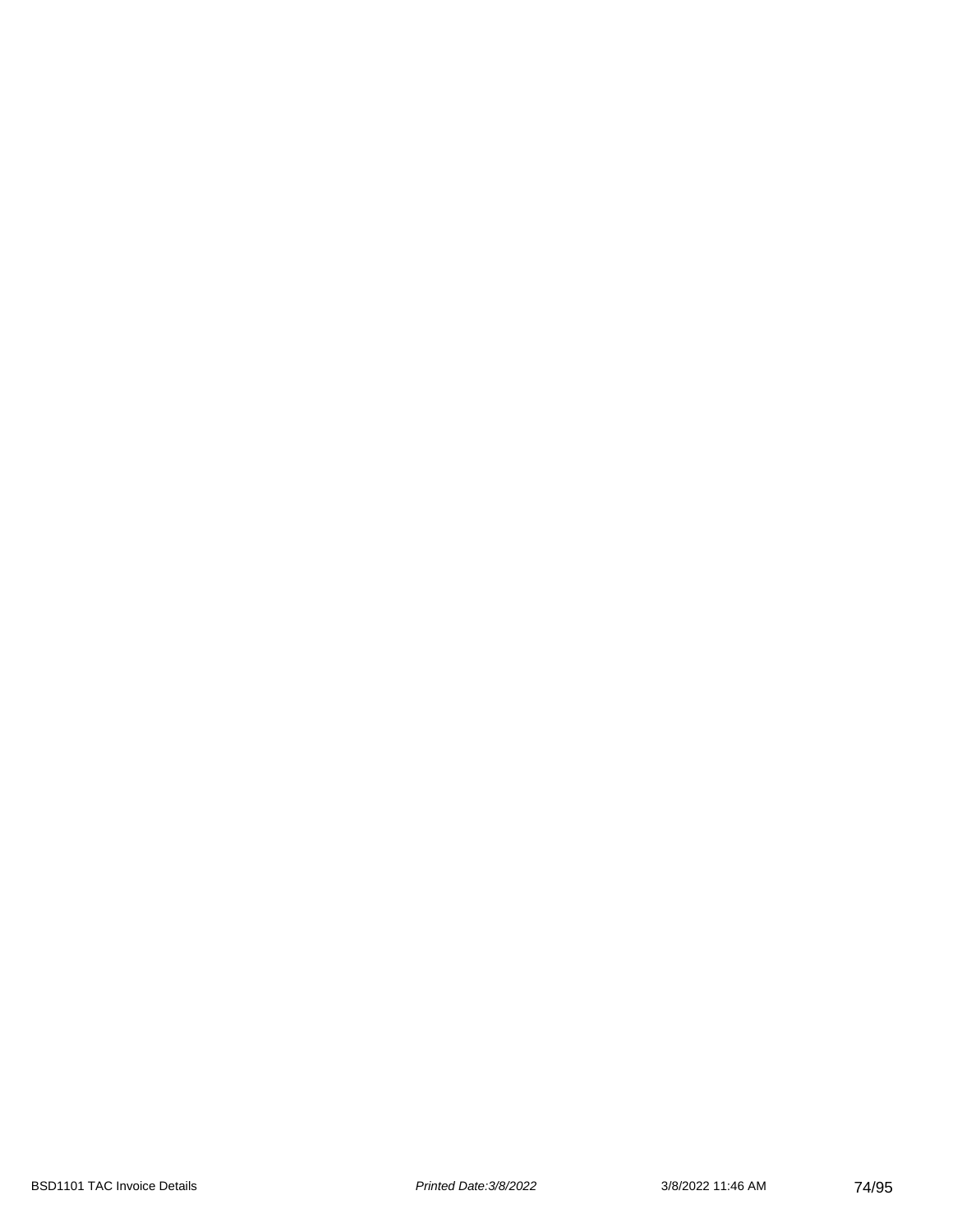

**County Sutton - 218**

| License<br>Primary<br>Type<br>(AIMS) | <b>Primary</b><br><b>Number</b><br>(AIMS) | License   License  <br>Type<br>(AIMS) | License<br><b>Number</b><br>(AIMS) | License<br><b>Number</b><br>(Legacy) | <b>Validation</b><br>Number/<br>Local Ref Id/<br><b>Registry Number</b> | \$ State Feel | Charge | \$ Sur-1 \$ Late | \$5%<br><b>Feel County</b><br>Refund | \$ Total<br><b>Amount</b> |
|--------------------------------------|-------------------------------------------|---------------------------------------|------------------------------------|--------------------------------------|-------------------------------------------------------------------------|---------------|--------|------------------|--------------------------------------|---------------------------|
|                                      |                                           | <b>BE</b>                             | 100013882                          | BE262782                             | 458AIIHIfy8cxOi                                                         | 1,045.00      |        |                  | 55.00                                | 1,100.00                  |
|                                      |                                           |                                       | Total                              |                                      |                                                                         | 1.045.00      |        |                  | 55.00                                | 1,100.00                  |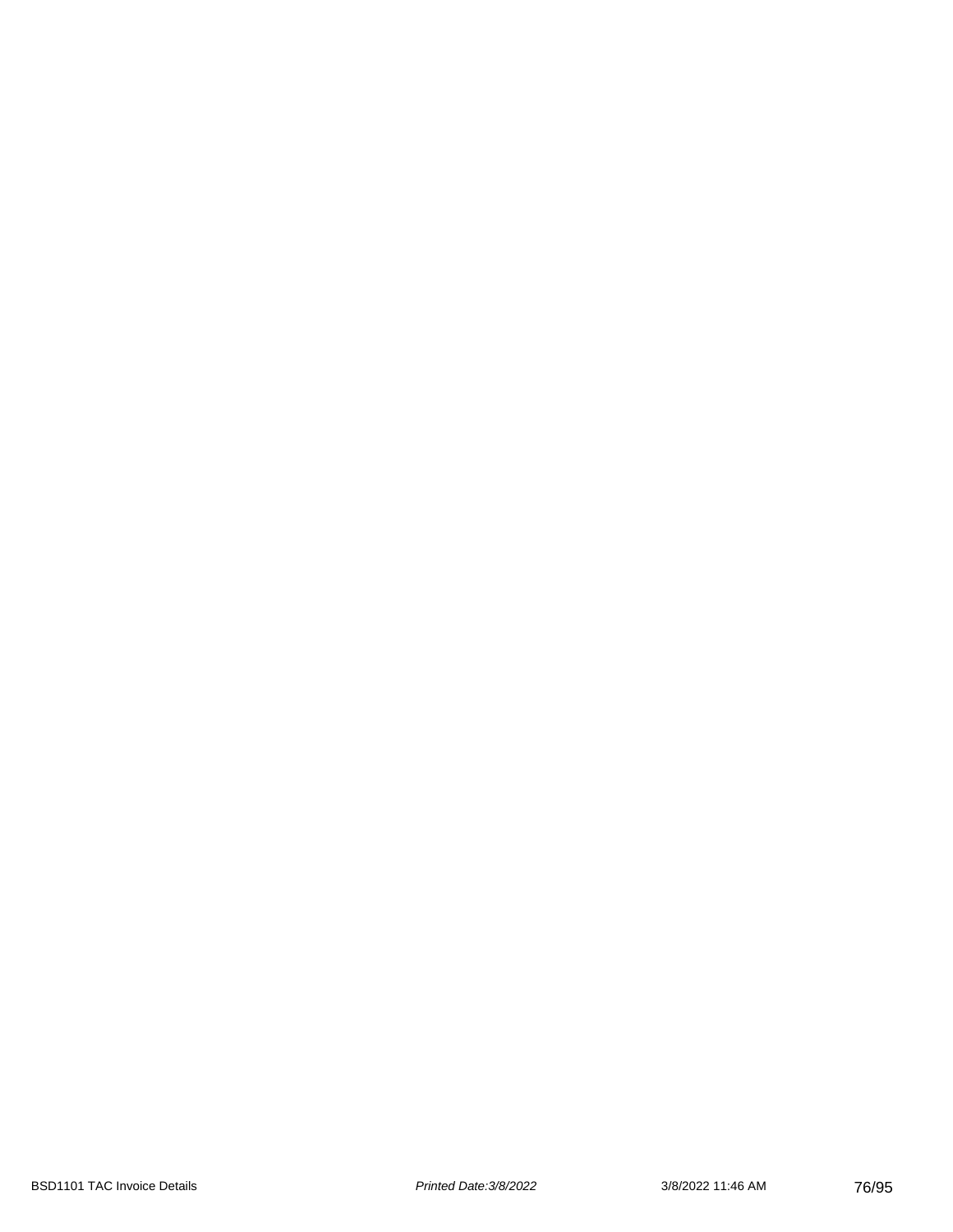

TEXAS ALCOHOLIC<br>BEVERAGE COMMISSION

### **TAC To Be Invoiced Details Applications Approved during February 2022 County Tarrant - 220**

| License<br>Primary<br>Type<br>(AIMS) | <b>Primary</b><br><b>Number</b><br>(AIMS) | License License I<br><b>Type</b><br>(AIMS) | License!<br><b>Number</b><br>(AIMS) | License<br><b>Number</b><br>(Legacy) | Validation<br>Number/<br>Local Ref Id/<br><b>Registry Number</b> | \$ State Fee | <b>Charge</b> | \$ Sur-   \$ Late<br>Feel | \$5%<br>County<br><b>Refund</b> | \$Total<br><b>Amount</b> |
|--------------------------------------|-------------------------------------------|--------------------------------------------|-------------------------------------|--------------------------------------|------------------------------------------------------------------|--------------|---------------|---------------------------|---------------------------------|--------------------------|
|                                      |                                           | <b>BE</b>                                  | 101139105                           | BE619220                             | 458AIBtCmrOkLfd                                                  | 1,045.00     |               |                           | 55.00                           | 1,100.00                 |
|                                      |                                           | <b>BW</b>                                  | 101128118                           | BW622578                             | 458AlcGOILguc5m                                                  | 2,850.00     |               |                           | 150.00                          | 3,000.00                 |
|                                      |                                           | <b>BE</b>                                  | 101139106                           | BE619119                             | 458AlRtr0vDjiHn                                                  | 1.045.00     |               |                           | 55.00                           | 1,100.00                 |
| <b>BG</b>                            | 105503700                                 | <b>BP</b>                                  | 150000477                           | BG1004324                            | 458AISWoT8FexCJ                                                  | 1.045.00     |               |                           | 55.00                           | 1,100.00                 |
|                                      |                                           |                                            | Total                               |                                      |                                                                  | 5,985.00     |               |                           | 315.00                          | 6,300.00                 |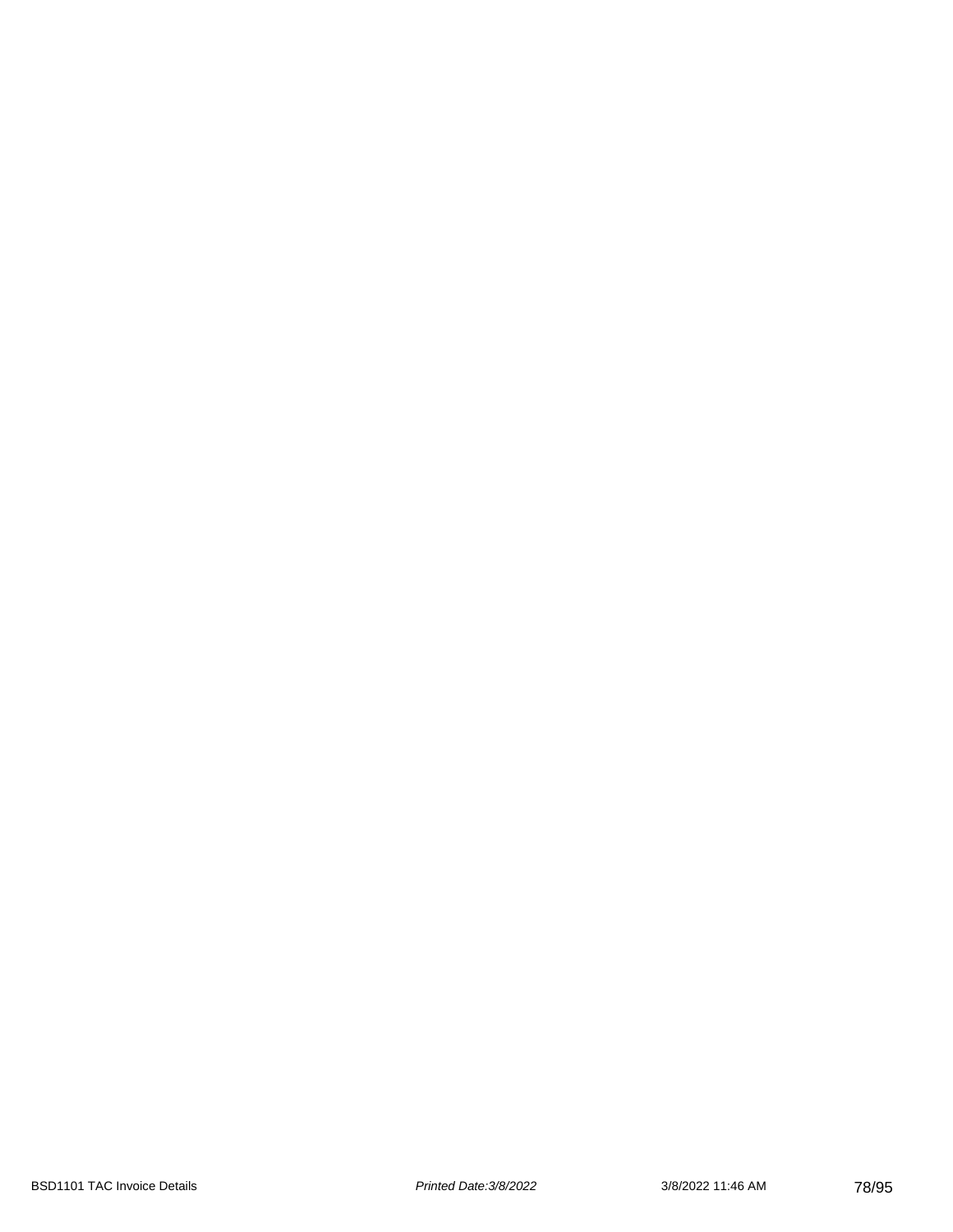

**County Titus - 225**

| License<br>Primary<br>Type<br>(AIMS) | <b>Primary</b><br><b>Number</b><br>(AIMS) | License   License  <br>Type<br>(AIMS) | License<br><b>Number</b><br>(AIMS) | License<br><b>Number</b><br>(Legacy) | <b>Validation</b><br>Number/<br>Local Ref Id/<br><b>Registry Number</b> | \$ State Feel | Charge | \$ Sur-I \$ Late | \$5%<br><b>Feel County</b><br>Refund | \$ Total<br>Amount |
|--------------------------------------|-------------------------------------------|---------------------------------------|------------------------------------|--------------------------------------|-------------------------------------------------------------------------|---------------|--------|------------------|--------------------------------------|--------------------|
|                                      |                                           | <b>BF</b>                             | 200034874                          |                                      | 458AIJA4nJJIEvC                                                         | 1.045.00      |        |                  | 55.00                                | 1,100.00           |
|                                      |                                           |                                       | Total                              |                                      |                                                                         | 1.045.00      |        |                  | 55.00                                | 1,100.00           |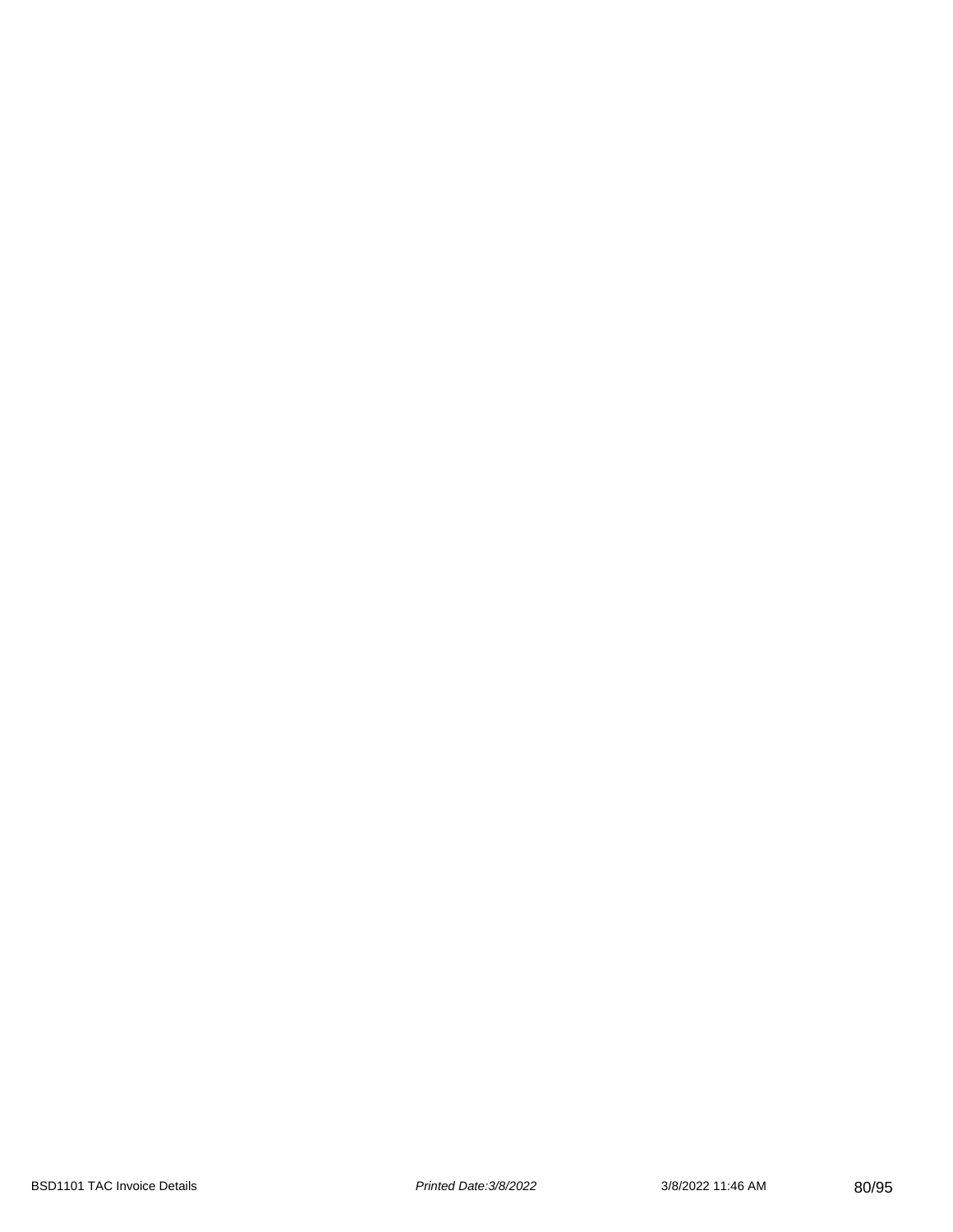

**County Tom Green - 226**

| License<br>Primary<br>Type<br>(AIMS) | <b>Primary</b><br>Number <br>(AIMS) | License   License  <br>Type<br>(AIMS) | Licensel<br><b>Number</b><br>(AIMS) | License<br><b>Number</b><br>(Legacy) | <b>Validation</b><br>Number/<br>Local Ref Id/<br><b>Registry Number</b> | \$ State Fee | Charge | \$ Sur-1 \$ Late | \$5%<br><b>Feel County</b><br>Refund | \$Total<br><b>Amount</b> |
|--------------------------------------|-------------------------------------|---------------------------------------|-------------------------------------|--------------------------------------|-------------------------------------------------------------------------|--------------|--------|------------------|--------------------------------------|--------------------------|
| <b>BW</b>                            | 200036546                           | <b>SD</b>                             | 200043805                           |                                      | 458Alj8WgE6DJE2                                                         | 1.140.00     |        |                  | 60.00                                | 1,200.00                 |
|                                      |                                     | <b>BE</b>                             | 100116341                           | BE575956                             | 458AIRVova1pYUj                                                         | 1.045.00     |        |                  | 55.00                                | 1,100.00                 |
|                                      |                                     |                                       | Total                               |                                      |                                                                         | 2,185.00     |        |                  | 115.00                               | 2,300.00                 |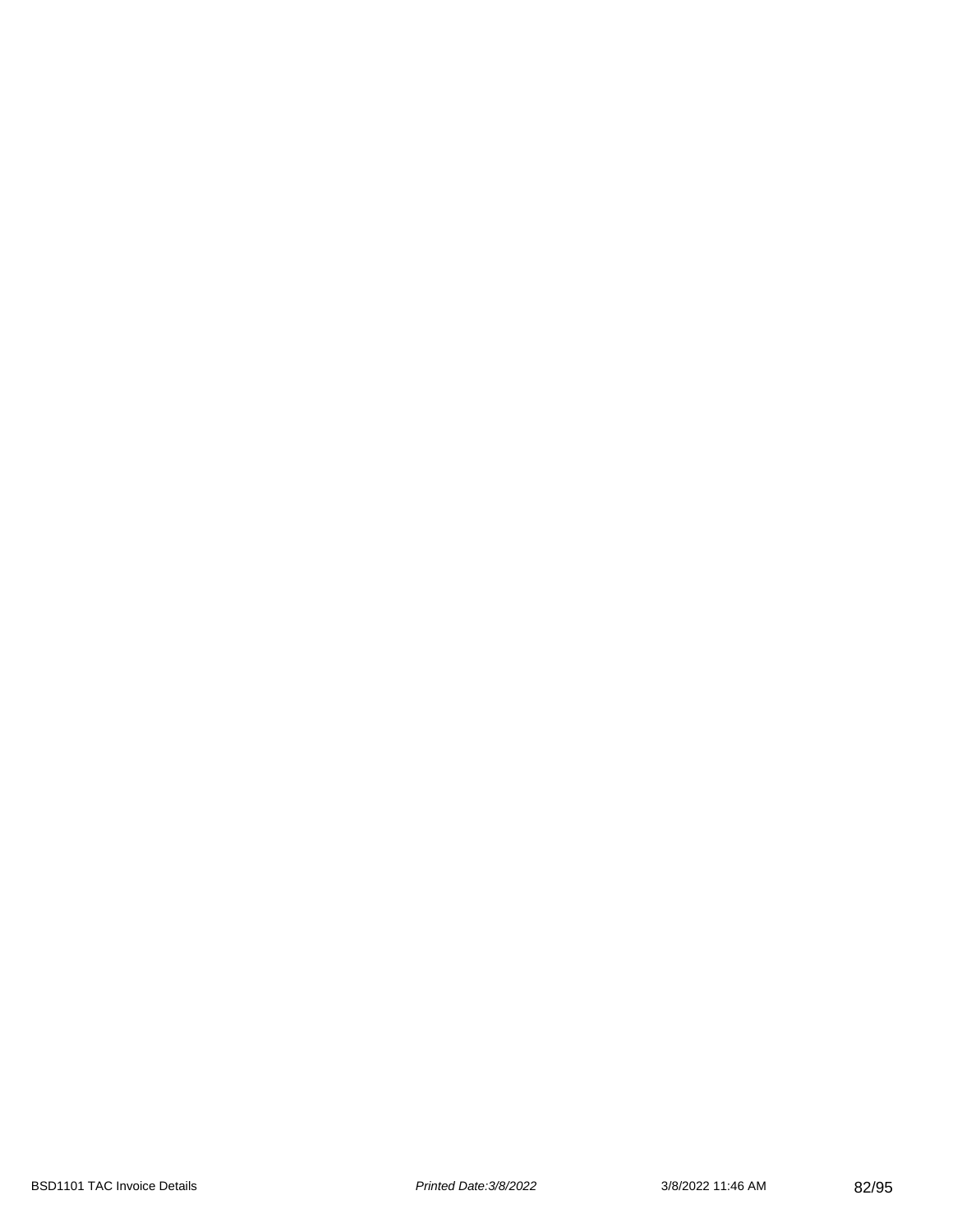

### **TAC To Be Invoiced Details Applications Approved during February 2022 County Travis - 227**

| License<br>Primary<br><b>Type</b><br>(AIMS) | <b>Primary!</b><br><b>Number</b><br>(AIMS) | License License<br><b>Type</b><br>(AIMS) | License<br><b>Number</b><br>(AIMS) | License<br><b>Number</b><br>(Legacy) | Validation<br>Number/<br>Local Ref Id/<br><b>Registry Number</b> | \$ State Fee | \$ Sur-<br><b>Charge</b> | \$ Late<br>Feel | \$5%<br>County<br>Refund | \$ Total<br>Amount |
|---------------------------------------------|--------------------------------------------|------------------------------------------|------------------------------------|--------------------------------------|------------------------------------------------------------------|--------------|--------------------------|-----------------|--------------------------|--------------------|
| <b>BG</b>                                   | 200045633                                  | <b>BP</b>                                | 200049215                          |                                      | 458AIO5Fi3W8uhM                                                  | 1,045.00     |                          |                 | 55.00                    | 1,100.00           |
|                                             |                                            | <b>BB</b>                                | 103852254                          | BB866427                             | 458AIswuE6ZhcoA                                                  | 3,325.00     |                          |                 | 175.00                   | 3,500.00           |
|                                             |                                            | <b>BW</b>                                | 106558854                          | <b>BW1081552</b>                     | 458Alv9yTqUs8eK                                                  | 2,850.00     |                          |                 | 150.00                   | 3,000.00           |
| <b>BW</b>                                   | 106558854                                  | <b>SD</b>                                |                                    | 150001159 BW1081552                  | 458Alv9yTqUs8eK                                                  | 1,140.00     |                          |                 | 60.00                    | 1,200.00           |
|                                             |                                            | <b>BB</b>                                | 106593404                          | BB1081694                            | 458AIxCFFIS8JfI                                                  | 3,325.00     |                          |                 | 175.00                   | 3,500.00           |
|                                             |                                            | <b>BB</b>                                | 100174616                          | BB485622                             | 458AIXhNvEHpnal                                                  | 3,325.00     |                          |                 | 175.00                   | 3,500.00           |
|                                             |                                            | ВC                                       | 100376466                          | BB485622                             | 458AIXhNvEHpnal                                                  | 1,425.00     |                          |                 | 75.00                    | 1,500.00           |
|                                             |                                            |                                          | Total                              |                                      |                                                                  | 16,435.00    |                          |                 | 865.00                   | 17,300.00          |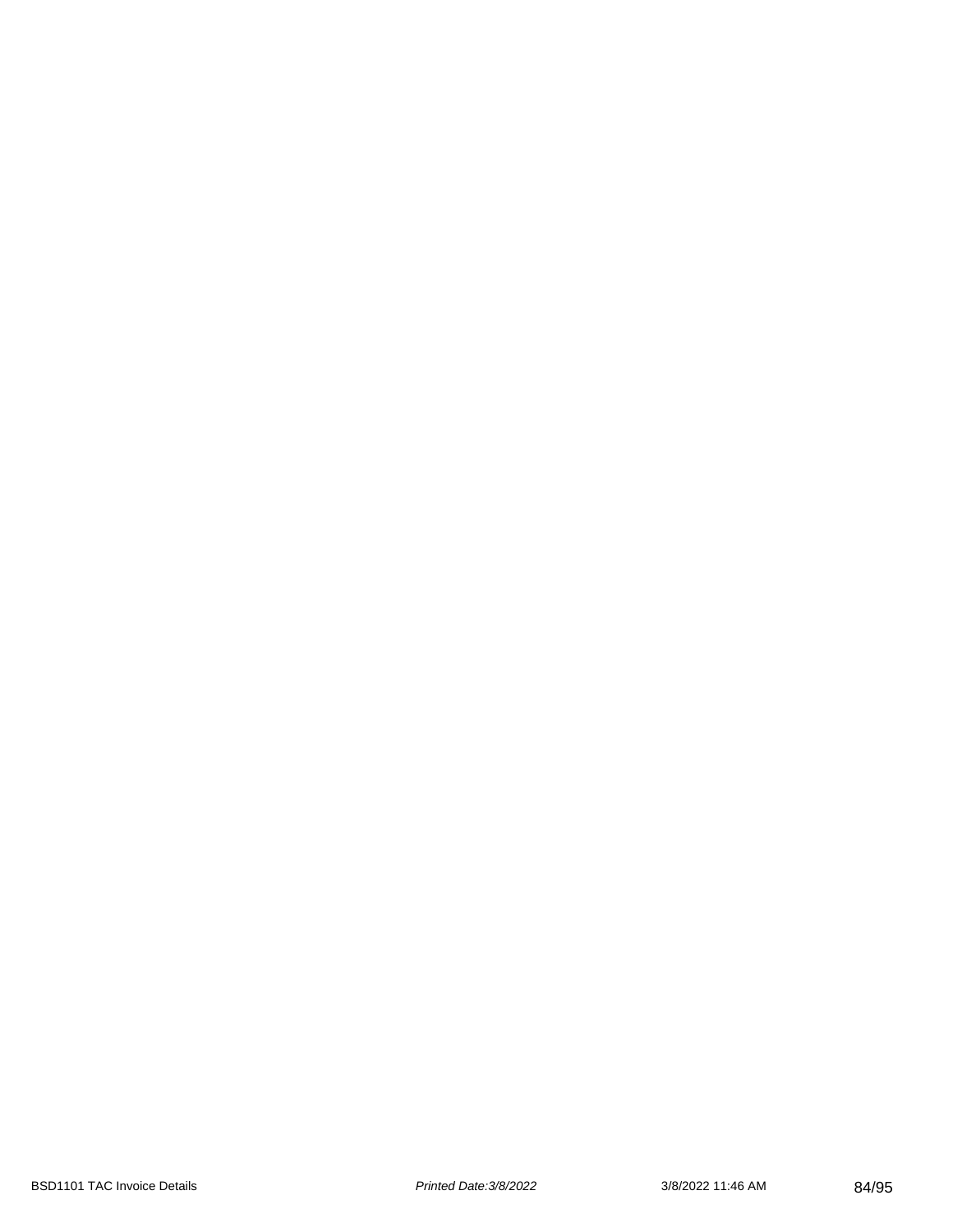

### **TAC To Be Invoiced Details Applications Approved during February 2022 County Uvalde - 232**

| License<br>Primary<br>Type<br>(AIMS) | Primaryl<br><b>Number</b><br>(AIMS) | Licensel License I<br>Tvpe<br>(AIMS) | License<br><b>Number</b><br>(AIMS) | License<br><b>Number</b><br>(Legacy) | <b>Validation</b><br>Number/<br>Local Ref Id/<br><b>Registry Number</b> | \$ State Feel | Chargel | \$ Sur-1 \$ Late<br>Feel | \$5%<br>l Countv<br>Refund | \$ Total<br><b>Amount</b> |
|--------------------------------------|-------------------------------------|--------------------------------------|------------------------------------|--------------------------------------|-------------------------------------------------------------------------|---------------|---------|--------------------------|----------------------------|---------------------------|
|                                      |                                     | <b>BF</b>                            | 100080789                          | BF79509                              | 458AIWvEJfP5ZSQ                                                         | 1.045.00      |         |                          | 55.00                      | 1.100.00                  |
|                                      |                                     |                                      | Total                              |                                      |                                                                         | 1.045.00      |         |                          | 55.00                      | 1,100.00                  |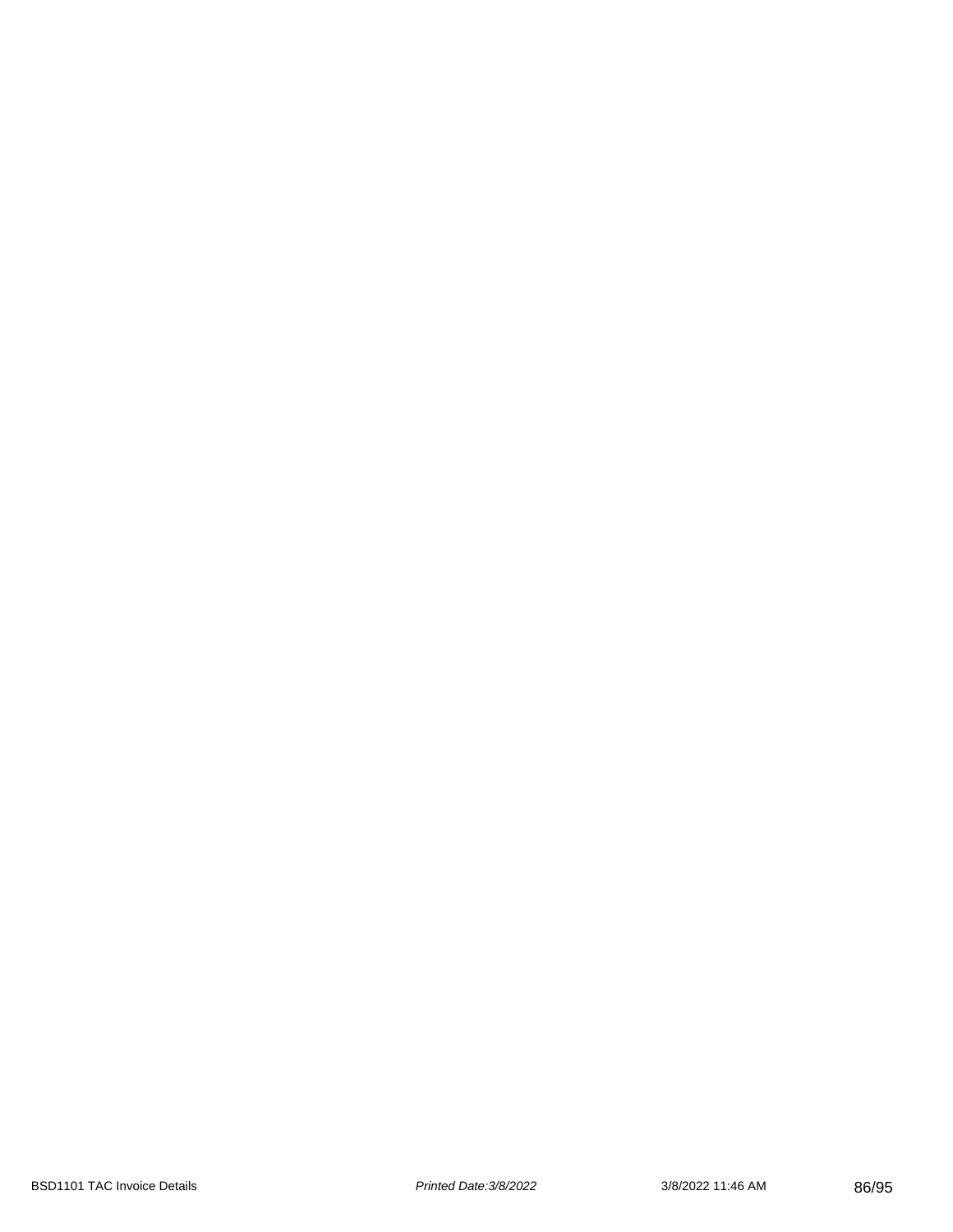

## TEXAS ALCOHOLIC<br>BEVERAGE COMMISSION

#### **TAC To Be Invoiced Details Applications Approved during February 2022 County Val Verde - 233**

| License<br>Primary<br>Type<br>(AIMS) | <b>Primary</b><br><b>Number</b><br>(AIMS) | License   License  <br>Type<br>(AIMS) | License!<br><b>Number</b><br>(AIMS) | License<br><b>Number</b><br>(Legacy) | Validation<br>Number/<br>Local Ref Id/<br><b>Registry Number</b> | \$ State Fee | Chargel | \$ Sur-1 \$ Late | \$5%<br><b>Feel County</b><br>Refund | \$ Total<br><b>Amount</b> |
|--------------------------------------|-------------------------------------------|---------------------------------------|-------------------------------------|--------------------------------------|------------------------------------------------------------------|--------------|---------|------------------|--------------------------------------|---------------------------|
|                                      |                                           | <b>BB</b>                             | 100169341                           | BB571818                             | 458AlxggvAd9ZPg                                                  | 3,325.00     |         |                  | 175.00                               | 3,500.00                  |
|                                      |                                           | BC.                                   | 100376440                           | BB571818                             | 458AlxggvAd9ZPg                                                  | 1.425.00     |         |                  | 75.00                                | 1.500.00                  |
|                                      |                                           |                                       | Total                               |                                      |                                                                  | 4,750.00     |         |                  | 250.00                               | 5,000.00                  |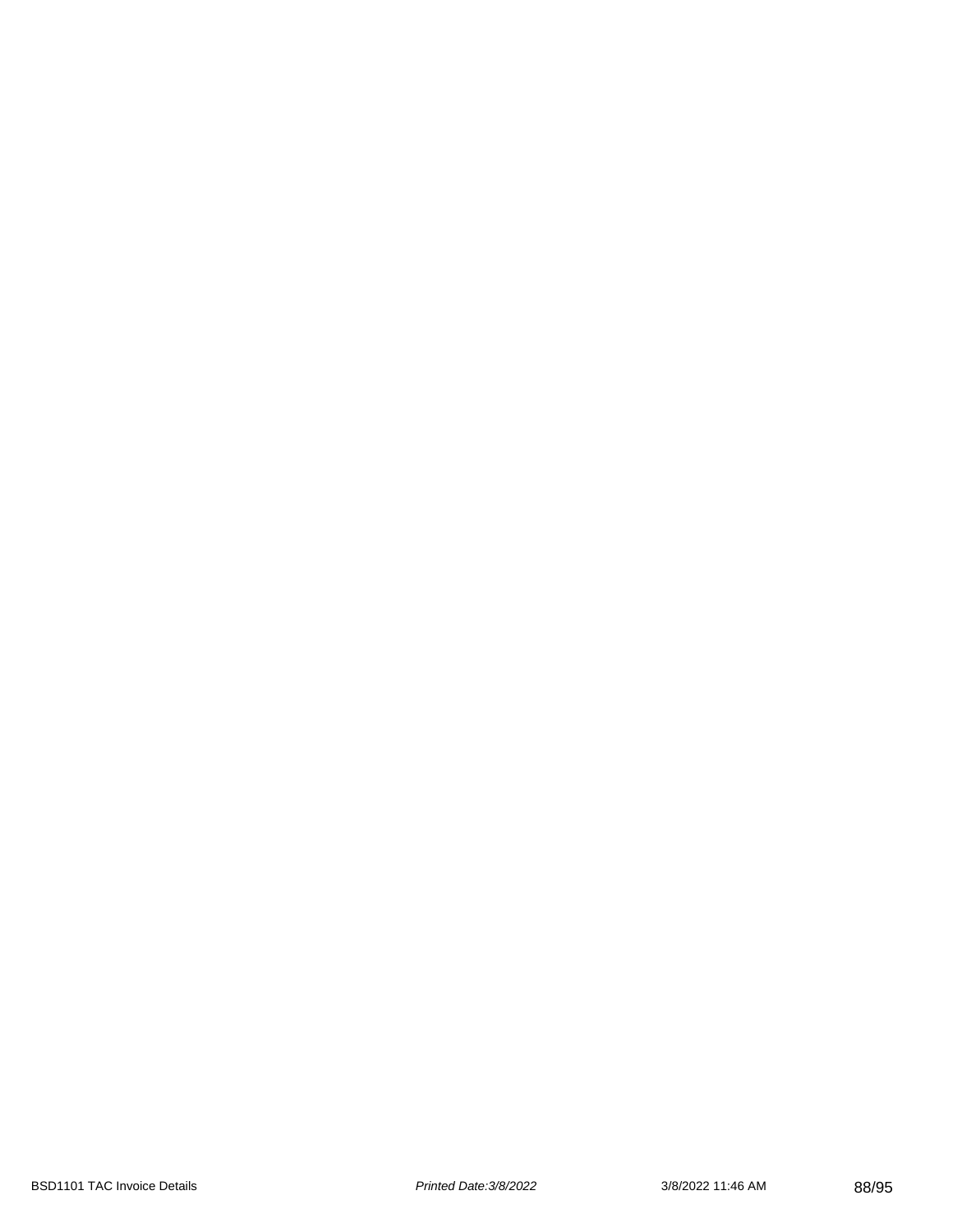

**County Victoria - 235**

| License<br>Primary<br>Type<br>(AIMS) | <b>Primary</b><br><b>Number</b><br>(AIMS) | <b>License   License</b><br>Type<br>(AIMS) | License<br><b>Number</b><br>(AIMS) | License<br><b>Number</b><br>(Legacy) | <b>Validation</b><br>Number/<br>Local Ref Id/<br><b>Registry Number</b> | \$ State Feel | Charge | \$ Sur-1 \$ Late | \$5%<br><b>Feel County</b><br>Refund | \$ Total<br><b>Amount</b> |
|--------------------------------------|-------------------------------------------|--------------------------------------------|------------------------------------|--------------------------------------|-------------------------------------------------------------------------|---------------|--------|------------------|--------------------------------------|---------------------------|
|                                      |                                           | <b>BE</b>                                  | 101567541                          | BE683744                             | 458AInb2XguXwH2                                                         | 1.045.00      |        |                  | 55.00                                | 1,100.00                  |
|                                      |                                           |                                            | Total                              |                                      |                                                                         | 1.045.00      |        |                  | 55.00                                | 1,100.00                  |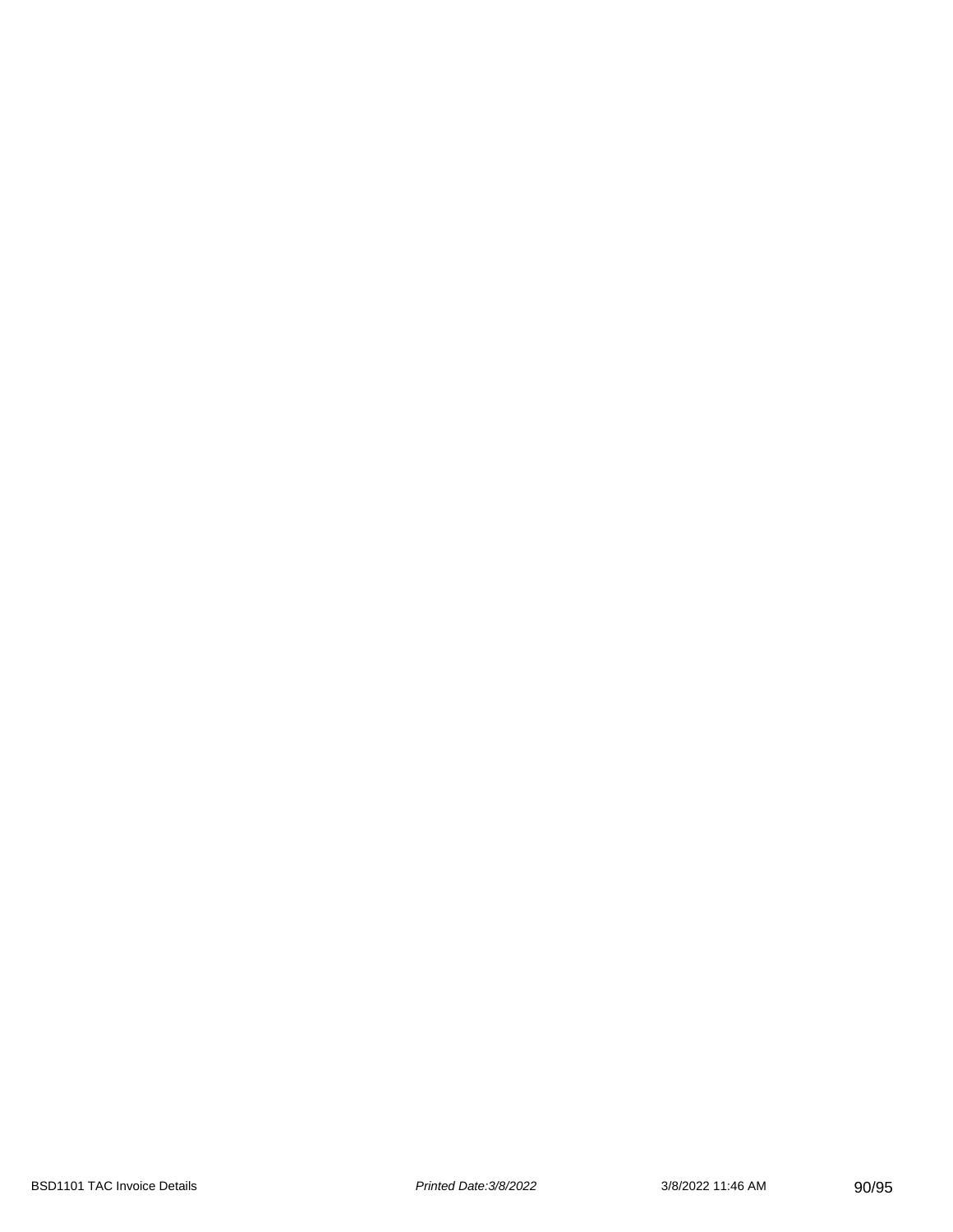

**County Washington - 239**

| License<br>Primary<br>Type<br>(AIMS) | <b>Primary</b><br>Number<br>(AIMS) | License   License  <br>Type<br>(AIMS) | Licensel<br><b>Number</b><br>(AIMS) | License<br><b>Number</b><br>(Legacy) | <b>Validation</b><br>Number/<br>Local Ref Id/<br><b>Registry Number</b> | \$ State Feel | Charge | \$ Sur-1 \$ Late | \$5%<br><b>Feel County</b><br>Refund | \$ Total<br><b>Amount</b> |
|--------------------------------------|------------------------------------|---------------------------------------|-------------------------------------|--------------------------------------|-------------------------------------------------------------------------|---------------|--------|------------------|--------------------------------------|---------------------------|
|                                      |                                    | <b>BB</b>                             | 100163445                           | BB241359                             | 458AIRSYApuUxOy                                                         | 3,325.00      |        |                  | 175.00                               | 3,500.00                  |
|                                      |                                    |                                       | Total                               |                                      |                                                                         | 3,325.00      |        |                  | 175.00                               | 3,500.00                  |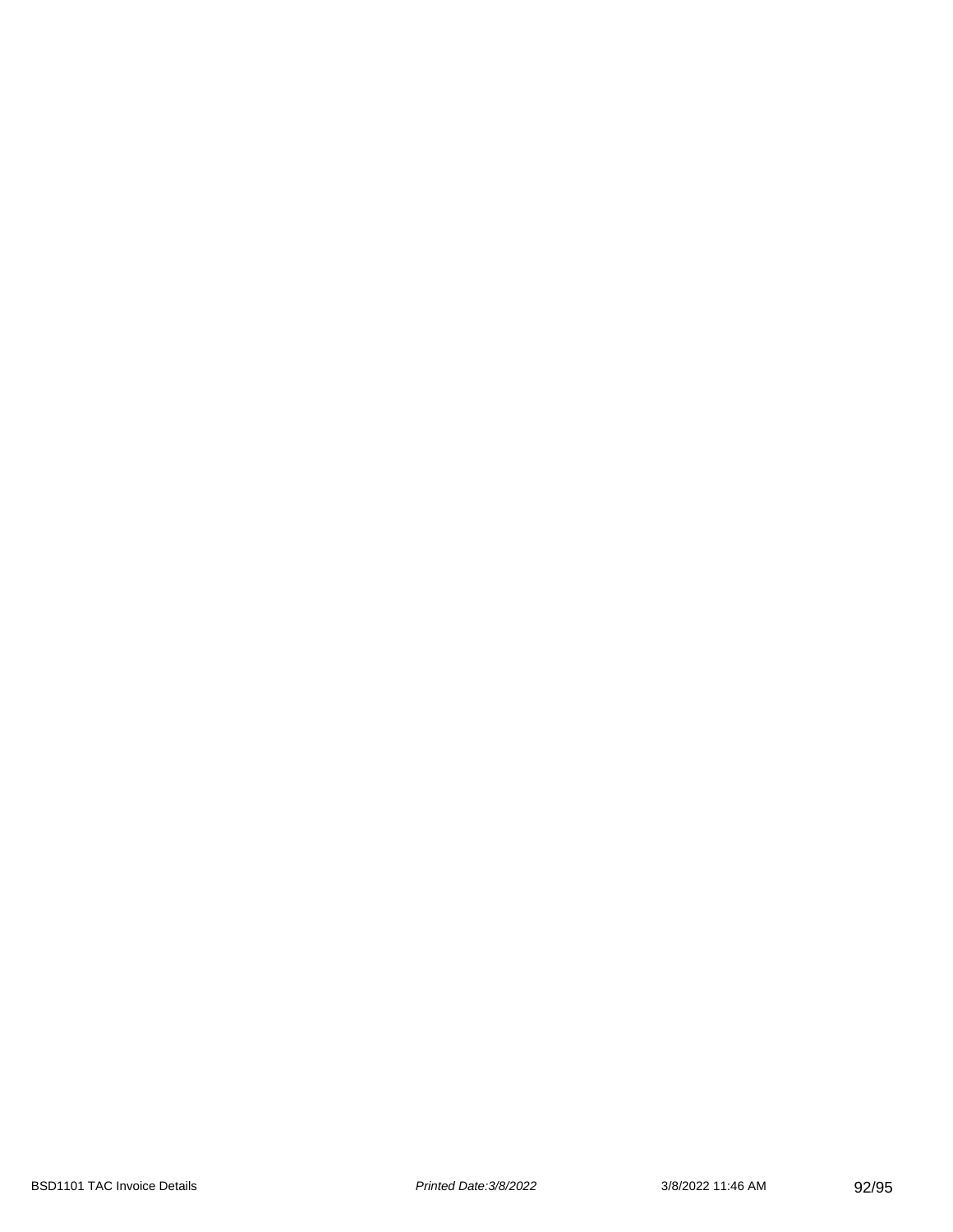

TEXAS ALCOHOLIC<br>BEVERAGE COMMISSION

## **TAC To Be Invoiced Details Applications Approved during February 2022**

**County Williamson - 246**

| License<br>Primary<br>Type<br>(AIMS) | <b>Primary!</b><br>Number <sup>'</sup><br>(AIMS) | License License<br>Type<br>(AIMS) | License!<br><b>Number</b><br>(AIMS) | License<br><b>Number</b><br>(Legacy) | Validation<br>Number/<br>Local Ref Id/<br><b>Registry Number</b> | \$ State Fee | <b>Charge</b> | \$ Sur-1 \$ Late<br>Feel | \$5%<br>County<br>Refund | \$ Total<br><b>Amount</b> |
|--------------------------------------|--------------------------------------------------|-----------------------------------|-------------------------------------|--------------------------------------|------------------------------------------------------------------|--------------|---------------|--------------------------|--------------------------|---------------------------|
| <b>MB</b>                            | 106601018                                        | <b>BP</b>                         |                                     | 150000188 MB1083418                  | 458Al5xm2yipsbe                                                  | 1.045.00     |               |                          | 55.00                    | 1,100.00                  |
|                                      |                                                  | <b>BE</b>                         | 100002923                           | BE488896                             | 458Ald1kAt02vm9                                                  | 1.045.00     |               |                          | 55.00                    | 1,100.00                  |
| <b>BG</b>                            | 104647672                                        | BP                                | 150000023                           | BG936008                             | 458All1gP9g6WHU                                                  | 1.045.00     |               |                          | 55.00                    | 1,100.00                  |
|                                      |                                                  | <b>BF</b>                         | 105611082                           | BF1008929                            | 458AlpgNsa227Rz                                                  | 1.045.00     |               |                          | 55.00                    | 1,100.00                  |
|                                      |                                                  |                                   | Total                               |                                      |                                                                  | 4,180.00     |               |                          | 220.00                   | 4,400.00                  |